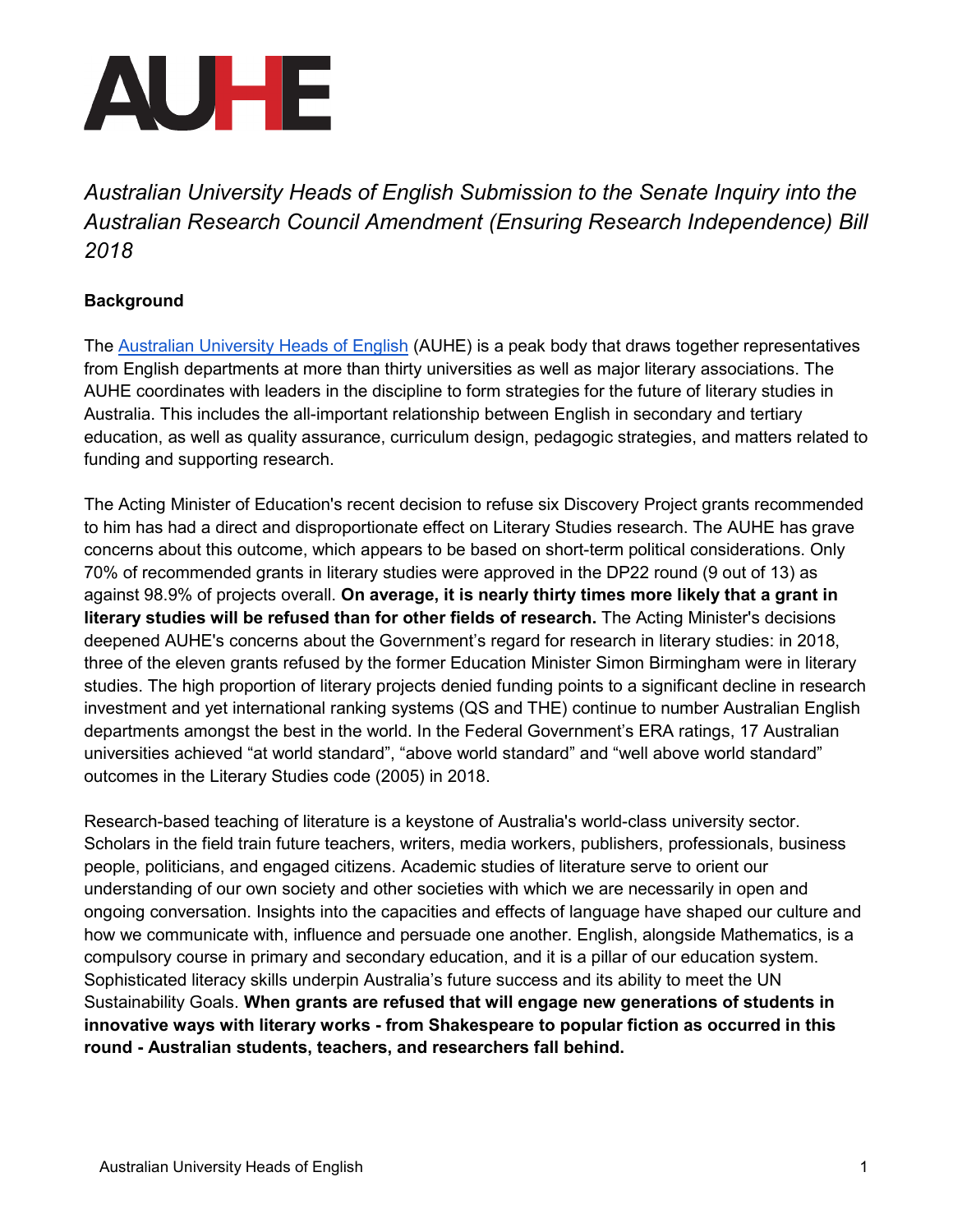Literature is a mainstay of the creative and cultural industries, which contributed \$63.5 billion to the Australian economy in 2016-17. As the novelist Gail Jones commented in her submission to the 2020 parliamentary inquiry into Australia's creative and cultural industries and institutions, creative art[s](https://www.communications.gov.au/publications/creative-skills-future-economy) [employ 645,000 Australians](https://www.communications.gov.au/publications/creative-skills-future-economy) and those numbers were increasing before the pandemic. Literature operates in the economy in many nuanced ways, since writers are "primary producers" of creative content. **Books provide a bedrock of innovation for areas such as film, television, theatre and opera; moreover they contribute fundamentally to the educational sector and to libraries, events and key national debates about Australian culture and identity.** Science Fiction narratives have [driven technological innovation](https://theconversation.com/sci-fi-movies-are-the-secret-weapon-that-could-help-silicon-valley-grow-up-105714) while raising fundamental ethical questions about new technologies. When grants that seek to understand Science Fiction are refused, as occurred in this round, the Australian economy misses out.

In response to the Acting Minister's repudiation of literary studies grants, members of the AUHE wrote and circulated [a statement](https://bit.ly/32FpQmO) condemning the funding decisions. It called on the Minister to reinstate the defunded projects and to commit to legislating the independence of the ARC. **The statement has been signed by over 2,000 leading writers, academics, and public supporters in Australia and across the world, including Australia's only living Nobel Laureate in literature, J. M. Coetzee, and three winners of the Miles Franklin Award, Alexis Wright, Michelle de Kretser, and Amanda Lohrey** (see Appendix below for the full list). It has been endorsed by the [Modern Languages Association,](https://www.mla.org/About-Us/Governance/Executive-Council/Executive-Council-Actions/2022/Statement-Regarding-the-Veto-of-Literary-Studies-Australia-Research-Council-Grants) the world's largest literary association, as well as the major literary studies organisations in Australia. The groundswell of support shows that our literary culture is cherished and is regarded as an essential public good.

## **Ensuring Research Integrity**

In his [State of the University](https://www.anu.edu.au/news/all-news/2022-state-of-the-university-vice-chancellors-address-0) address in February this year, the Nobel Laureate and ANU Vice Chancellor Brian Schmidt characterised the capacity for Ministers directly to interfere in research funding as "an existential threat to Australian universities". Colleagues from all disciplines and across the world supported the AUHE statement as they likewise understood that **interference undermines the core purpose of universities as autonomous institutions dedicated to the pursuit of truth and new knowledge.** We stress that this autonomy is crucial to the capacity for universities to serve the public good. When researchers can freely apply themselves to the most challenging problems without fear of censorship or interference, it yields the ideas and solutions that allow society to meet challenges of the scale of climate change and spiralling global inequality.

When the Acting Minister refused the ARC's recommendations for funding, he undermined the ARC's rigorous grant funding process, which includes the expertise of assessors and members of the College of Experts. The rejection of these recommended projects was based on their failure to meet, in the minister's opinion, the national interest test (NIT). However, as the Senate Estimates of 17 February made clear, the Acting Minister did not have access to full applications, nor is it clear what criteria were used to determine how or why these projects did not meet the requirements of the NIT. This arbitrary refusal of grants points to the need for fundamental reform of the ARC act and comprehensive legal protections for academic freedom and expertise. One aspect of legislative reform required would be to develop an Australian version of what is referred to as the 'Haldane' principle in the United Kingdom: **a**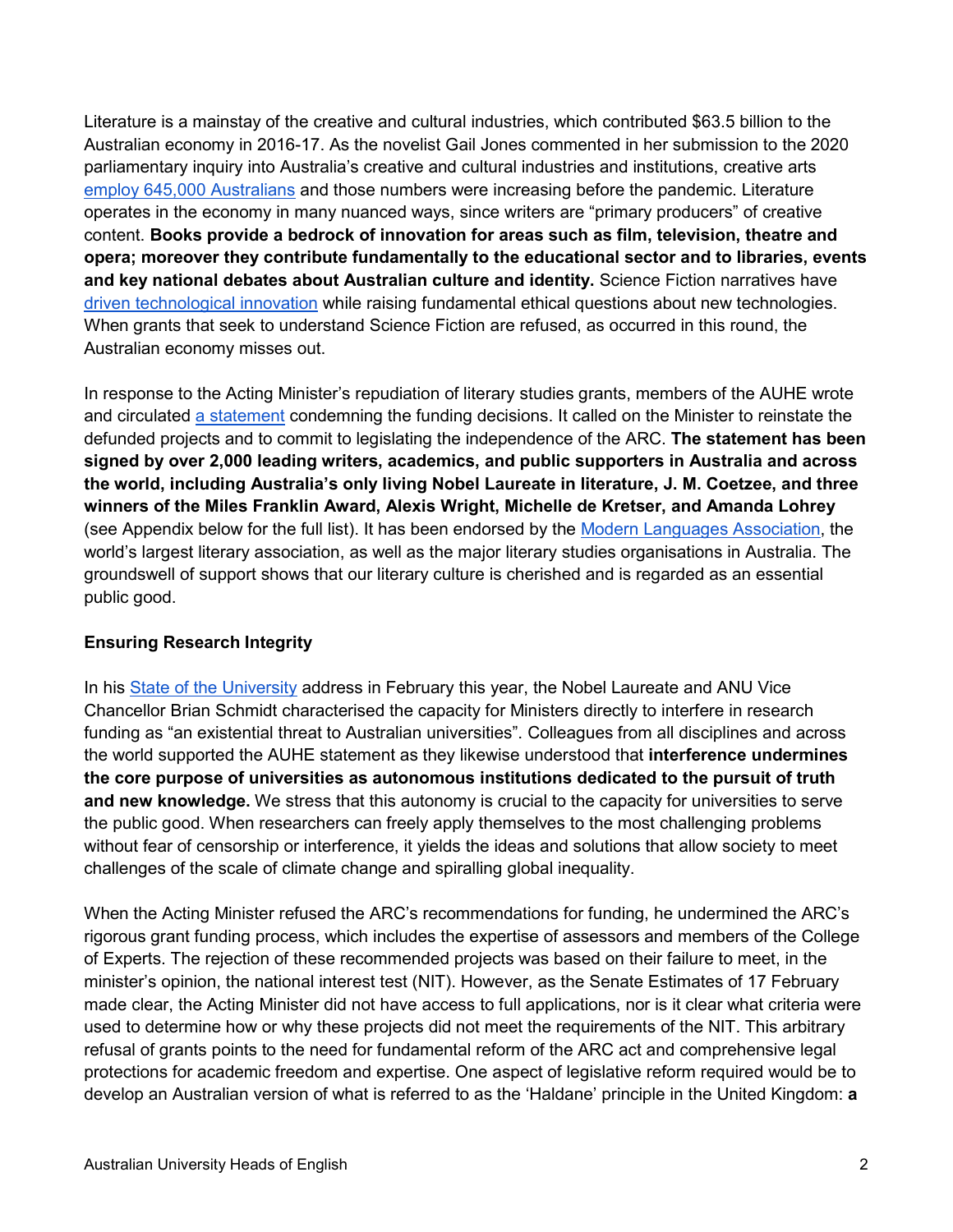# **mechanism for ensuring that the government's provision of funds for research is kept entirely separate from decisions about how those funds are spent**.

In comparable higher education systems in the USA, United Kingdom, and Canada, it is recognised by all sides of politics that the *public benefits*, including economic, of scholarly research are compromised when politicians make decisions about funding with disregard to independent peer-review processes. In the United Kingdom, the Haldane Principle was enshrined by the Conservative government in UK law in the Higher Education and Research Act 2017. The rationale for this amendment to the Act was to protect basic scientific research in the context of an ambitious industrial strategy that aimed to increase productivity by raising the UK's investment in R&D to 2.7 per cent of GDP by 2027. The law stipulated that the Government can give UK Research and Innovation larger scale strategic directions about the allocation or expenditure of grants received, but decisions at the level of individual research proposals should be left to expert peer review.

Australia finds itself at a similar crisis point in research funding strategy that requires clear definitions of the enduring value of basic research across HASS and STEMM fields and robust protection of peer review processes that are fundamental to the international standing of both the ARC and the NHMRC.

#### **Recommendations**

- Amend the Australian Research Council Act 2001 and National Health and Medical Research Council Act 1992 to give ultimate decision-making power for allocating research funds directly to the respective research councils.
- Align the ARC and NHMRC Acts to ensure that protections for academic autonomy, academic freedom, and expertise in matters of research are protected equally across the research sector.
- Abolish the National Interest Test and limit the Minister's capacity to veto funding decisions made by the ARC and NHMRC to proven breaches of process as outlined in their respective Acts.

## **AUHE Expert Witness**

Professor Helen Groth, FAHA, Co-Founder and Former President of the Australian University Heads of English

[h.groth@unsw.edu.au](mailto:h.groth@unsw.edu.au) +61 2 9385 4864

School of the Arts and Media RM 220, Level 2 Robert Webster University of New South Wales Kensington 2052 NSW Australia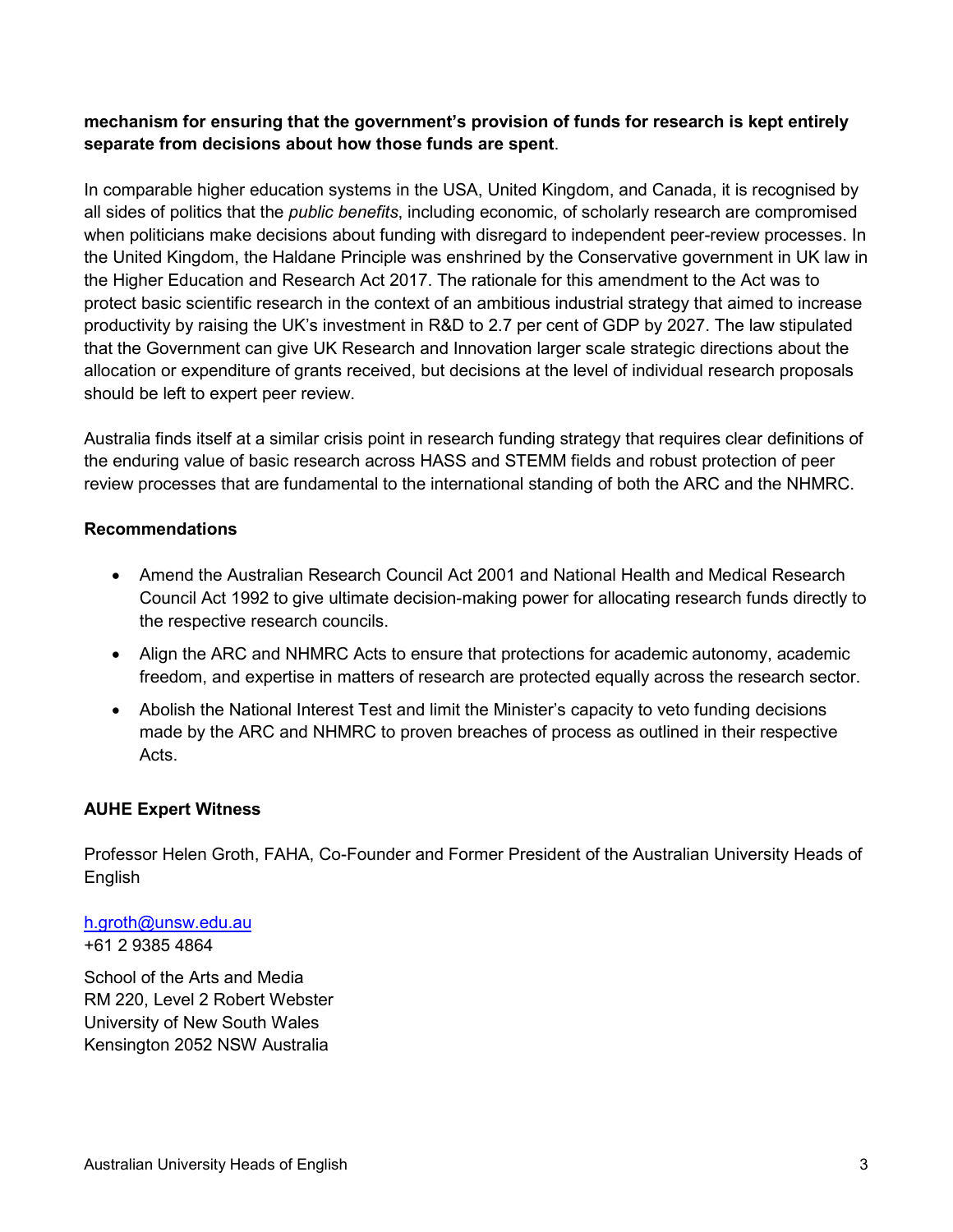## **Appendix: Statement Regarding the Refusal of Literary Studies ARC Grants**

The decision by the acting Federal Minister for Education, Stuart Robert, to exercise his veto against four literary studies grants recommended to him by the Australian Research Council constitutes an attack on literary studies and literary culture in Australia. The only public justification that Robert provided for the apparently arbitrary process that led to this decision is that the projects "do not demonstrate value for taxpayers' money nor contribute to the national interest." That two-thirds of the six censored grants should be in literary studies demonstrates a dismissive attitude to the value of the imagination and creativity.

Nor is this an isolated occurrence. Four years ago, the former education minister Simon Birmingham rejected eleven ARC projects recommended to him, all in the Humanities, including four from literary studies. The actions of the government reveal that it is committed to defunding Australia's literary culture by overriding academic autonomy and determining what kinds of knowledge can and cannot be pursued. This is especially ironic given its recent campaign to defend freedom of speech on Australia's campuses.

Blocking literary grants not only negates a central tenet of academic freedom – that truth be pursued without interference from the state – it degrades Australia's cultural fabric. Australia is home to the world's most ancient enduring literary tradition: the song cycles of our First Nations people. Literary representations have always shaped and influenced who we are or might be and have done so for every culture on the planet across humanity's history. Understanding this rich fabric of representations is critical to our respectful global citizenship and our own self-understanding.

Starving literary research projects of essential funds, terminating literary careers prematurely, and censoring Australia's inveterate love of storytelling might make good copy in the Murdoch press, but it hits and hurts an element that allows our culture to thrive. For millennia, any society worth more than the sum of its toiling parts has embodied its values in images, stories, characters, monuments, and songs, which lift the monotony of history into a dimension worthy of human contemplation. That result is called literature, and without it, how would we speak to the past, inhabit the present, or project ourselves thoughtfully into the future?

Australians are buying books in record numbers, book clubs spring up everywhere with the rootless tenacity of orchids, English literature is a key subject in all our schools, and enrolments in tertiary literature courses are resilient despite new fee structures designed to penalise Humanities subjects. Without sustained investment in the institutions and frameworks within which intelligent and informed discussion can take place, however, this stubborn national commitment to literature is being asphyxiated.

We, the undersigned, categorically denounce the ongoing interference in our national research council's independent processes and call on the minister immediately to reinstate the defunded projects and commit to legislating the complete independence of the ARC from government interference and censorship. We also insist on an end to an ill-defined use of 'national interest' as a justification for intervention. All political parties should refrain from treating literary studies or the humanities more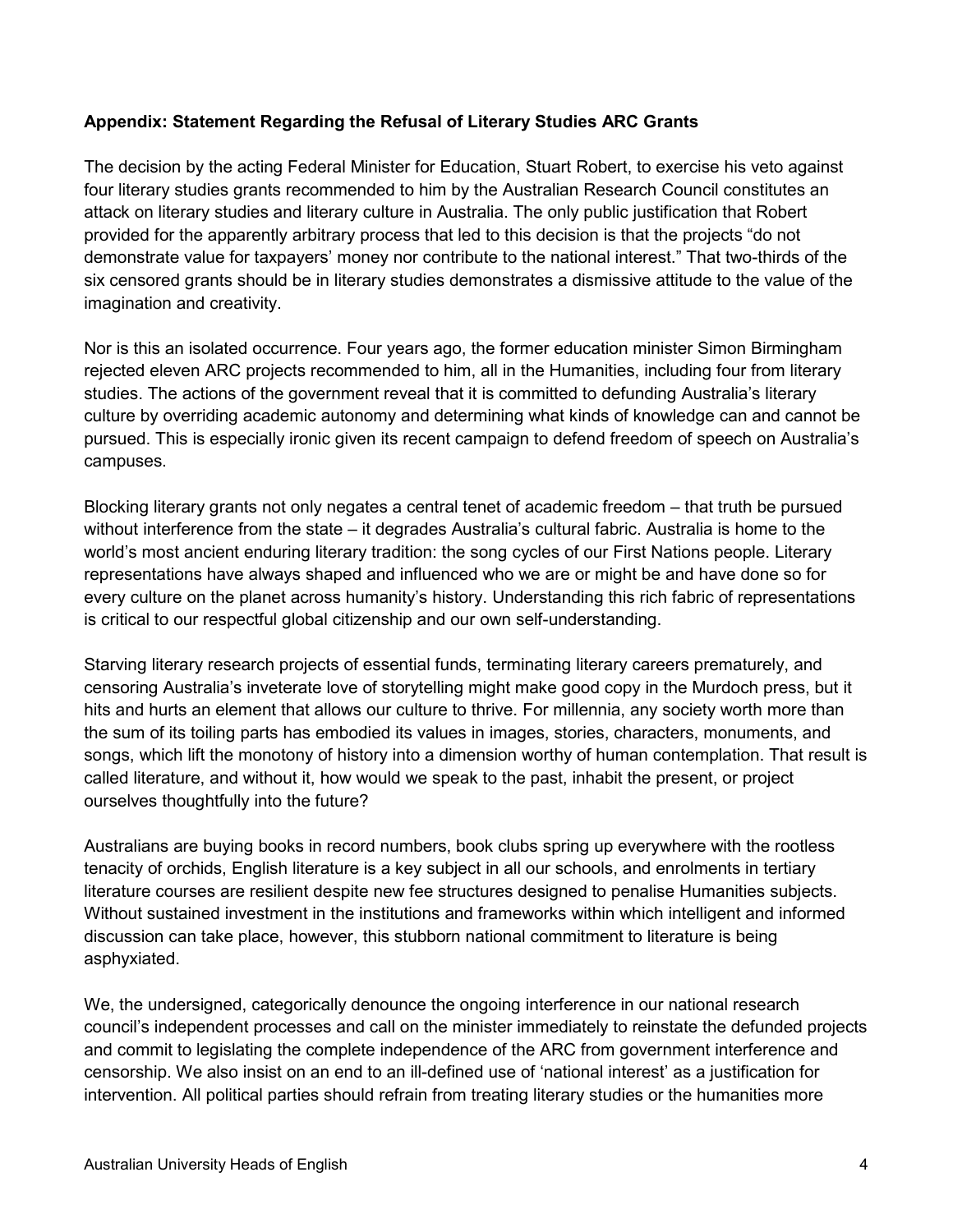generally as pawns to be used for political purposes. Literature lasts longer than governments, longer than parties, longer than electoral cycles. The intellectual ferment caused by its discussion and criticism lasts longer, and lifts us higher, than any media release.

## **Endorsed by**

Australian University Heads of English Modern Languages Association Association for the Study of Australian Literature Australasian Association for Literature

## **Signed by**

- 1. John Coetzee, Nobel Laureate<br>2. John Frow. Emeritus Professor
- 2. John Frow, Emeritus Professor of English, University of Sydney
- 3. Alexis Wright FAHA, Novelist, Miles Franklin Award winner, Boisbouvier Chair in Australian Literature, University of Melbourne
- 4. Michelle de Kretser, Honarary Associate, English Department, University of Sydney
- 5. Ivor Indyk, Whitlam Chair and Giramondo Publisher, Western Sydney University
- 6. Brian Castro, Adjunct Professor, University of Adelaide
- 7. Helen Groth FAHA, Professor of English, UNSW Sydney
- 8. Dipesh Chakrabarty, Lawrence A. Kimpton Distinguished Service Professor of History, The University of Chicago
- 9. Natalie Harkin, Senior Research Fellow, Flinders University
- 10. Julian Murphet FAHA, Jury Professor of English Language and Literature, University of Adelaide
- 11. Delia Falconer, Novelist, Senior Lecturer, University of Technology Sydney
- 12. Gail Jones, Novelist, Adjunct Professor, Western Sydney University
- 13. Randa Abdel-Fattah, DECRA Research Fellow, Macquarie University
- 14. Evelyn Araluen, Co-Editor, Overland Literary Journal, Deakin University
- Peter Goldsworthy, MD, Novelist
- 16. Daniel Anlezark FAHA, Professor, University of Sydney, Head of English Section, Australian Academy of the Humanities
- 17. Amanda Lohrey, Writer
- 18. Maria Tumarkin, Associate Professor, The University of Melbourne<br>19. Susan Sheridan FAHA, Emeritus Professor, College of Humanities.
- 19. Susan Sheridan FAHA, Emeritus Professor, College of Humanities, Arts and Social Sciences, Flinders University, Visiting Research Fellow, English, University of Adelaide
- 20. Peter Rose, Editor and CEO, Australian Book Review
- Deirdre Coleman, FAHA, Robert Wallace Chair of English and Redmond Barry Distinguished Professor, University of Melbourne
- 22. Roanna Gonsalves, Writer and Lecturer in Creative Writing, UNSW<br>23. Ann Vickery, Associate Professor of Writing, Literature and Culture.
- 23. Ann Vickery, Associate Professor of Writing, Literature and Culture, Deakin University
- 24. Jeff Sparrow, Writer, Lecturer at Centre for Advancing Journalism, University of Melbourne
- 25. Astrid Lorange, Senior Lecturer, Faculty of Arts, Design and Architecture, UNSW
- 26. Mark Byron, Associate Professor of Modern Literature, University of Sydney
- 27. Stephen Muecke, Emeritus Professor of Ethnography, UNSW Sydney<br>28. Elizabeth McMahon, Professor, University of New South Wales
- 28. Elizabeth McMahon, Professor, University of New South Wales<br>29. Fredric Jameson, Professor of Literature, Duke University
- Fredric Jameson, Professor of Literature, Duke University
- 30. Judith Brett, Emeritus Professor, Politics, La Trobe University
- 31. Steven Connor, Grace 2 Professor of English, University of Cambridge
- 32. Derek Attridge, Emeritus Professor, University of York (UK)
- 33. Andrea Brady, Professor, Queen Mary University of London
- 34. Jed Esty, Gregorian Professor of English, University of Pennsylvania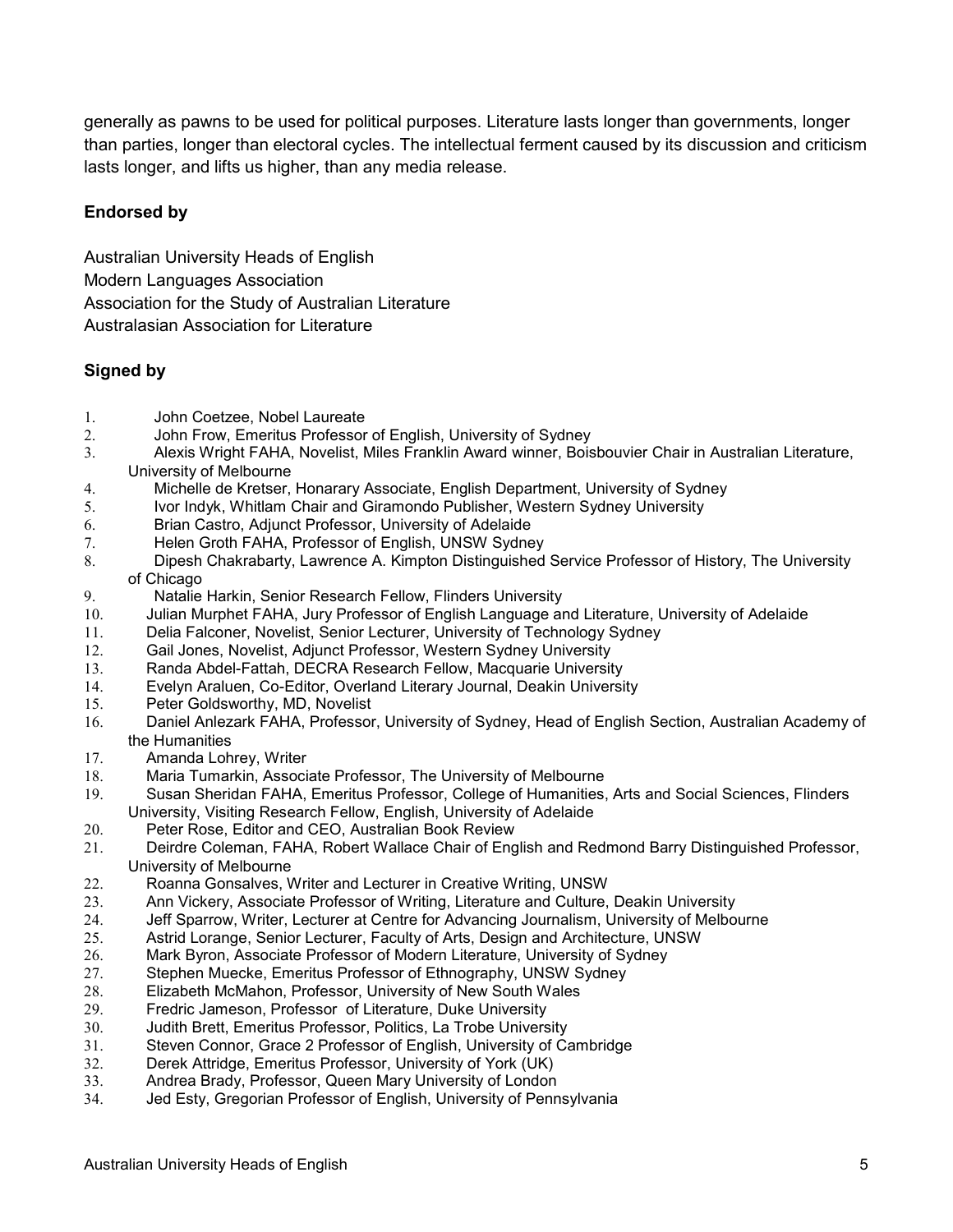- 35. Marlene van Niekerk, Emeritus professor Department of Afrikaans and Dutch, Stellenbosch University, South Africa
- 36. Timothy Brennan, Professor, University of Minnesota Twin Cities
- 37. Yvette Christiansë, Claire Tow Professor of Africana Studies & Literature, Barnard College at Columbia **University**
- 38. Galin Tihanov, George Steiner Professor of Comparative Literature, Queen Mary University of London
- Stefan Helgesson, Professor of English, Stockholm University
- 40. Fiona Wright, Dr, Writer, Editor, Critic
- 41. Catherine McKinnon, Novelist, Associate Professor, Discipline Leader of English and Creative Writing, University of Wollongong
- 42. Jumana Bayeh, Senior Lecturer, Macquarie University, President of the Australasian Association for **Literature**
- 43. Gillian Russell FAHA, Professor of Eighteenth Century Literature, University of York, UK
- 44. Philip Mead, FAHA, Emeritus Chair of Australia Literature, University of Western Australia
- Ika Willis, Head of School, Humanities & Social Inquiry; Associate Professor in English Literatures, University of Wollongong
- 46. James Ley, Deputy Editor, The Conversation
- 47. Stephanie Trigg, FAHA, Redmond Barry Distinguished Professor of English Literature, The University of Melbourne
- 48. Peter Mitchell, Writer, Independent researcher & writer
- 49. Brigitta Olubas, Professor of English and Convenor of English and Creative Writing, University of New South Wales, Sydney
- 50. Margaret Harris, FAHA, Challis Professor of English Literature Emerita, The University of Sydney
- 51. Sharon Bickle, Lecturer in English Literature, University of Southern Queensland, Toowoomba<br>52. Share Hughes, Senior Lecturer in English and Theatre Studies, University of Melbourne
- Joe Hughes, Senior Lecturer in English and Theatre Studies, University of Melbourne
- 53. Anthony Uhlmann, FAHA, Disciplinary Leader English and Creative Writing, Western Sydney University
- 54. Sigi Jöttkandt, Associate Professor of English, University of New South Wales, Sydney, Co-Founding Director of Open Humanities Press
- 55. Richard Murphet, PhD, Honorary Lecturer, University of Melbourne, recipient of the Green Room award forLifetime Achievement in Theatre
- 56. Raphael Dalleo, Professor, Bucknell University
- 57. Jacob Edmond, Professor, University of Otago<br>58. Elleke Boehmer FRLS FRHistS. Professor of W
- 58. Elleke Boehmer FRLS FRHistS, Professor of World Literature in English, University of Oxford
- 59. Jessica Wilkinson, Associate Professor, Writing & Publishing, RMIT University
- 60. Laurie Johnson, Professor of English and Cultural Studies, University of Southern Queensland
- 61. Peter Hutchings, Emeritus Professor, School of Humanities and Communication Arts, Western Sydney **University**
- 62. Deborah Pike, Associate Professor of English Literature, University of Notre Dame Australia
- 63. Paul Salzman, Emeritus Professor, La Trobe University, Conjoint Professor, University of Newcastle
- 64. Brenda Niall AO, FAHA, Monash University
- Penny Gay FAHA, Professor Emerita in English and Drama, University of Sydney
- 66. Michael Morley, Emeritus Professor of Drama, Flinders University
- 67. Julia Anaf, PhD, Research Fellow, Flinders University
- 68. Benjamin Madden, PhD, Scholarly Teaching Fellow, University of Adelaide
- 69. Tamlyn Avery, PhD, Lecturer in American Studies, University of Queensland
- 70. Margaret Clunies Ross, Emeritus Professor of English, University of Sydney, Former President, Australian Academy of the Humanities
- 71. Hazel Smith, Emeritus Professor, Writing and Society Research Centre, Western Sydney University
- 72. Robert White FAHA, Emeritus Winthrop Professor of English, The University of Western Australi
- 73. Ben Etherington, Senior Lecturer, Western Sydney University
- Dimitris Vardoulakis, Associate Professor, Western Sydney University
- 75. Peter Holbrook FAHA, Professor of Literature, Australian Catholic University
- 76. Fiona Morrison, Associate Professor, UNSW Sydney
- 77. Bill Ashcroft, Emeritus Professor, UNSW Sydney
- 78. Anne Brewster, Honorary Associate Professor, University of New South Wales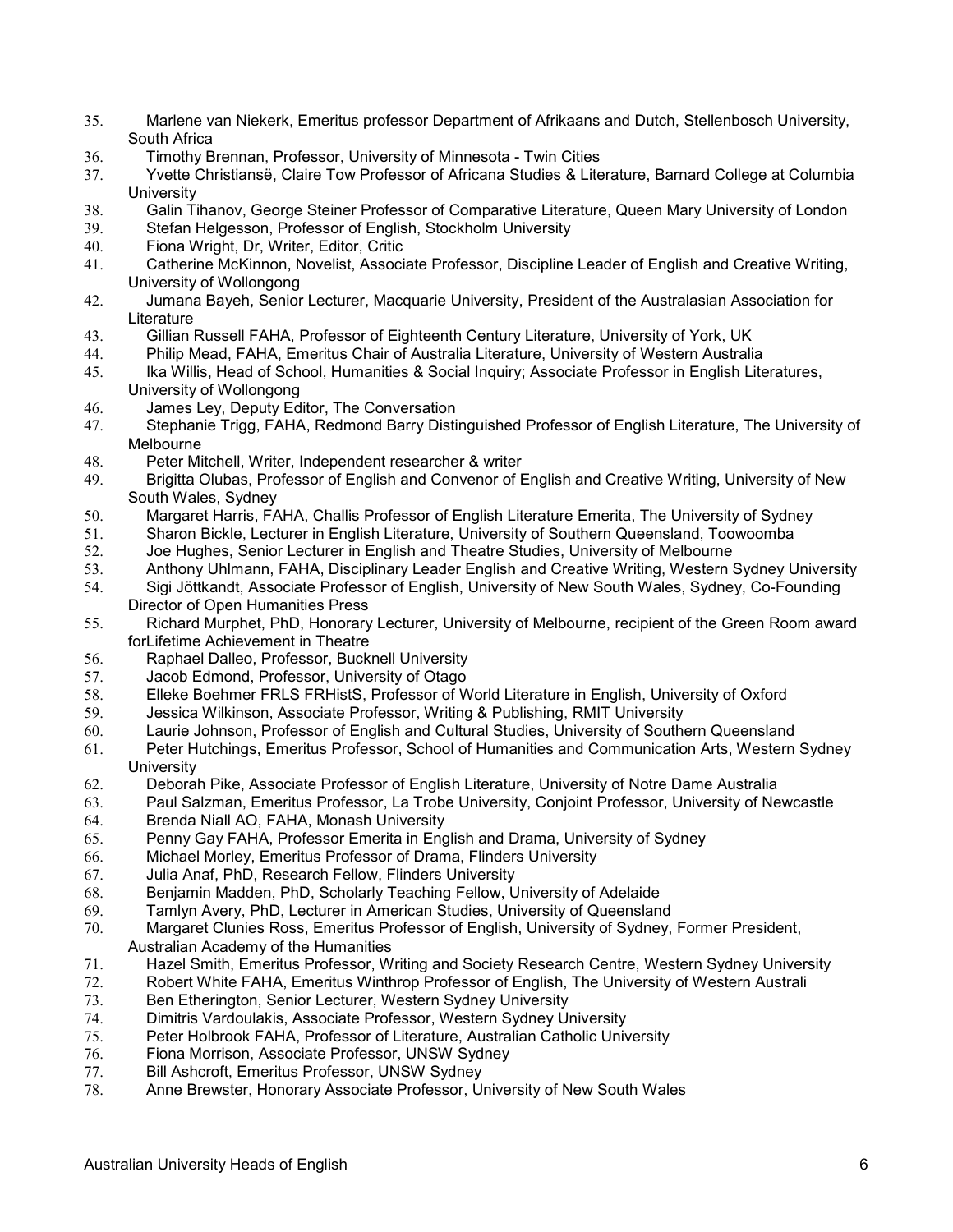- 79. Louise D'Arcens, FAHA, Professor of English and Deputy Dean of Research and Innovation, Faculty of Arts, Macquarie University
- 80. Stephanie Russo, Associate Professor of English, Macquarie University<br>81. Lyn McCredden, Professor, Deakin University
- Lyn McCredden, Professor, Deakin University
- 82. Carole Ferrier, Emeritus Professor, The University of Queensland, St Lucia
- 83. Elaine Lindsay, Senior Lecturer, Australian Catholic University
- 84. Marcelle Freiman, Associate Professor, Macquarie University
- 85. Sue Chen, Senior lecturer in Writing and Literature, Deakin University
- Kate Fagan, Director, Writing and Society Research Centre, Western Sydney University
- 87. Paul Venzo, Senior Lecturer, Deakin University
- 88. Susan Wyndham, Journalist/writer<br>89. Catriona Menzies-Pike, Editor, Syd
- Catriona Menzies-Pike, Editor, Sydney Review of Books, Western Sydney University
- 90. David Carter, Emeritus Professor, University of Queensland<br>91. Roslyn Petelin. Honarary Associate Professor. University of 0
- Roslyn Petelin, Honarary Associate Professor, University of Queensland
- 92. Christopher Conti, Lecturer, Western Sydney University
- 93. Maggie Nolan, Associate Professor, Australian Catholic University
- Michelle Smith, Senior Lecturer in Literary Studies, Monash University
- 95. Meegan Hasted, Honorary Research Fellow, University of Queensland<br>96. Matthew McGuire. Professor. Western Sydney University
- 96. Matthew McGuire, Professor, Western Sydney University<br>97. Sean Pryor, Associate Professor, UNSW Sydney
- Sean Pryor, Associate Professor, UNSW Sydney
- 98. Martin Leer, Head of Contemporary Literature, University of Geneva, Switzerland<br>99. Emmett Stinson, Senior Lecturer, Deakin University
- Emmett Stinson, Senior Lecturer, Deakin University
- 100. Susan Ballyn, Honorary Prof, University of Barcelona
- 101. Vanessa Smith, FAHA, Professor of English, University of Sydney<br>102. Venero Armanno, Associate Professor, Director HDR, The Univers
- Venero Armanno, Associate Professor, Director HDR, The University of Queensland
- 103. Martin Leer, Head of Contemporary Literature, University of Geneva, Switzerland
- 104. Carole Ferrier, Emeritus Professor, University of Queensland
- 105. Susan Kossew, Emeritus Professor, Monash University
- 106. Bronwen Levy, Honorary Senior Research Fellow, School of Communication and Arts, University of Queensland
- 107. Montserrat Camps-Gaset, PhD, Director of the Centre for Australian and Transnational Studies, University of Barcelona
- 108. Gillian Whitlock FAHA, Emeritus Professor, University of Queensland
- 109. Joe Hardwick, Lecturer, University of Queensland
- 110. Kristin Grogan, Assistant Professor, Rutgers University
- 111. Lisa O'Connell, Associate Professor, English Literature, University of Queensland
- 112. Tomoko Aoyama, Honorary Associate Professor of Japanese literature, University of Queensland
- 113. Raffaela Bruno, Studente, Università di Udine
- 114. Tony Thwaites, Honorary Senior Fellow, University of Queensland<br>115. Jane Messer. Honorary Associate Professor. Department of Media.
- Jane Messer, Honorary Associate Professor, Department of Media, Communications, Creative Arts, Languages and Literature, Macquarie University
- 116. Bernadette Brennan, PhD Author and Critic, Judge, Miles Franklin Award
- 117. William Christie, Emeritus Professor, Australian National University
- 118. Anne Maxwell, Professor, University of Melbourne<br>119. Christopher Peterson. Associate Professor. Wester
- 119. Christopher Peterson, Associate Professor, Western Sydney University
- 120. Mireille Juchau, Writer, Honorary Affiliate, Charles Perkins Centre, University of Sydney
- 121. Anastasia Moro, Student, Università di Udine
- 122. Danielle Celermajer, Professor, Sociology and Social Policy, University of Sydney
- 123. Stephen Pascoe, Postdoctoral fellow, Laureate Centre for History and Population, UNSW
- James Morley, Professor of Macroeconomics, University of Sydney
- 125. Cat Hope, Professor, Monash University
- 126. Nicholas Best, PhD, Western Sydney University<br>127. Michael Hooper, Senior Lecturer, UNSW
- Michael Hooper, Senior Lecturer, UNSW
- 128. Sharlene Leroy-Dyer, Lecturer, University of Queensland<br>129. Deb Waterhouse-Watson. Lecturer in Media and Commur
- Deb Waterhouse-Watson, Lecturer in Media and Communications Studies, Monash University
- 130. Ted Nannicelli, Senior Lecturer in Film and Television Studies, University of Queensland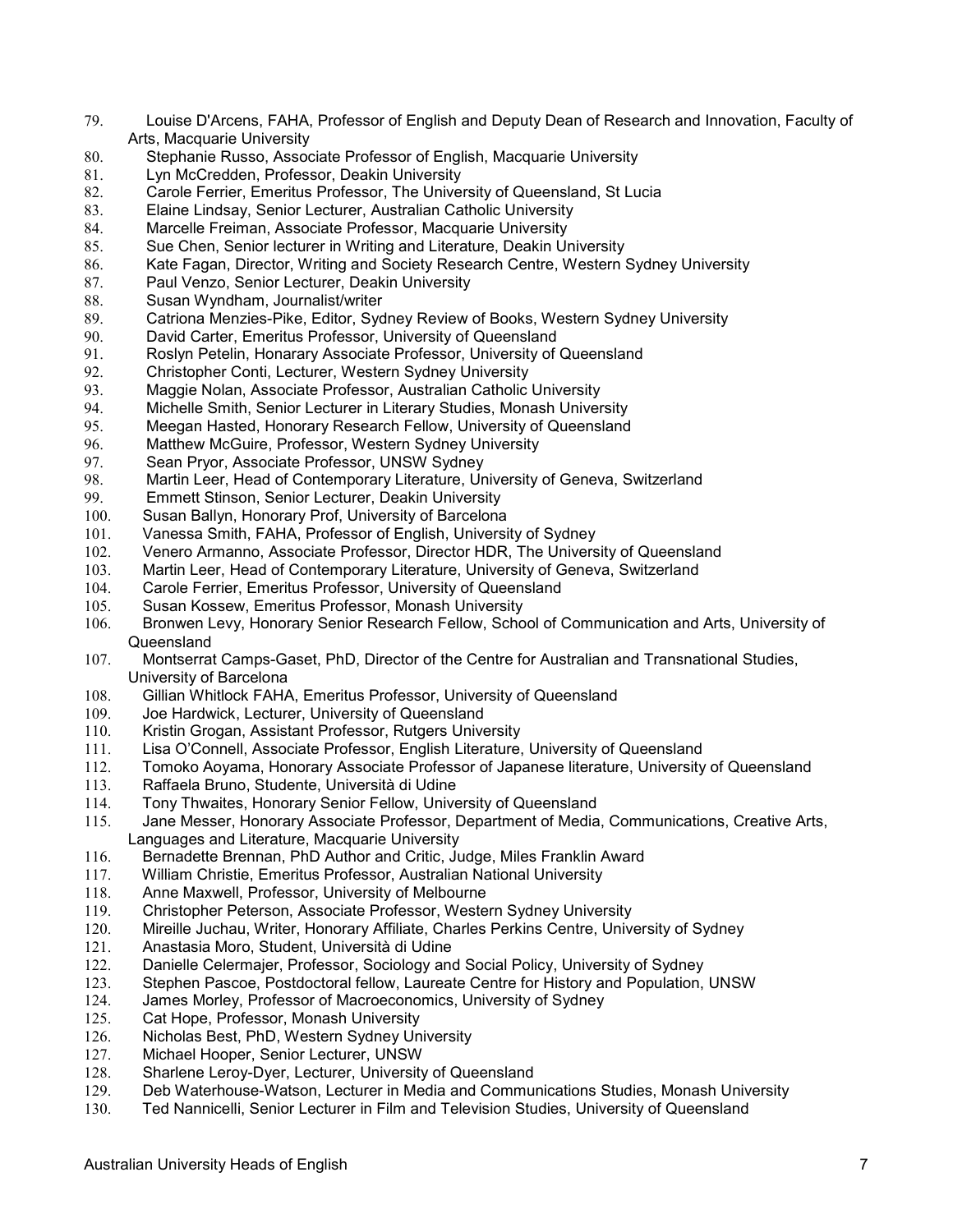- 131. Michael Griffiths, Senior Lecturer, University of Wollongong
- 132. Andrew Pippos, Novelist and lecturer, University of Technology Sydney
- 133. Victoria Bladen, Honorary Fellow, University of Queensland
- Elena Block, Lecturer in Strategic Communication, University of Queensland
- 135. Anna Yeatman, Professor Emeritus, Western Sydney University
- 136. Beth Yahp, Lecturer, University of Sydney
- 137. Geoffrey M Boucher, Associate Professor, Deakin University
- 138. Russell McDougall, Emeritus Professor, University of New England<br>139. Robert T. Tally Jr., Professor, Texas State University (USA)
- Robert T. Tally Jr., Professor, Texas State University (USA)
- 140. Diana G Barnes, Senior Lecturer in English Literature, University of New England
- 141. Eric Parisot, Senior Lecturer, Flinders University<br>142. Marc Mierowsky, Research Fellow, University of
- Marc Mierowsky, Research Fellow, University of Melbourne
- 143. Louise Noble, Adjunct Senior Lecturer, University of New England<br>144. Ronan McDonald. Professor. University of Melbourne
- Ronan McDonald, Professor, University of Melbourne
- 145. Cheryl McArthur
- 146. Toby Fitch, Lecturer, University of Sydney
- 147. Michael Paton, PhD Author and Affiliate, China Studies Centre, University of Sydney
- 148. Nicole Matthews, Associate Professor, Macquarie University
- Meera Atkinson, PhD, University of Sydney
- 150. Claire Jones, President, English Teachers Association of Western Australia
- 151. Joy McEntee, Lecturer, University of Adelaide<br>152. Joan Holloway, PhD, Independent scholar, Un
- 152. Joan Holloway, PhD, Independent scholar, University of Queensland
- 153. Christopher Hogarth, Senior Lecturer, University of South Australia
- 154. Dove Rengger-Thorpe, University of Melbourne
- 155. Jessica White, Senior Lecturer in Creative Writing and Literary Studies, University of South Australia
- 156. Russell Smith, Lecturer, Australian National University
- 157. Richard Rossiter, Honorary Associate Professor, Edith Cowan University, Edith Cowan University
- 158. Natalie Edwards, Professor, University of Adelaide
- 159. Paul Sharrad, Senior Fellow in English, University of Wollongong
- 160. Sue Martin, Emeritus Professor of English, La Trobe University
- 161. Peter Kirkpatrick, Hon. Assoc. Prof., University of Sydney
- 162. Sarah Nicholson, PhD, University of Western Sydney Alumni
- 163. Neena Balwan Sachdev, PhD Candidate, School of Communication and Creative Arts, Deakin University
- 164. Wenche Ommundsen, Professor Emerita of English Literatures, University of Wollongong
- 165. Paul Genoni, Adjunct Associate Professor, Curtin University
- 166. Marina Gerzic, PhD, The University of Western Australia
- 167. Felicity Castagna, Lecturer, Western Sydney University
- 168. Melinda Harvey, Lecturer, Monash University
- 169. Matt Hooton, Lecturer in Creative Writing, University of Adelaide
- 170. Giselle Bastin, Associate Professor English Literature, Flinders University
- 171. Anna Maria Driol, PhD<br>172. Monica Barratt, Senior
- Monica Barratt, Senior Research Fellow, RMIT University, Melbourne
- 173. Claire Knowles, Senior Lecturer, English, La Trobe University
- 174. Natalia Maystorovich Chulio, PhD, University of Sydney
- Andrew Taylor AM, Emeritus Professor of English, Edith Cowan University
- 176. Tara Calaby, PhD Candidate and Author, La Trobe University
- 177. Marty Bortz, Senior research fellow, Melbourne School of Government
- 178. Toby Davidson, Senior Lecturer, Macquarie University
- 179. H.C. Gildfind, PhD, Independent, Writer (PhD from The Univesity of Melb)<br>180. David Ellison, Senior Lecturer, Griffith University
- David Ellison, Senior Lecturer, Griffith University
- 181. Clare Carlin, PhD Candidate, RMIT<br>182. Simon Ryan, Associate Professor o
- Simon Ryan, Associate Professor of English, Australian Catholic University
- 183. Marina Deller, PhD student, Flinders University
- 184. Ken Gelder FAHA, Professor, University of Melbourne<br>185. Katherine Bode, FAHA, Professor of Literary and Textu
- Katherine Bode, FAHA, Professor of Literary and Textual Studies, Australian National University
- 186. Duc Dau, Honorary Research Fellow, The University of Western Australia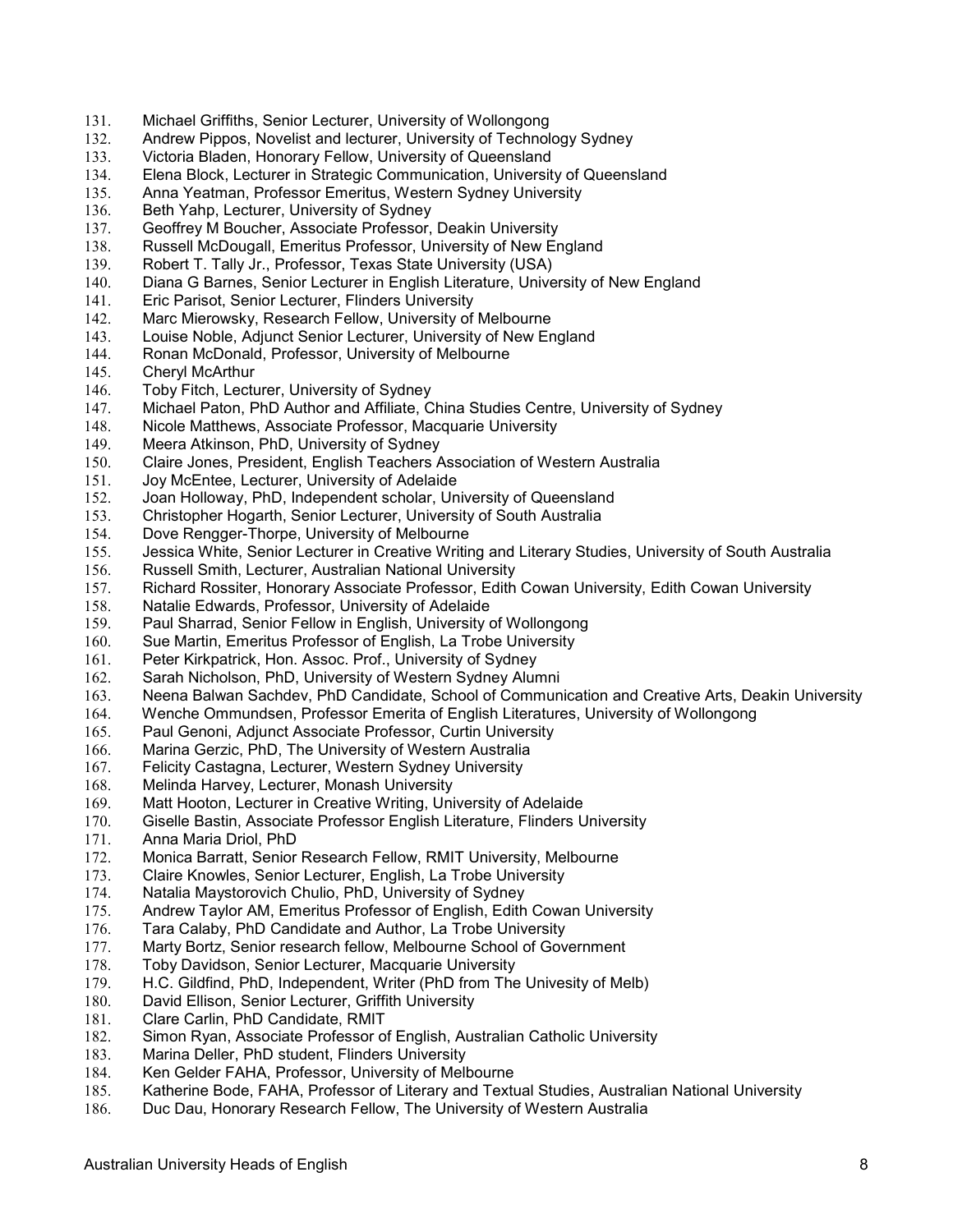- 187. Jodi McAlister, Senior Lecturer in Writing, Literature and Culture, Deakin University
- 188. Jess Carniel, Senior Lecturer in Humanities, University of Southern Queensland
- 189. Christine Alexander, Emeritus Scientia Professor, University of New South Wales<br>190. Kelly Gardiner, Senior Lecturer, La Trobe University
- Kelly Gardiner, Senior Lecturer, La Trobe University
- 191. Meg Samuelson, Associate Professor of English, University of Adelaide
- 192. Ariadne Vromen, Professor of Public Administration, ANU
- 193. Anne Collett, Honorary Principal Fellow, University of Wollongong
- 194. Bronwyn Hayward, Professor, University of Canterbury New Zealand<br>195. Simone Murray FAHA, Associate Professor in Literary Studies, Monas
- Simone Murray FAHA, Associate Professor in Literary Studies, Monash University
- 196. Emily Davison, BA Arts (Literary Studies)/writer, Monash University
- 197. Jock Macleod, Associate Professor of Literary Studies, and publisher Calanthe Press, Griffith University<br>198. Patrick Buckridge, Adjunct Professor, Griffith University
- Patrick Buckridge, Adjunct Professor, Griffith University
- 199. Giada, Student, University of Udine<br>200. Susan Reid. Researcher/PhD candi
- Susan Reid, Researcher/PhD candidate, University of Sydney
- 201. Christopher Lee, Professor of English, Griffith University
- 202. Matteo Pagliaricci, MA Student in Foreign Languages and Literatures, Università degli Studi di Udine
- 203. Stuart Cooke, Senior Lecturer in Creative Writing and Literary Studies, Griffith University
- 204. Tanya Dalziell, Professor, Chair of English and Literary Studies, University of Western Australia
- Alice Bellette, PhD Candidate, Deakin University
- 206. Stephen Abblitt, Honorary Research Associate, La Trobe University
- 207. Suzana Sukovic, Director of Research and Library Services, PLC Sydney<br>208. Sam Schulz, Senior Lecturer, The University of Adelaide
- Sam Schulz, Senior Lecturer, The University of Adelaide
- 209. Judith Beveridge, Retired lecturer in poetry writing, The University of Sydney
- 210. Erin Sebo, FSA, Senior Lecturer, Flinders University
- 211. Graeme Orr, Professor, School of Law, University of Queensland
- 212. Judy Annear, Honorary Fellow, University of Melbourne
- 213. Francesca Rossi, European and Extra-european Foreign Languages and Literatures Master's student, Università degli Studi di Udine
- 214. Grace Yee, PhD, University of Melbourne
- 215. Libby Robin, FAHA, Emeritus Professor, Australian Academy of the Humanities
- 216. Vanessa Berry, Lecturer, University of Sydney
- 217. CA Cranston, Researcher Adjunct, University of Tasmania
- 218. Stefanija Rozitis, Teacher and Taxpayer
- 219. Emma Doolan, Lecturer, Southern Cross University
- 220. Fergus Edwards, MA (Oxon), MA (Open), HDR (UTAS), University of Tasmania
- 221. James Gourley, Senior Lecturer in Literary Studies, Western Sydney University
- 222. Ilaria Ribaga, Student Master in Partnership and Shamanism, University of Udine Italy
- 223. Jack Kirne, Sessional academic, Deakin University
- 224. Nicole Moore, Professor and Associate Dean, University of New South Wales
- 225. Patricia Pender, Associate Professor, English and Writing, University of Newcastle
- 226. Julieanne Lamond, Senior Lecturer in English and President of the Association for the Study of Australian Literature, Australian National University
- 227. MairiRose MacLeod, Monash University
- 228. Claire M Gaskin, Deakin University<br>229. Rebecca Sullivan, Student, Univers
- Rebecca Sullivan, Student, University of Melbourne
- 230. Louise Richardson-Self, Lecturer, philosophy, School of Humanities, University of Tasmania
- 231. Jill Jones, Senior Lecturer, University of Adelaide
- 232. Milena Anzani, PhD, Università Degli Studi di Udine
- 233. Emerald L King, Lecturer in Humanities (English literary studies, Japanese literature, East Asian popular culture), University of Tasmania
- 234. Catherine Frieman, A/Prof, Australian National University
- 235. James Dunk, Research Fellow, University of Sydney
- 236. Brydie Kosmina, Visiting Research Fellow, School of Humanities, University of Adelaide
- 237. Regenia Gagnier, Professor, University of Exeter
- Anne Elvey, PhD, Adjunct Research Fellow, Monash University
- 239. Robert Zecker, Associate Professor, Saint Francis Xavier University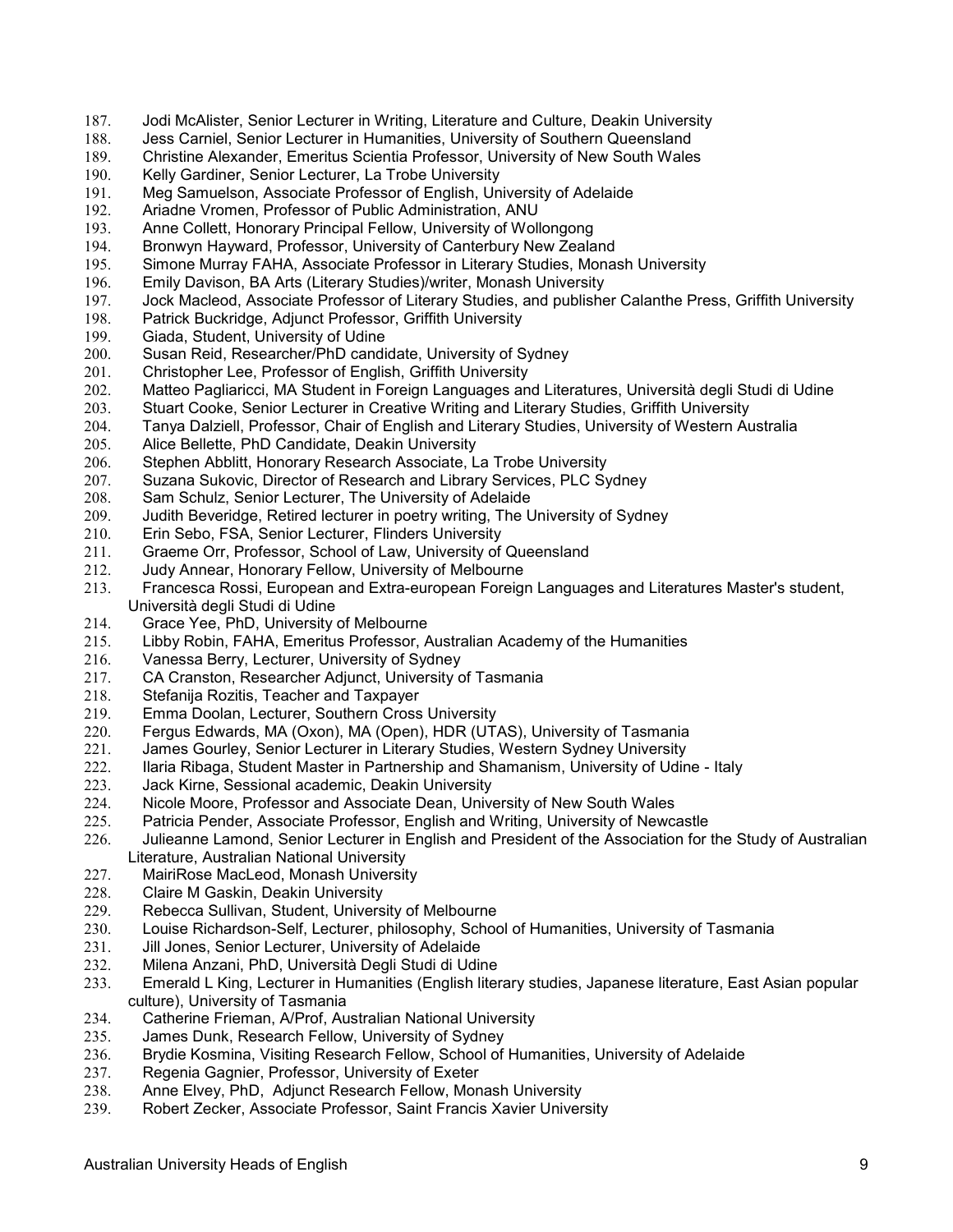- 240. Katrina O'Loughlin, Lecturer in English, Brunel University London
- 241. Irfan Ahmad, Researcher, Max Planck Institute for Study of Religious and Ethnic Diversity, Göttingen Germany
- 242. Kerry Kilner, Adjunct Senior Fellow (Former Director), AustLit (2002-2020), The University of Queensland 243. Leigh Dale, PhD, Independent scholar
- 244. Claire Knowles, Senior Lecturer, La Trobe University
- 245. Anna Johnston, Associate Professor, University of Queensland
- 
- 246. Lindsay Tuggle, PhD, independent writer<br>247. Daniel Hourigan, Lecturer in English Liter Daniel Hourigan, Lecturer in English Literature, University of Southern Queensland
- 248. Cassandra Schilling, PhD/Casual Academic, Flinders University
- 249. Olivia Murphy, Honorary Associate, Dept of English, University of Sydney<br>250. Charles Barbour, Senior Lecturer, Western Sydney University
- 250. Charles Barbour, Senior Lecturer, Western Sydney University
- 251. Sascha Alexandra Morrell, Lecturer, Monash University
- 252. Nicholas Jose, Emeritus Professor of English and Creative Writing, The University of Adelaide
- 253. Chris Andrews, Associate Professor, Western Sydney University
- 254. Mandy Treagus, A/Prof, University of Adelaide
- 255. Lisa Fletcher, Professor of English, University of Tasmania
- 256. Sam Franzway, PhD, high school English teacher, University of Adelaide, Flinders University
- Suzie Gibson, Senior Lecturer in English, Charles Sturt University
- 258. Rachel Hennessy, Lecturer, University of Adelaide
- 259. Kevin Foster, Head School of Languages, Literatures, Cultures and Linguistics, Monash University<br>260. Gayelene Carbis, Writer and academic, Swinburne University
- Gayelene Carbis, Writer and academic, Swinburne University
- 261. Aidan Coleman, Visiting Research Fellow, University of Adelaide
- 262. Jocelyn Hargrave, Teaching Associate, Publishing and Communications, The University of Melbourne
- 263. Jay Daniel Thompson, Lecturer and Program Manager, Professional Communication program, RMIT **University**
- 264. Marion May Campbell, Formerly Associate Professor Writing & Literature, Deakin University
- 265. André Brett, Lecturer of History, Curtin University
- 266. Jason Tuckwell, Lecturer, Western Sydney University
- 267. Cynthia D Nelson, Honorary Senior Lecturer, University of Sydney
- 268. Connor Millsom, Student, The University of Melbourne
- 269. Kathleen Neal, FRHistS, Lecturer in History, Monash University
- 270. Jonathon Beves, Associate Professor, UNSW School of Chemistry
- 271. Rhonda Wilson, Professor, University of Newcastle
- 272. Marcus Heisler, Associate Professor, University of Sydney
- 273. Tracy Logan, Senior Lecturer, University of Canberra
- 274. Edward N Taylor, Assoc Prof, Swinburne University of Technology
- 275. John Clark, Professor Emeritus Art History, University of Sydney
- 276. Ana Stevenson, Research Associate, University of the Free State
- 277. Cameron Tonkinwise, Professor of Design Studies, University of Technology Sydney
- 278. Melissa Kennedy, PhD Candidate, Melbourne University
- Robin Laycock, Senior Lecturer, Psychology, RMIT University
- 280. Alexander Lugg, Research Manager, RMIT University
- 281. Ben Rubinstein, Professor of Computing and Information Systems and Associate Dean (Research) Faculty of Engineering and IT, University of Melbourne
- 282. Heather Benbow, Associate Professor of German Studies, University of Melbourne
- 283. Liesel Senn, PhD, Manager Grants Development, Western Sydney University
- 284. Pauline Marsh, Lecturer, University of Tasmania
- 285. Alistair McCulloch, Professor, Head of Research Education, University of South Australia
- James Macaronas, Graduate Researcher, University of Melbourne
- 287. Effie Karageorgos, Lecturer in History, The University of Newcastle
- 288. Douglas Kahn, Emeritus Professor, University of New South Wales
- 289. Sarah Russell, Group Leader, PeterMac and Swinburne University
- 290. Kelsey Zimmermann, Postdoc, University of New South Wales
- Nikos Thomacos, PhD, Monash University
- 292. Nigel Armfield, Senior Research Fellow, The University of Queensland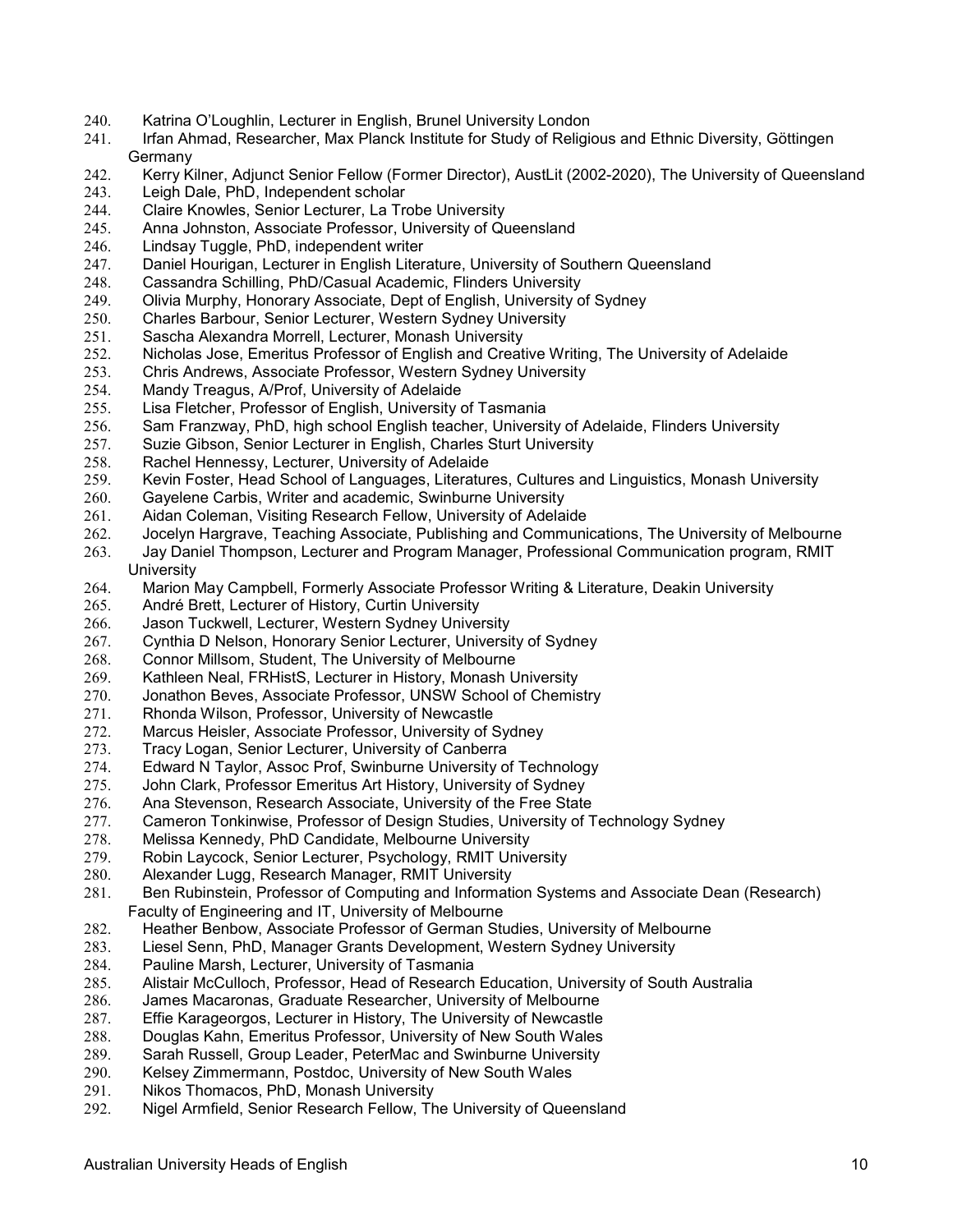- 293. Robert F O'Connor, PhD, Senior Policy Advisor
- 294. Toby Walsh, Laureate Fellow and Scientia Professor, UNSW Sydney
- 295. David Rowe, Emeritus Professor of Cultural Research, Western Sydney University
- John Attridge, Senior Lecturer, UNSW
- 297. Tama Leaver, Professor, Curtin University
- 298. Deborah Stevenson FASSA, Professor, Western Sydney University
- 299. James Vassie, PhD, Educational Developer, UNSW Sydney
- 300. Jonathan Benjamin, Associate Professor of Archaeology, Flinders University<br>301. Kathy Bowrey, Professor, University of New South Wales
- Kathy Bowrey, Professor, University of New South Wales
- 302. Sylvia Martin, Biographer, PhD, Griffith University
- 303. Peta Mitchell, Professor, Queensland University of Technology
- 304. Matthew Fitzpatrick, Professor, Flinders University<br>305. Joanne Tompkins, FAHA, Professor Emerita, Unive
- 305. Joanne Tompkins, FAHA, Professor Emerita, University of Queensland
- 306. Mary Flannery FRHistS FSA, Swiss National Science Foundation Eccellenza Professor of Medieval English, University of Bern, Switzerland
- 307. Anna Hickey-Moody, Professor of Media and Communication, RMIT University
- 308. Kevin Chiat, PHD, University of Western Australia
- 309. Steffen Hope, Postdoctoral researcher, University of Oslo
- 310. Thomas Baudinette, Senior Lecturer in Japanese and International Studies, Macquarie University
- 311. Lara McKenzie, Research Fellow, The University of Western Australia
- 312. Katie Holmes, Professor, La Trobe University
- Peter Denney, Associate Professor of History, Griffith University
- 314. Fincina Hopgood, Senior Lecturer, University of New England
- 315. Hannah McCann, Senior Lecturer in Cultural Studies, University of Melbourne
- 316. Yuval Yarom, Associate Professor, School of Computer Science, University of Adelaide
- 317. Louise Edwards, Emeritus Professor, UNSW
- 318. Andrew Francis, Professor of Mathematics, former Member of the ARC College of Experts, Western Sydney University
- 319. Peter Vamplew, Associate Professor, Information Technology, Federation University
- 320. Michael Ellwood, Professor, Australian Nation University
- 321. Emma Kowal, Professor of Anthropology, Deakin University
- 322. Suzanne Franzway, Emeritus Professor, University of South Australia
- 323. Marcus Foth, Professor, Faculty of Creative Industries, Education and Social Justice, Queensland University of Technology
- 324. Noah Riseman, Professor, Australian Catholic University
- 325. Andrew Dean, Lecturer in Writing and Literature, Deakin University
- 326. John Sutton FAHA, Emeritus Professor of Philosophy and Cognitive Science, Macquarie University
- 327. Clare Bradford, Emeritus Professor, Deakin University
- 328. Prof Michael A Adams, Head of Law School, University of New England
- Samantha Balaton-chrimes, Senior Lecturer, Deakin
- 330. Erik Eklund, Professor of History, Federation University Australia
- 331. Mark Steven, Senior Lecturer in 20th and 21st Century Literature, University of Exeter
- 332. Fiona Cameron, Associate Professor, Western Sydney University
- 333. Kerryn Goldsworthy, PhD, Author and independent scholar
- Julie Kimber, Senior Lecturer, Swinburne University of Technology
- 335. Andrew Rohl, Professor and Head of School, Curtin University
- 336. Jacqueline Alderson, Associate Professor, University of Western Australia
- 337. Clara Tuite, Professor, University of Melbourne
- 338. Tim Miller, Professor of Computer Science, Director of the Centre for AI and Digital Ethics, The University of Melbourne
- 339. John McCarthy, Lecturer, Flinders University
- 340. Mattia Mantellato, Postdoctoral Research Fellow, University of Udine
- 341. Federica Tommasini, Dottoressa, Università dì Udine Italy
- 342. Laura Khijniakov, Undergraduate Degree in literature and languages, Università di Udine
- 343. Angelica Bergamini, Visual Artist, Università degli studi di Udine
- 344. Degano Miroslav, Master's Student, University of Udine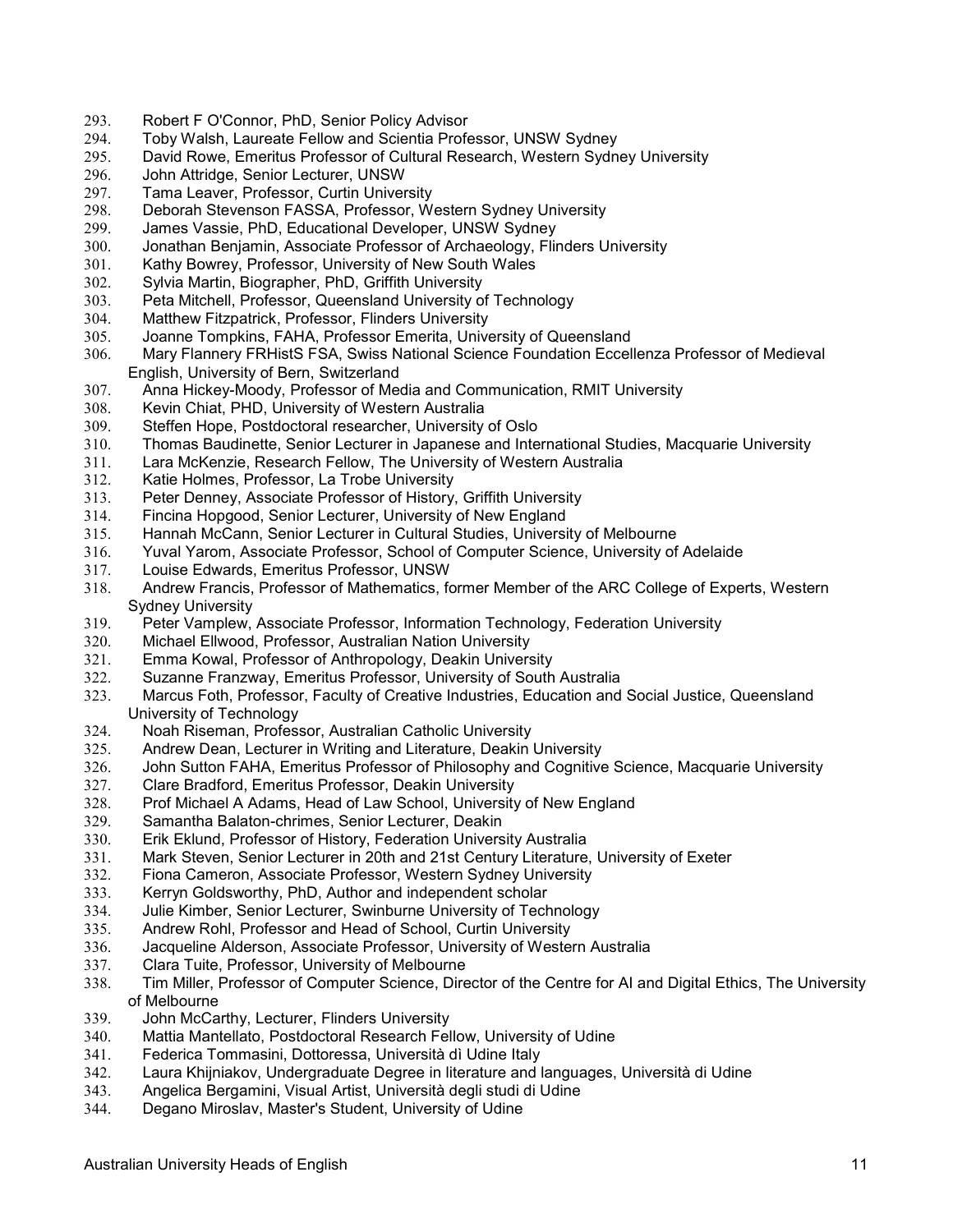- 345. Anna Primavera, PhD, Università di Udine
- 346. Alice Chiaruttini, MA in Cultural Mediation, University of Udine
- 347. Ilaria Papangelo, Literary Studies, Università degli Studi di Udine
- Roberto Baldini, Philosophy teacher, IIS "Cattaneo/Dall'Aglio" High school
- 349. Antonella Riem, Professor of Australian literature, University of Udine. Italy
- 350. Daniela Maramotti, Teacher of Italian Literature and History, Italian school
- 351. Silvia Capua, Student, Università degli Studi di Udine
- 352. Marcella Lo Cicero, Trade Union<br>353. Francesco Amerise. PhD. Univer
- 353. Francesco Amerise, PhD, University
- 354. Cimardi Daniela, PhD, Università di Udine
- 355. Elena Lippe, PhD, Freelance Psychotherapist
- Pamela Pielich, Mrs, Università di Udine
- 357. Clara Tuite, Professor, University of Melbourne
- Tim Miller, Professor of Computer Science, Director of the Centre for AI and Digital Ethics, The University of Melbourne
- 359. John McCarthy, Lecturer, Flinders University
- 360. Jonathan Dunk, Lecturer, Deakin University
- 361. Susan Forde, Professor and Director, Griffith Centre for Social & Cultural Research, Griffith University
- Dan Disney, Professor, Sogang University
- 363. Warren Mundy FRAeS FAICD, Sometime Productivity Commissioner, Company director
- 364. Cat Moir, Honorary Senior Lecturer, Germanic Studies, University of Sydney<br>365. Catherine Mary Waters, Emeritus Professor of Victorian Literature and Print (
- Catherine Mary Waters, Emeritus Professor of Victorian Literature and Print Culture, University of Kent
- 366. Andrew Milne, Senior Research Fellow of Music Cognition and Computation, Western Sydney University
- 367. Darrin Durant, Senior Lecturer, University of Melbourne
- 368. Max Coltheart, Emeritus Professor of Cognitive Science, Macquarie University
- 369. Damian Berger, Student, Master of International Development, La Trobe University, Melbourne
- 370. Tony Hughes-d'Aeth, Professor, University of Western Australia
- 371. Emma Knowles, Associate Lecturer, University of Sydney
- 372. Ben Blumson, Associate Professor of Philosophy, National University of Singapore
- 373. Kane Race, Professor, University of Sydney
- 374. Robin Eames, PhD student, History, University of Sydney
- 375. Neil Saintilan, Professor, Macquarie University
- 376. Ruth Nelson, Clinical Psychologist, Creating Space Project
- 377. Peyvand Firouzeh, Lecturer, University of Sydney
- 378. Lincoln Colling, Lecturer, University of Sussex
- 379. Robert Sinnerbrink, Associate Professor of Philosophy, Macquarie University
- 380. Huw Price, Emeritus Bertrand Russell Professor of Philosophy, University of Cambridge
- 381. Julianne Moss, Professor, Deakin University
- 382. Ilana Mushin, Professor of Linguistics, University of Queensland
- 383. Colm Halbert, Manager: Research Capability and Development, University of Technology Sydney
- 384. Kate Devitt, Chief Scientist, Trusted Autonomous Systems<br>385. Marea Mitchell, Retired: Previously Professor of English, M
- Marea Mitchell, Retired: Previously Professor of English, Macquarie University
- 386. Dirk Baltzly. FAHA, Professor of Philosophy, University of Tasmania
- 387. Charlotte-Rose Millar, PhD, The University of Melbourne
- 388. Markela Panegyres, PhD, Sydney College of the Arts, University of Sydney
- 389. Angelos Koutsourakis, Associate Professor in Film and Cultural Studies, University of Leeds
- Paul Patton, FAHA, Professor, Wuhan University, Wuhan, China; Emeritus Professor UNSW
- 391. Jonathan Strauss, PhD, James Cook University
- 392. Carly Osborn, Visiting Research Fellow, The University of Adelaide
- Dennis Altman AM, Vice Chancellor's Fellow, LaTrobe University
- 394. Heather Blatt, Associate Professor of English, Florida International University, US<br>395. Angela Daly, Professor, University of Dundee (Scotland), formerly of Queensland
- 395. Angela Daly, Professor, University of Dundee (Scotland), formerly of Queensland University of Technology & Swinburne University of Technology
- 396. Michael Richardson, Associate Professor, UNSW
- 397. Marija Perićič, PhD, University of Melbourne
- 398. Anthony J Langlois, Associate Professor, Flinders University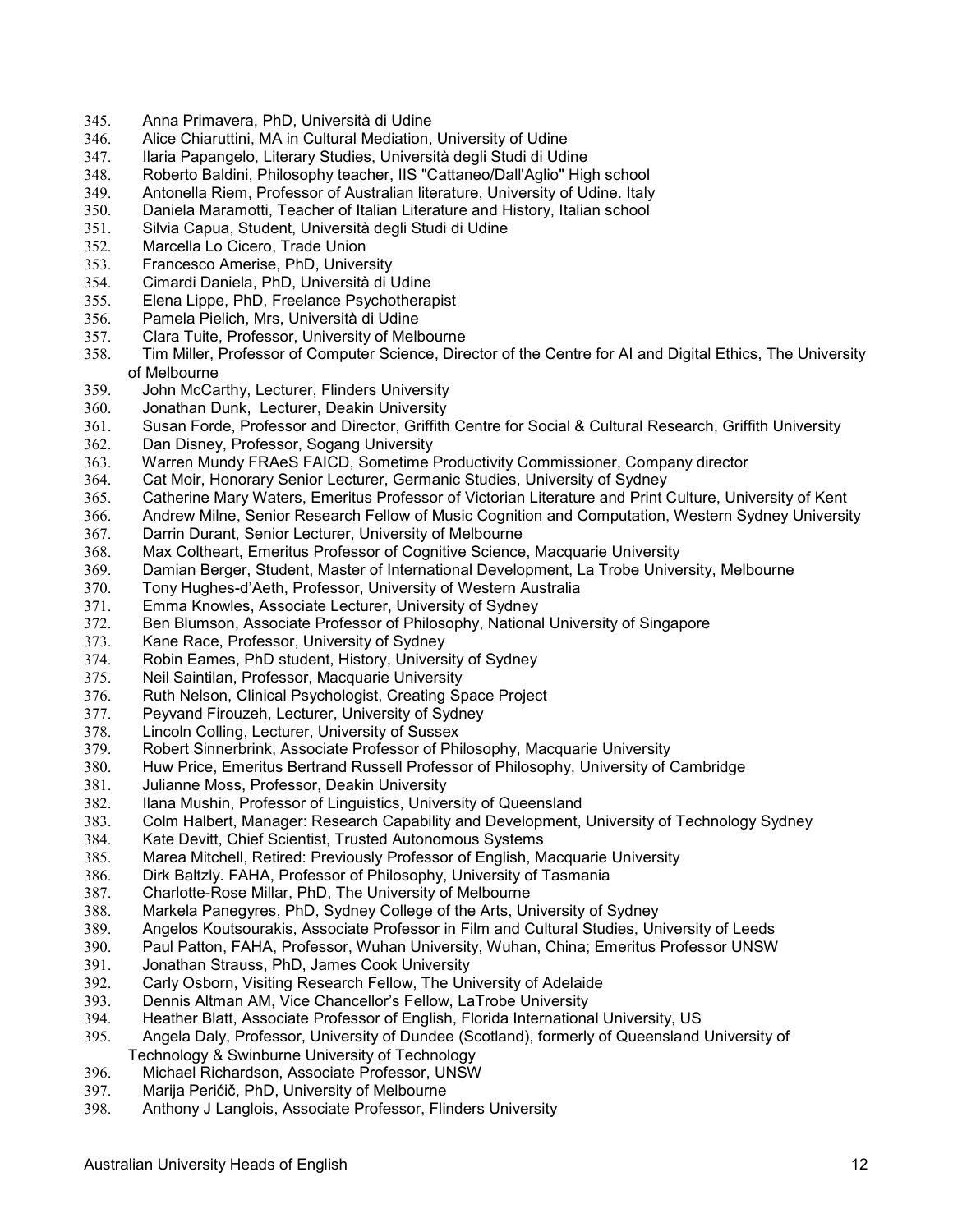- 399. Jaap Timmer, Associate Professor, Aarhus Institute of Advanced Studies, Aarhus University
- 400. John Byron, Principal Policy Adviser, Queensland University of Technology
- 401. Ivan Maksymov, Australian Research Council Future Fellow, Swinburne University of Technology<br>402. Emily Direen, Lecturer, University of Tasmania
- Emily Direen, Lecturer, University of Tasmania
- 403. Bronwyn Hajek, Associate Professor of Applied Mathematics, University of South Australia
- 404. Natasha Amendola, PhD, Monash University (retired)
- 405. Richard Dazeley, Associate Professor of Artificial Intelligence, Deakin University
- 406. Jane Haggis, Associate Professor, Flinders University<br>407. Anna Klosowska, Professor, Miami University
- Anna Klosowska, Professor, Miami University
- 408. Daniel Vitkus, Rebeca Hickel Endowed Chair in Elizabethan Literature, University of California, San Diego
- 409. Misty Schieberle, Professor of English, University of Kansas
- 410. Catherine Karkov, Chair of Art History, University of Leeds
- 411. Jessica Mota, Università degli studi di Udine
- 412. Anna Alexandrova, Professor of Philosophy of Science, Cambridge University
- 413. Judy Quinn, Professor of Old Norse Literature, University of Cambridge
- 414. Louise Joy, Psychoanalyst, Professor Emerita, UC Santa Barbara, UC Santa Barbara
- 415. Brian Morris, Senior Lecturer in Media, RMIT University
- Pam Sharpe, Honorary Professorial Fellow, University of Melbourne
- 417. Carla Mazzio, Associate Professor, University of California, Riverside
- 418. Aaron Quigley, Professor and Head of School, Computer Science and Engineering, UNSW
- Max Kelly, Associate Professor, Deakin University
- 420. Rosalind Smith, Chair of English, Australian National University
- 421. Andrew S. Flies, Senior Research Fellow, University of Tasmania
- 422. Reanna Kissell, PhD candidate, Deakin University
- 423. David Lawton, FAHA, Professor of English, Durham University UK
- 424. Adam Hembree, PhD Candidate/Tutor, University of Melbourne
- 425. Susie Protschky, Associate Professor, Deakin University
- 426. Susan Park, Professor, University of Sydney
- 427. Diana Jefferies, Senior Lecturer, Western Sydney University
- 428. James Zanotti, Associate Professor, Physics, University of Adelaide<br>429. Carmelina Contarino, Research Assistant, Centre for Artificial Intellig
- 429. Carmelina Contarino, Research Assistant, Centre for Artificial Intelligence and Digital Ethics (CAIDE), University of Melbourne
- 430. Diana Jefferies, Senior Lecturer, Western Sydney University
- 431. Philip Hayward, Adjunct Professor, University of Technology Sydney
- 432. Susan Best, FAHA, Professor, Griffith University
- 433. Abby Sesterka, Research Excellence Scholar, Macquarie University
- 434. Justin Clemens, Associate Professor, University of Melbourne
- 435. Helen Kilpatrick, Senior lecturer, University of Wollongong
- 436. Deborah Lupton, SHARP Professor, FASSA, UNSW Sydney
- 437. Judith Bessant, Professor, RMIT University
- 438. Rob Watts, Professor of Social Policy, RMIT University
- 439. Kay Cook, Professor and Associate Dean of Research, School of Social Sciences, Media, Film and Education, Swinburne University of Technology
- 440. David Pritchard, Discipline-Convenor of Classics and Ancient History, The University of Queensland
- 441. Una Stone, Associate Lecturer, RMIT University
- 442. Jo Langdon, Associate Lecturer in Writing, Literature and Culture, Deakin University
- 443. Robin Cameron, Senior Lecturer, Criminology & Justice Studies, RMIT University
- 444. Alison Holland, Associate Professor, Macquarie University
- Amanda Wise, Professor, Macquarie University
- 446. Elizabeth Freeman, Professor of English, University of California, Davis
- 447. Matthew Bailey, Senior Lecturer, Director of Education, Macquarie University
- 448. David Simpson, Adjunct Senior Researcher Philosophy, Monash University
- 449. Andrew Westcombe, Cyber security awareness and education lead, Australian Digital Health Agency
- Julie Stephens, Honorary Professor, Victoria University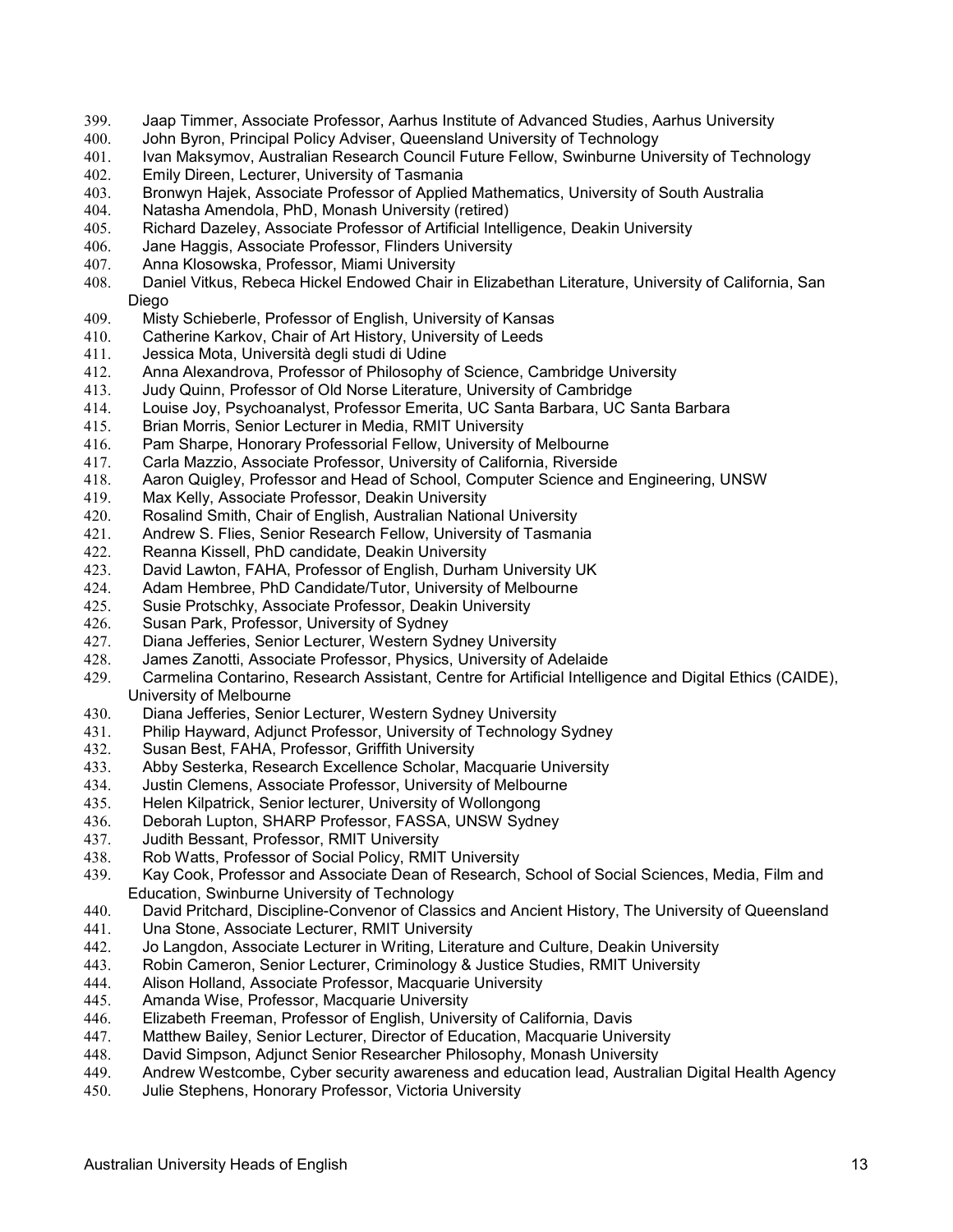- 451. Megan Cassidy-Welch, Professor and Director of Medieval and Early Modern Studies, Australian Catholic **University**
- 452. Paul Giles, FAHA, Challis Professor of English, The University of Sydney
- Matthew Sussman, Senior Lecturer, The University of Sydney
- 454. Chris Danta, Associate Professor, UNSW
- 455. Kieran Finnane, Writer, journalist, Self-employed
- 456. Andrew Lynch, Emeritus Professor, University of Western Australia
- 457. Megan Hicks, Adjunct Fellow, University of Western Sydney<br>458. Melissa Hardie, Associate Professor, The University of Sydr
- Melissa Hardie, Associate Professor, The University of Sydney
- 459. Ephiny Gale, Author, MA RMIT
- 460. Georgina Heydon, Professor, forensic linguistics, Australian Crime Writers Association, RMIT University<br>461. Robbie Moore, Senior Lecturer in English & Writing, University of Tasmania
- Robbie Moore, Senior Lecturer in English & Writing, University of Tasmania
- 462. Heather Gridley OAM FAPS, Honorary Fellow, Victoria University
- Huw Griffiths, Associate Professor, The University of Sydney
- 464. Gary Pearce, Manager (Library Services) Research, RMIT University
- 465. Sasrah Gleeson-White, Associate Professor, University of Sydney
- 466. Michael Zeitlin, Associate Professor, University of British Columbia
- 467. Alison Gill, Director of Academic Program, Visual Communications, Western Sydney University
- 468. Nilmini Fernando, PhD, Griffith University
- 469. Behnam M Fomeshi, Research Fellow, Monash University
- 470. Donna West Brett, Associate Professor and Chair of Art History, University of Sydney<br>471. Roger Osborne, PhD, James Cook University
- Roger Osborne, PhD, James Cook University
- 472. Sian Echard, Professor and Distinguished University Scholar, University of British Columbia
- 473. Pegah Shahbaz, Postdoc, University of Toronto
- Stephen Szabo, Independent Scholar, Graduate, University of Sydney
- 475. Amanda Armstrong, Honours student, History, Sydney University
- 476. Anne Brennan, Retired academic, artist and writer, Independent scholar
- 477. Sophie Loy-Wilson, PhD, The University of Sydney
- 478. Brigid Rooney, Associate Professor (Affiliate), University of Sydney<br>479. John Hawke, Senior Lecturer, Literary Studies, Monash University
- John Hawke, Senior Lecturer, Literary Studies, Monash University
- 480. Angela Ndalianis, Professor of Screen and Media Studies, Swinburne University of Technology
- 481. Jessica Balanzategui, Senior Lecturer, Swinburne University of Technology
- 482. Katherine Moline, Associate Professor, ADA, UNSW
- 483. Karen Hall, Exhibitions & Gallery Manager, UNSW Galleries, UNSW
- 484. Anne Rogerson, Senior Lecturer in Latin, University of Sydney
- 485. Rea Saunders, Lecturer, University of Queensland
- 486. Michelle Langford, Associate Professor, University of New South Wales
- 487. Clive Probyn, Emeritus Professor of English, Monash University
- 488. Giselle Bastin, Associate Professor of English, Flinders University
- 489. Cara Zanotti, Online Engagement Officer, University of South Australia
- 490. Mathew Abbott, Senior Lecturer in Humanities, Federation University<br>491. Laura Schroeter, Associate Professor of Philosophy, University of Me
- Laura Schroeter, Associate Professor of Philosophy, University of Melbourne
- 492. Simone Blomberg, PhD, University of Queensland
- 493. Caleb Kelly, Associate Professor of Media Arts, UNSW
- 494. Deborah Jordan, PhD, Monash University
- 495. Cassandra Madderom, Student, Art History and Australian Literature, University of Sydney<br>496. Elena Benthaus, Casual Academic, University of Melbourne
- Elena Benthaus, Casual Academic, University of Melbourne
- 497. Alix Beeston, Senior Lecturer in English, Cardiff University
- 
- 498. Fiona McFarlane, Novelist, Associate Professor, UC Berkeley Alex Miller, Professor of Philosophy, University of Otago, New Zealand
- 500. James Barry, PhD/Research Fellow, Deakin University<br>501. Evan Smith, PhD, Flinders University
- Evan Smith, PhD, Flinders University
- 502. Carolyn Craig, Snr Lecturer, National Art School
- 503. Elise Ruthenbeck, PhD, Early Career Researcher, Flinders University
- 504. Catharine Coleborne, Professor, University of Newcastle
- 505. Alexander Howard, Senior Lecturer, University of Sydney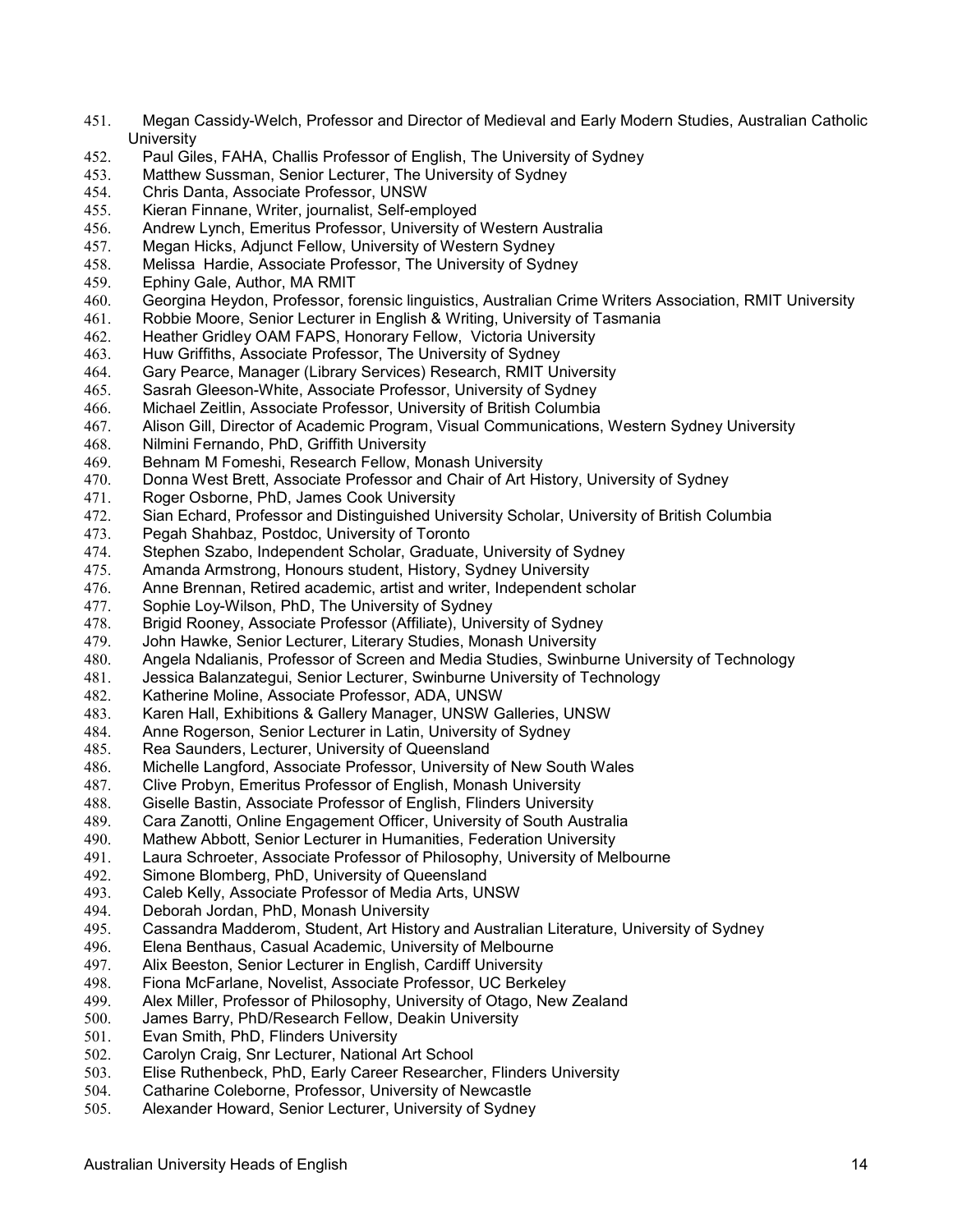- 506. Roger Osborne, Senior Lecturer, James Cook University
- 507. Chris Rudge, Lecturer, Private Law, University of Sydney
- 508. Patrick Flanery, Chair of Creative Writing, University of Adelaide
- Peter Tregear, Professor, University of Melbourne
- 510. Andrew van der Vlies, Professor, University of Adelaide
- 511. Allan Borowski, Emeritus Professor, La Trobe University
- 512. Liam Semler, Professor of Early Modern Literature, University of Sydney
- 513. Debra Rae Cohen, Professor of English, University of South Carolina<br>514. Alvs Moody, Associate Professor, Bard College
- Alys Moody, Associate Professor, Bard College
- 515. Tyne Sumner, Research Fellow, University of Melbourne
- 516. Jonathan Kramnick, Maynard Mack Professor of English, Yale University<br>517. Anthea Taylor, Associate Professor, University of Sydney
- Anthea Taylor, Associate Professor, University of Sydney
- 518. Joanne Wilkes, Emeritus Professor of English, University of Auckland
- Nick Riemer, Senior Lecturer, University of Sydney
- 520. Donna West Brett, Associate Professor and Chair of Art History, University of Sydney
- 521. Andrew Milner, Professor Emeritus of English and Comparative Literature, Monash University
- 522. Nadia David, Associate Lecturer, RMIT University
- 523. Megan Bridger-Darling, Student, University of Melbourne
- Megan Bridger-Darling, Student, University of Melbourne
- 525. Michael Winter
- 526. Peter Doyle, Emeritus School Principal<br>527. Shireen Lamande, Associate Professor
- 527. Shireen Lamande, Associate Professor, Murdoch Children's's Research Institute
- 528. Guy Davidson, Associate Professor, University of Wollongong
- 529. Kate Dorrell, Marketing manager
- 530. Amelia Kelly, Lecturer, The University of Sydney
- 531. Tom Bishop, Professor of English, University of Auckland
- 532. John Stephens, Emeritus Professor, Macquarie University
- 533. Peter Groves, Adjunct Research Fellow in Literary Studies, Monash University
- 534. Peter Kuch, Emeritus Professor, University of Otago & Honorary Visiting Professor, UNSW
- 535. Steve Evans, Associate Professor, Literature & Creative Writing, Flinders University
- 536. Ned Rossiter, Professor of Communication & Director of Research, Western Sydney University
- 537. Yasmin Haskell, Cassamarca Foundation Chair in Latin Humanism, University of Western Australia
- 538. Moya Costello, Adjunct Lecturer, Southern Cross University
- 539. Brian Nelson, Emeritus Professor of French Studies, Monash University
- 540. James Phillips, Associate Professor, University of New South Wales
- 541. Peter Cryle, Emeritus Professor, University of Queensland
- 542. Jen Webb, Distinguished Professor of Creative Practice, University of Canberra
- 543. Jana Giles, Professor, University of Louisiana at Monroe
- 544. Axel-Nathaniel Rose, PhD Candidate, UNSW
- 545. John Severn, Research Fellow, Macquarie University
- 546. Trish May, PhD, UNSW<br>547. David Musgrave, Poet, I
- David Musgrave, Poet, University of Newcastle
- 548. Judith Seaboyer, Retired Senior Lecturer in Literary Studies, University of Queensland
- 549. Elizabeth J. Lilley, Graduate in Art History, University of Sydney
- 550. Benedicte Andre, Senior Lecturer, French and Francophone Studies, Macquarie University
- 551. Barbara Baird, Associate Professor, Women's & Gender Studies, Flinders University
- 552. Ivan Canadas, Professsor, Hallym University
- 553. Rosslyn Almond, Lecturer in Literature, Australian Catholic University
- 554. Lilit Žekulin Thwaites, Adjunct Associate Professor, La Trobe University
- Jennifer Bowen, Lecturer, Monash University
- 556. Lorraine Shannon, Retired lecturer, UTS<br>557. Rebecca Roach, Associate Professor of
- Rebecca Roach, Associate Professor of Contemporary Literature, Birmingham University
- 558. Nicola Parsons, Senior Lecturer, University of Sydney
- 559. Bradley Powe, Principal, Pavonis Consulting
- Elizabeth Pender, PhD, University of Sydney
- 561. Gait Olliffe, Honours student, University of Sydney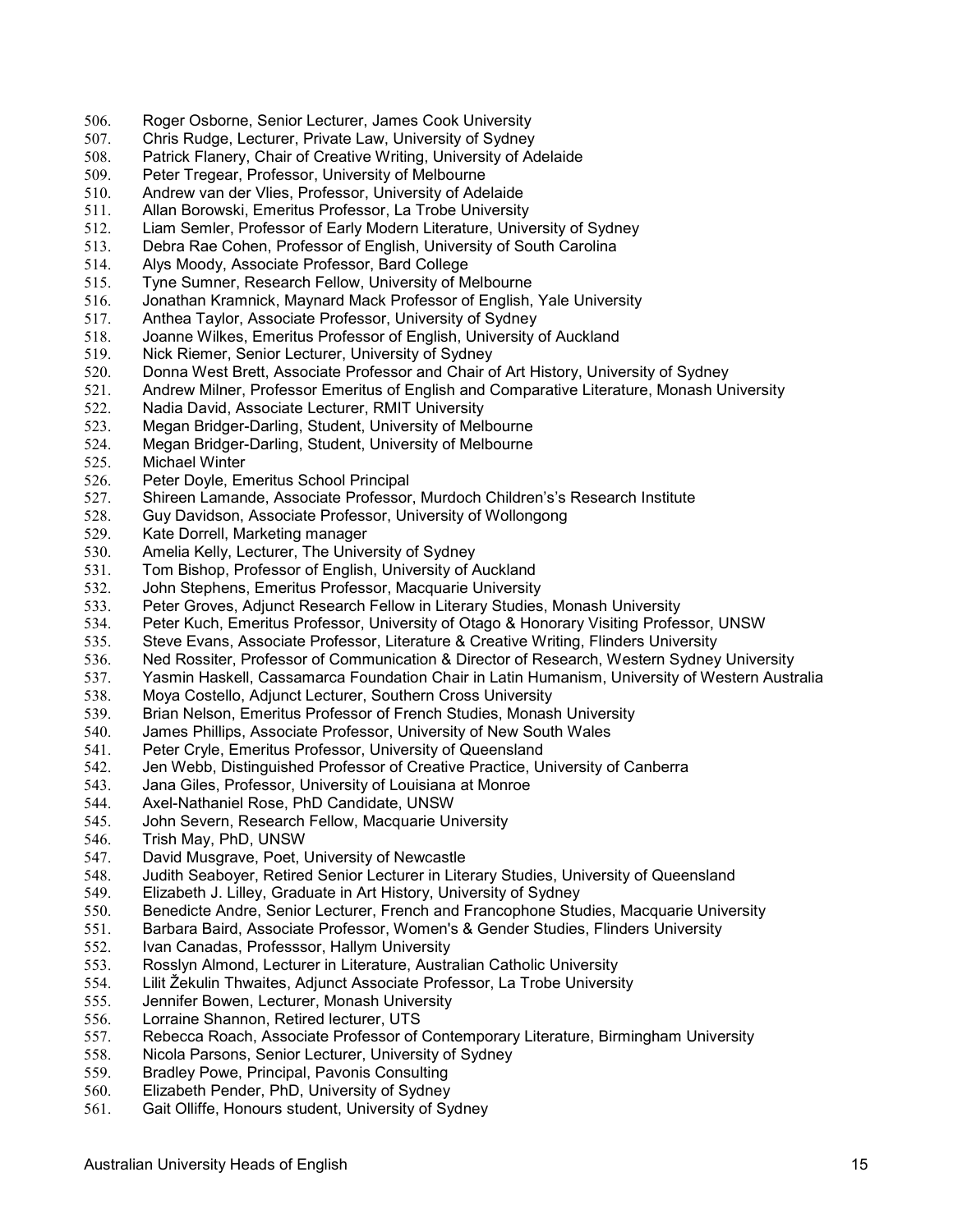- 562. Christopher Norris, Emeritus Professor of Philosophy, Cardiff University
- 563. Harry Aveling, Adjunct Professor, Monash University
- 564. Ruth Skilbeck, Novelist, PhD<br>565. Yi Zheng. Associate Professo
- Yi Zheng, Associate Professor, UNSW
- 566. Ben Eldridge, PhD, University of Sydney
- 567. Edward McDonald, PhD, Independent researcher, Sydney
- 568. Sue Woolfe, Honorary Associate, Department of English, SLAM, University of Sydney
- 569. Jan-Louis Kruger, Professor of Translation Studies, Macquarie University
- Ruth Skilbeck, Novelist, author, PhD, University of Technology Sydney
- 571. Hilary Carey, Professor of Imperial and Religious History, University of Bristol
- 572. Sarah Shieff, Associate Professor of English, University of Waikato<br>573. Alex Calder, Associate Professor, University of Auckland
- Alex Calder, Associate Professor, University of Auckland
- 574. Chris Murray, Senior Lecturer, Literary Studies, Monash University<br>575. Mark Isaacs. Writer. University of Technology Sydney
- Mark Isaacs, Writer, University of Technology Sydney
- 576. Monique Fitzgerald, Interpreter, TafeSA
- 577. Eloise Quinn-Valentine, Research Assistant, MTh, Flinders University
- 578. Carolyn Sale, Associate Professor, University of Alberta
- 579. Stephanie Green, Adjunct Senior Lecturer, Griffith University<br>580. Carmen Galan. Editor. Dreamscape Pictures
- Carmen Galan, Editor, Dreamscape Pictures
- 581. Diana Shahinyan, Ph.D., Lawyer / former casual lecturer, Sydney University
- 582. Don Carter, Senior Lecturer, University of Technology Sydney
- Miranda Stanyon, ARC DECRA Fellow, University of Melbourne
- 584. Deborah Zion, Associate Professor, Victoria University, Victoria University
- 585. Jennifer Martin, Senior Lecturer, Deakin University
- 586. Bridget Hsire, Senior lecturer, Kirby Institute, UNSW
- 587. Umut Ozguc, Lecturer, Deakin University
- 588. Robert Boncardo, PhD, University of Sydney
- 589. Charles Green, Professor of Contemporary Art, University of Melbourne
- 590. Scott McQuire, Professor, University of Melbourne
- 591. Louis de Koker, Professor of Law, La Trobe University
- 592. Terry Smith, Professor, FAHA, Mellon Professor, University of Pittsburgh; Professor, European Graduate School; Emeritus Professor, University of Sydney
- 593. Joan Holloway, PhD, Independent scholar, University of Queensland
- 594. Ruth Lunney, Honorary Lecturer, University of Newcastle
- 595. Dylan Rufus, Masters Candidate, University of Adelaide
- Hayden Ingram, History Honours Graduate, The University of Adelaide
- 597. Hannah Hobson, MPhil Candidate in French Studies, University of Adelaide
- 598. Ben Gook, Lecturer, The University of Melbourne
- 599. Mark Ledbury, Power Professor of Art History and Visual Culture, University of Sydney
- 600. Marius Kwint, Reader in Visual Culture, University of Portsmouth
- 601. Matthew Champion, Senior Research Fellow in Medieval and Early Modern Studies, Australian Catholic **University**
- 602. Anthony Gardner, Professor of Art History, University of Oxford
- 603. Judah Eli Cricelli, Honours Student, University of Adelaide
- 604. William Kruk, English honors student, University of Adelaide
- 605. Emma Haddy, Bachelor of Arts (Honours) Graduate, University of Adelaide
- 606. Daniel Montesinos, Senior Research Fellow, James Cook University
- 607. Kirstin Mills, Lecturer, Director of the Master of Research in the Faculty of Arts, Macquarie University
- 608. Sarah Gador-Whyte, Research fellow, Australian Catholic University
- Michael Champion, Associate Professor in Late Antique and Early Christian Studies, Australian Catholic **University**
- 610. Gaye Tindall, Retired, Retired
- 611. Nosratullah, English instructor, University
- 612. Elizabeth King, PhD, UNSW<br>613. Emily Wade. Associate Lectu
- Emily Wade, Associate Lecturer in Communication, Deakin University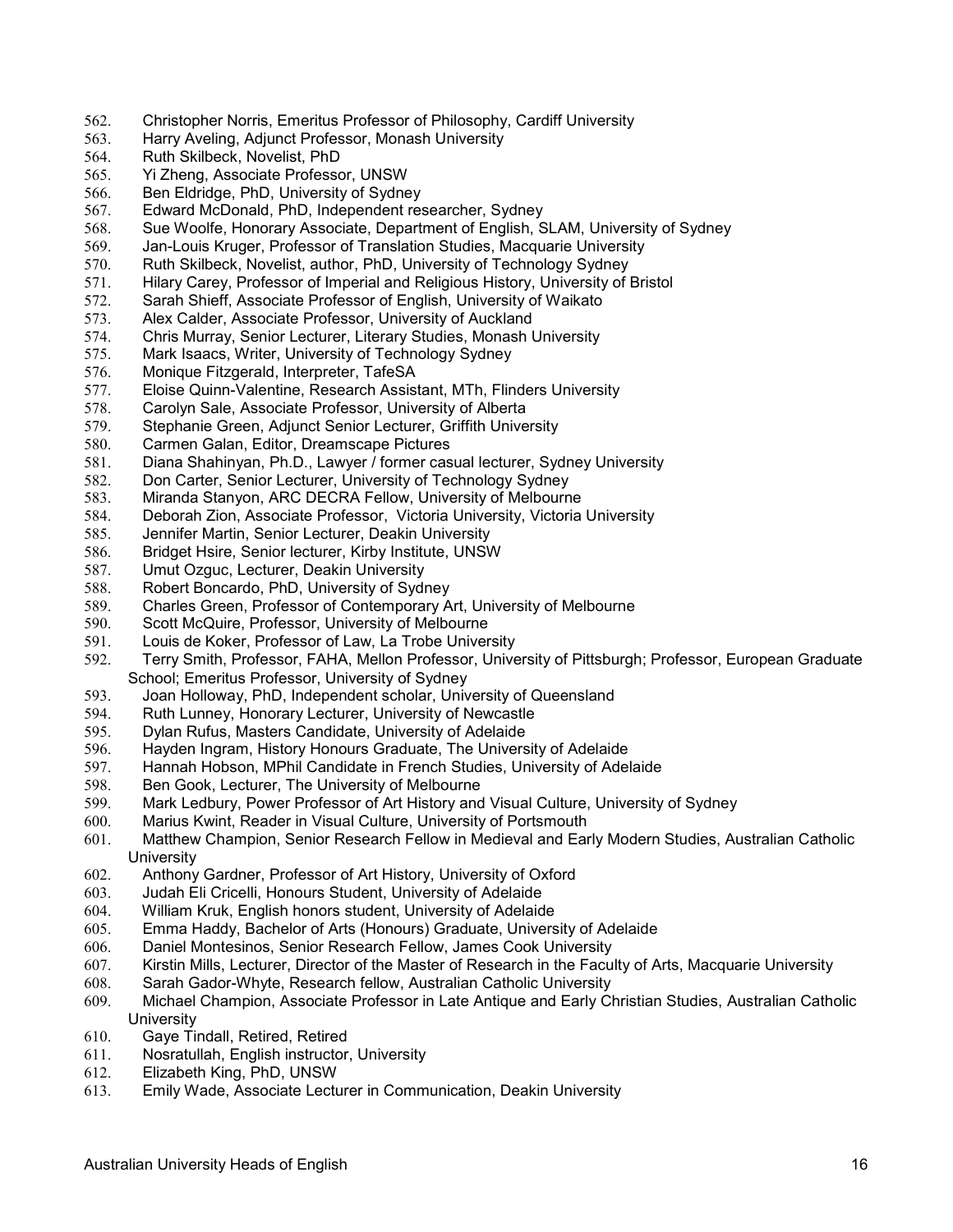- 614. Michael Mohammed Ahmad, PhD, Author & Director of Sweatshop Literacy Movement, Western Sydney **University**
- 615. Ellie Crookes, Associate lecturer, University of Wollongong
- 616. Alexis Harley, Senior Lecturer, English, La Trobe University
- 617. Joy Damousi, Professor of History, Director, Institute of Humanities and Social Sciences, Australian Catholic University
- 618. Margie Borschke, Senior Lecturer, Macquarie University
- 619. Jennifer Ann McDonell, Associate Professor, University of New England<br>620. Tristan Taylor, Senior Lecturer in Classics and Ancient History, University
- Tristan Taylor, Senior Lecturer in Classics and Ancient History, University of New England
- 621. Jayne Pitard, Pro Bono PhD supervisor, Victoria University (Melbourne)
- 622. Elizabeth Hale, Associate Professor, English, University of New England
- Paul Magee, Associate Professor of Poetry, University of Canberra
- 624. Geoffrey Payne, Lecturer, Macquarie University
- Karin von Strokirch, Senior Lecturer, University of New England
- 626. Brigid Magner, Senior Lecturer, RMIT University
- 627. Mr David Roberts, Associate Professor, University of New England
- 628. Lucy Neave, Writer & Associate Dean, Student Experience and Integrity, College of Arts and Social Sciences, ANU
- 629. Lloyd Weeks, Professor of Archaeology, University of New England
- 630. Richard Scully, Associate Professor, University of New England
- 631. Susan Cilento, Bachelor of Arts Graduate, Flinders University<br>632. Elizabeth Ellis, Adjunct Associate Professor, Linguistics, Unive
- Elizabeth Ellis, Adjunct Associate Professor, Linguistics, University of New England
- 633. Trevor Burnard, Wilberforce Professor, University of Hull
- 634. Andrew McKenzie-McHarg, Senior Research Fellow in Medieval and Early Modern Studies, Australian Catholic University
- 635. Simone Lyons, Sessional academic, University of New England
- 636. Peter McDonald, Professor of English and Related Literature, Oxford University
- 637. Suzanne Gapps, Executive Officer, Writing & Society Research Centre, Western Sydney University
- 638. Margaret Allen, Professor Emerita, University of Adelaide
- Freya Grace MacDonald, PhD Candidate, The University of Sydney
- 640. Elizabeth Leane, Professor of English, University of Tasmania
- 641. Charles Gilchrist, History Honours Graduate, The University of Adelaide
- 642. Jenny de Reuck, Emerita Associate Professor Literature and Drama, Murdoch University
- 643. Robyn Bartel, Professor, University of New England
- 644. Lili Pâquet, Lecturer in Writing, University of New England
- 645. Alice Grundy, PhD candidate, ANU
- 646. Stephan Atzert, Senior Lecturer, UQ / ADSS
- 647. Lucy Maxwell, Lecturer, RMIT
- 648. Kylie Cardell, Senior Lecturer in English Literature, Flinders University
- Christina Kenny, Lecturer, University of New England
- 650. Tegan Bennett Daylight, Writer, Lecturer in Creative Writing, Western Sydney University
- 651. Millicent Weber, Lecturer, Australian National University
- 652. Giulia Torello-Hill, Senior Lecturer in Italian, The University of New England
- 653. Sophia Staite, PhD Candidate, University of Tasmania
- Johanna Garnett, Lecturer, Sociology and Peace Studies, University of New England
- 655. Joni Meenagh, Lecturer, RMIT
- 656. Valentina Gosetti, Associate Professor in French, University of New England
- 657. Sally Dixon, Linguistics Lecturer, The University of New England, Australia
- 658. Rebecca Johinke, Chair, Department of English, University of Sydney
- Matthew Allen, Senior Lecturer in Historical Criminology, University of New England
- 660. Dugald Williamson, Professor in Media and Communications, University of New England
- 661. Kyle Harvey, Research Fellow, University of Tasmania
- 662. Liz Conor, Associate Professor in History, La Trobe University
- 663. Kay Are, Lecturer, Faculty of Arts, University of Melbourne
- Melinda Rose Jewell, Research Project Officer, Western Sydney University
- 665. Samuel Baudinette, Doctoral Candidate, University of Chicago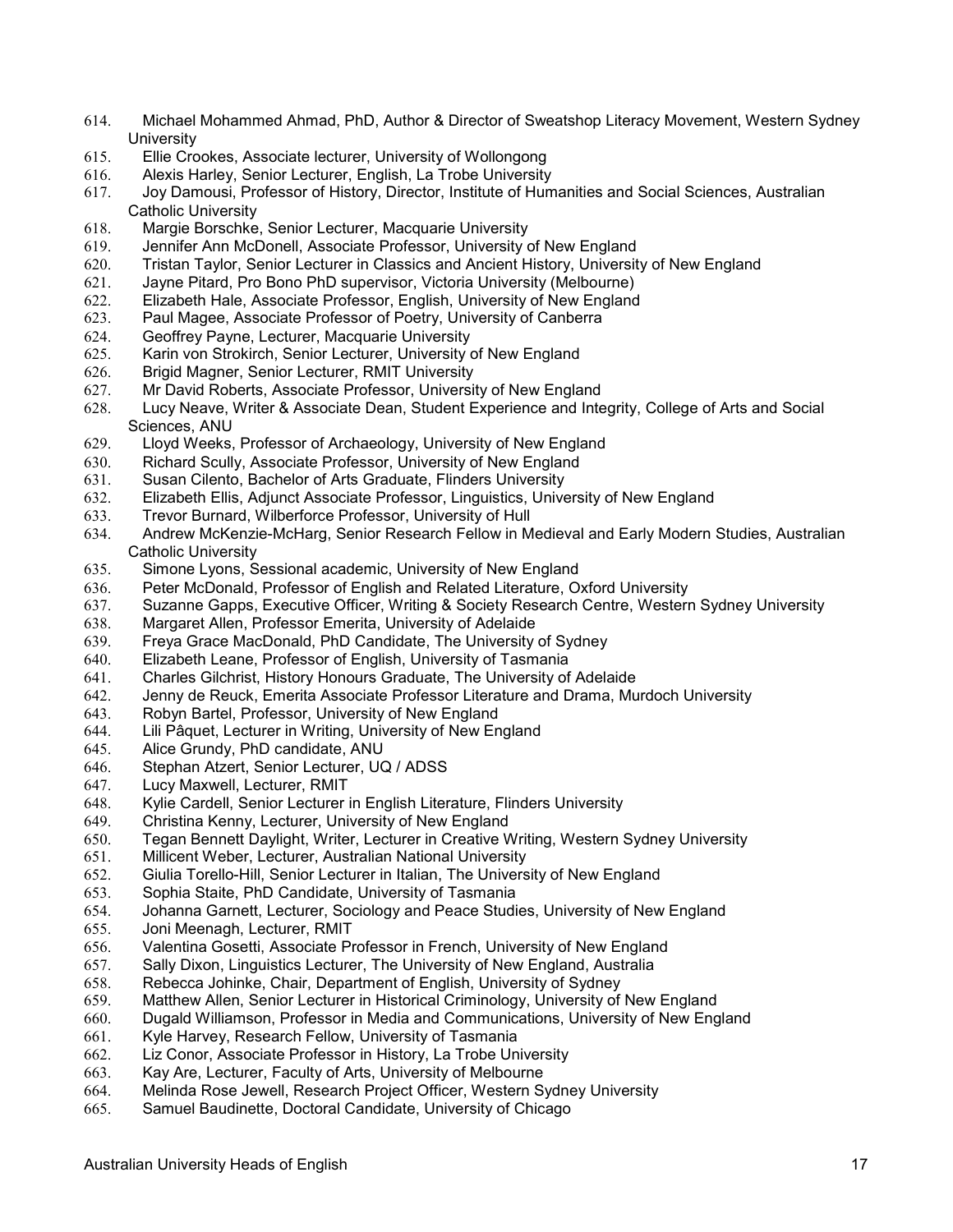- 666. Katie Barclay, Associate Professor and Head of Historical and Classical Studies, University of Adelaide
- 667. Patrick Durel, Lecturer, Monash University
- 668. Lucinda Janson, Student in English and Theatre Studies, The University of Melbourne
- 669. Stewart King, FAHA, Senior Lecturer, Monash University
- 670. Jordana Silverstein, Senior Research Fellow, University of Melbourne
- 671. Paul Arthur Clifford, Casual Academic and PhD Candidate, Curtin University
- 672. Briony Neilson, Honorary Associate in History, The University of Sydney
- 673. Lisa Bailey, Associate Professor, University of Auckland
- Bridget Griffen-Foley, Professor, Macquarie University
- 675. Rosslyn Prosser, Senior Lecturer English and Creative Writing, University of Adelaide
- 676. Zora Simic, Senior Lecturer, UNSW
- Madeleine Gray, Writer, bookseller, PhD candidate, University of Manchester
- 678. Stephen Knight, Honorary Research Professor, Culture and Communication, University of Melbourne
- Elizabeth Knight, Research Fellow, Victoria University
- 680. Susan Carland, DECRA Fellow, Monash University
- 681. Gabriel García Ochoa, PhD, Monash University
- 682. Malcolm Campbell, Professor of History, University of Auckland
- 683. Rachel Franks, PhD, Honorary Associate Lecturer, The University of Newcastle
- Michael Jennions, Professor of Evolutionary Biology, The Australian National University
- 685. Debbie McInnes, Director, DMCPRMedia
- 686. Emma Hegarty, Research manager, RMIT University<br>687. P. Spedding, Lecturer, Monash University
- P. Spedding, Lecturer, Monash University
- 688. Kate Hegarty, social worker, member of the public
- 689. Michael Murphy, Professor, ARC Future Fellow, Swinburne University of Technology
- 690. Baden Pailthorpe, Senior Lecturer, Australian National University
- 691. John Buchanan, Honorary Industry Fellow, UTS
- 692. Cate O'Neill, Research academic, University of Melbourne
- 693. John Scott, Professor, QUT
- 694. Megan Maher, Associate Professor, The University of Melbourne
- 695. John Bonacci, Research Manager, RMIT University
- 696. Nicole Lindsay, Freelance journalist/former English MA student, The Age/Forbes magazine
- 697. Stuart Batten, Professor, School of Chemistry, Monash University
- 698. Suzy Killmister, Senior lecturer, Monash university
- 699. Xavier O'Shannessy, Creative Producer & MBA Candidate, Deakin University
- 700. Nigel Featherstone, author
- 701. Gavin Moodie, Adjunct professor, University of Toronto
- 702. Jason M Chin, Lecturer, University of Sydney
- 703. Michelle Catanzaro, Senior Lecturer/Research Fellow, Western Sydney University
- 704. Jarrod Hore, Postdoctoral Fellow, UNSW
- 705. Maebh Long, Senior Lecturer, University of Waikato
- 706. Laura Bradfield, Senior Research Fellow, University of Technology Sydney
- Mathew G Lewsey, Associate Professor, La Trobe University
- 708. Scott Grant, Lecturer, Chinese Studies, Monash University
- 709. Karen de Perthuis, Lecturer, Western Sydney University
- Bettina Berger, Associate Professor, The University of Adelaide
- 711. Bridget Harris, Associate Professor, Queensland University of Technology
- 712. Agnieszka Sobocinska, Associate Professor of History, Monash University
- 713. Maria Herke, Senior lecturer, Macquarie University
- 714. Jessie Hohmann, Associate Professor, UTS Faculty of Law
- Daniel Best, Author, Blag Books
- 716. Liz Ellison, Associate Professor, Creative Industries, Central Queensland University<br>717. Rebecca Sheehan. PhD/Lecturer in the Sociology of Gender. Macquarie University
- Rebecca Sheehan, PhD/Lecturer in the Sociology of Gender, Macquarie University
- 718. Peter Slezak, Associate Professor, University of NSW
- 719. Samid Suliman, Senior Lecturer, Migration and Security, Griffith University
- Pauline Grierson, Professor, The University of Western Australia
- 721. Scott Sisson, Professor of Statistics, Director of the UNSW Data Science Hub, UNSW Sydney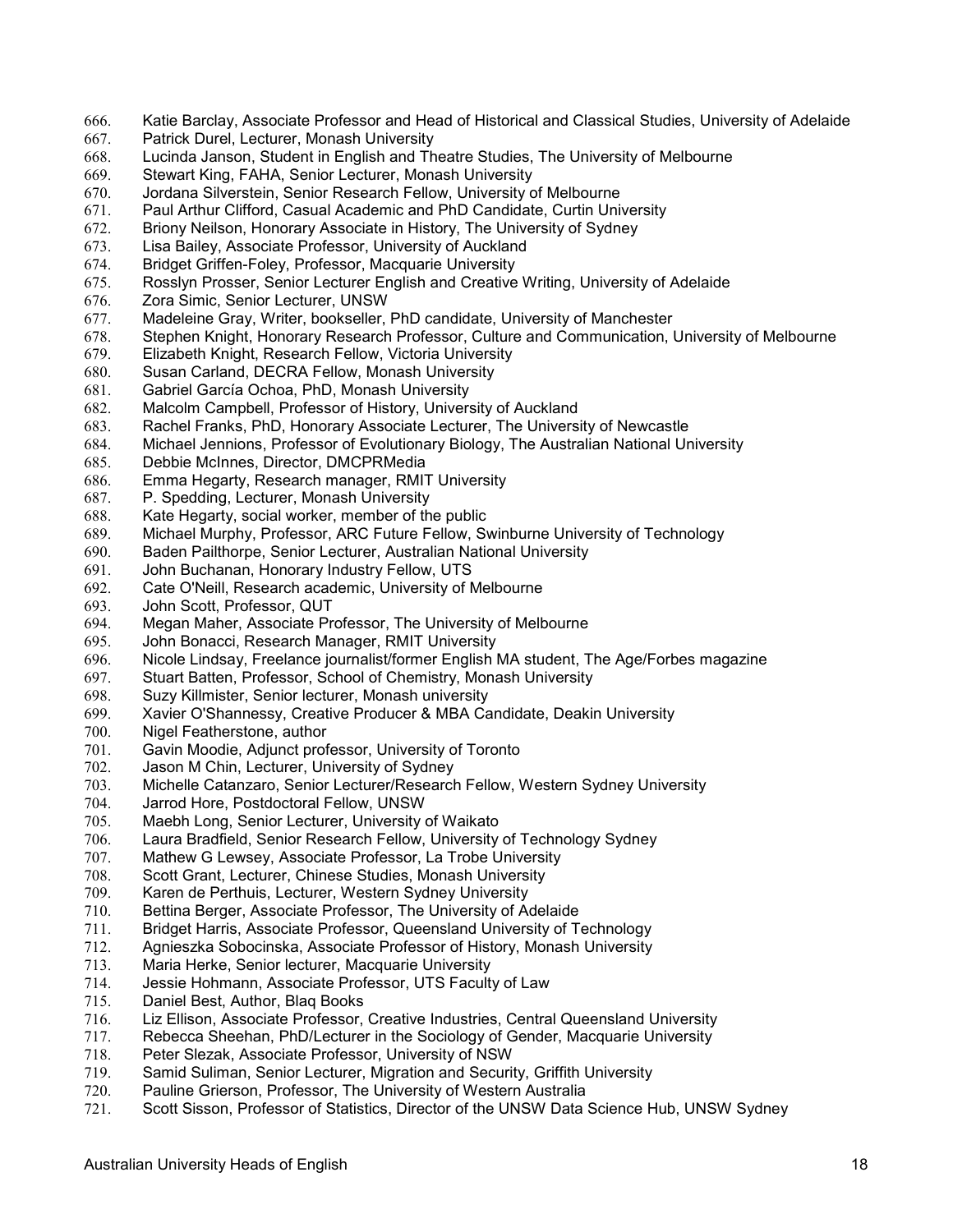- 722. Kathryn P Burdon, Professor, Human Genetics, University of Tasmania
- 723. Yung En Chee, Senior Research Fellow, Applied Ecology, The University of Melbourne
- 724. Tiffany Tsao, Novelist, Translator, Editor of The Circular, Western Sydney University
- Ronald Schroeter, Associate Professor, Faculty of Health, Queensland University of Technology
- 726. Bernadette McSherry, Emeritus Professor, University of Melbourne
- 727. Samantha Forge, Editor, Allen & Unwin
- 728. Ajay Narendra, PhD, Macquarie University
- 729. Rebecca Giblin, Professor of Law, University of Melbourne
- Madeline Taylor, Lecturer in Design, Queensland University of Technology
- 731. Zora Simic, Senior Lecturer, UNSW
- 732. Damien Arrigan, Professor, Curtin University
- Amelia Walker, Lecturer in Creative Writing, University of South Australia
- 734. Benjamin Nicoll, Lecturer, Queensland University of Technology
- Kathleen Stanley, PhD Candidate, Flinders University
- 736. Max Easton, Writer, Independent
- 737. Anna Gibbs, Adjunct Professor, WSU
- 738. Laura Rademaker, PhD, ANU
- 739. Kate Burridge, Professor, Monash University
- Tim Baker, PhD candidate creative writing, Griffith University
- 741. Christoph Treude, Senior Lecturer, University of Melbourne
- 742. Brett Collins, Prof., The University of Queensland
- Emily Fitzgerald, Research Data Specialist, University of Melbourne
- 744. Kristine Moruzi, Associate Professor in Literary Studies, Deakin University
- 745. Jayne Persian, Senior Lecturer, History, University of Southern Queensland
- 746. Erin Price, A/Prof, University of the Sunshine Coast
- 747. Kate Larsen, Arts, Cultural and Non-Profit Consultant, Independent
- 748. Tim Legrand, A/Prof, University of Adelaide
- 749. Alexandra Carthey, Research Fellow, Macquarie University
- 750. Luke Hespanhol, Senior Lecturer in Design, The University of Sydney
- 751. Ian Pace, Reader in Music, City, University of London
- 752. Stephanie Bishop, Senior Lecturer, University of New South Wales
- 753. David Roser, Adjunct Senior Lecturer, University of NSW
- 754. Dominic Williams, Sessional Lecturer, School of Arts and Education, Federation University
- 755. Elizabeth Stephens, Associate Professor, University of Queensland
- 756. Joe Dortch, Adjunct Senior Research Fellow, University of Western Australia
- 757. MacDonald P. Jackson, Emeritus Professor of English, University of Auckland
- 758. Wayne Brittenden, Journalist and broadcaster, Pace News Ltd
- 759. Lara Keys, School Librarian, Humanities & Communication Arts, Western Sydney University
- 760. Alice Caffarel, Honorary Senior Lecturer, The University of Sydney
- 761. Chris Salisbury, Honorary Research Fellow, University of Queensland
- 762. Mark Diesendorf, Honorary Associate Professor, UNSW Sydney<br>763. Nadia Rhook, Lecturer, The University of Western Australia
- Nadia Rhook, Lecturer, The University of Western Australia
- 764. Hilary Locke, PhD Candidate, Macquarie University
- 765. Josh Brown, Senior Lecturer, Italian, ANU
- 766. Daniel Angus, Professor of Digital Communication, Queensland University of Technology
- 767. Alexandra Ludewig, Head of School (Humanities), The University of Western Australia
- 768. Janice Loreck, Lecturer in Screen Studies, University of Melbourne
- 769. Alexandra Ludewig, Head of School (Humanities), The University of Western Australia
- 770. Deb Verhoeven, Adjunct Professor, UTS<br>771. Elspeth Sandys, Writer
- Elspeth Sandys, Writer
- 772. Mykaela Saunders, Writer, lecturer and researcher in Aboriginal literature, University of Sydney<br>773. Christian Haesemeyer, Professor of Pure Mathematics, University of Melbourne
- Christian Haesemeyer, Professor of Pure Mathematics, University of Melbourne
- 774. Jon Piccini, Lecturer in History, Australian Catholic University
- 775. Richard Read, Emeritus Professor, Honorary Senior Research Fellow, UWA School of Design
- Joseph Brock, Lecturer, ANU
- 777. Amanda Wells, PhD Candidate, University of Newcastle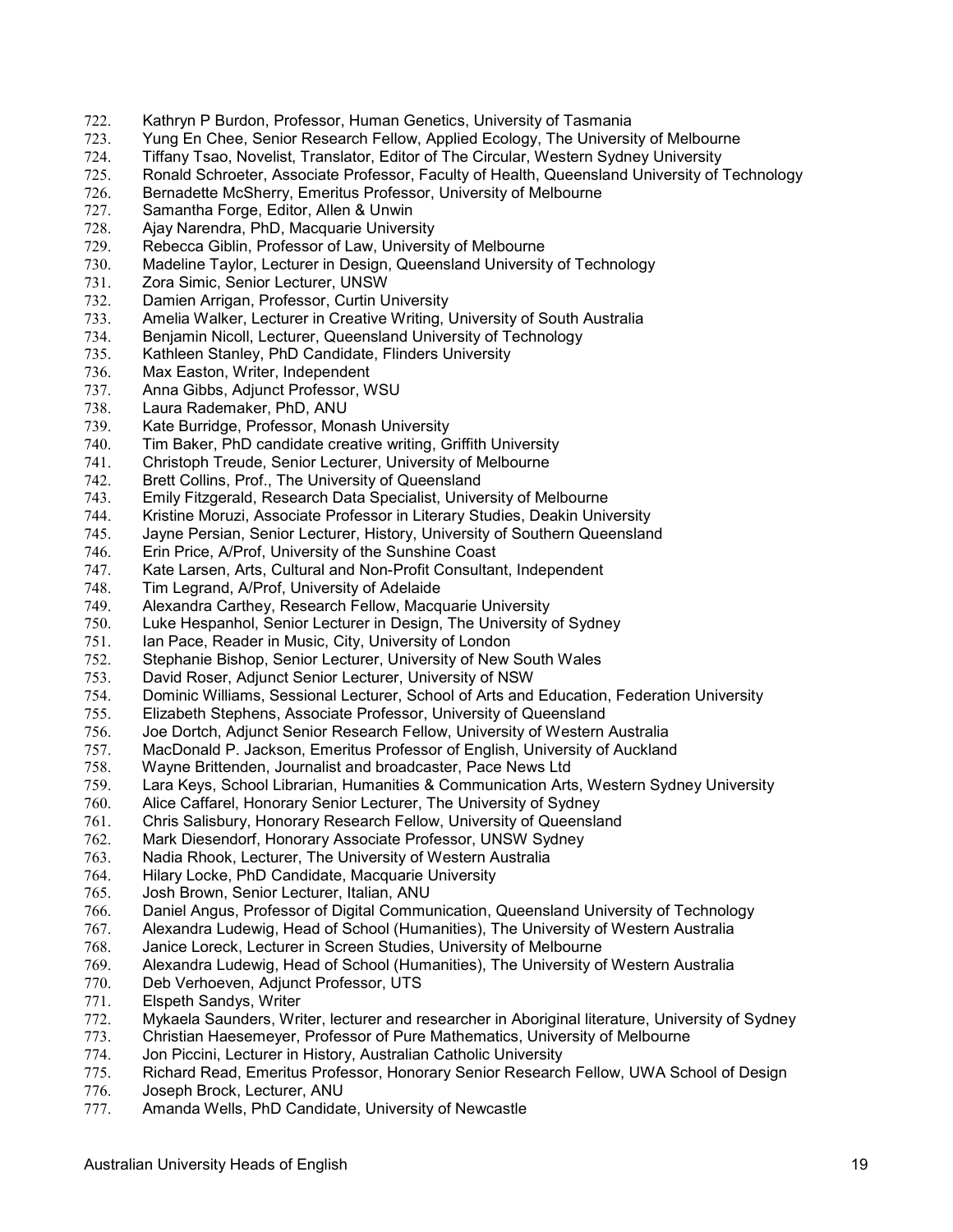- 778. Jessica Rudgley, Student of Commerce, University of South Australia
- Diep Ganguly, Postdoctoral fellow, The Australian National University
- 780. Matthew Firth, PhD, Flinders University<br>781. Henry Lamb, PhD student, QUT
- Henry Lamb, PhD student, QUT
- 782. Christiane Weller, Associate Professor in European Languages, Monash University
- 783. Robert Clarke, Senior Lecturer, University of Tasmania
- 784. Nerida Newbigin, FAHA, Emeritus Professor, Italian Studies, University of Sydney
- 785. Kath Kenny, PhD, independent researcher/writer, Macquarie University
- Rebecca Croser, PhD candidate, University of Melbourne
- 787. Dianne Hall, Professor, Victoria University, Melbourne
- 788. Christopher Barner-Kowollik, ARC Laureate Fellow, FAA, FRSC, FRACI, Queensland University of Technology (QUT)
- 789. Angela Taft, Professor, La Trobe University
- Tim Coronel, Lecturer, University of Melbourne
- 791. Peter King, Artistic Director, ACTA/Going Through Stages
- 792. Nick Seymout, Senior Lecturer, Curtin University
- Paddy O'Reilly, Writer, Adjunct Researcher, La Trobe University
- 794. Maria Thoms, Education
- Nic Smythe, Advisory Board Digital Media Research Centre, Queensland University of Technology
- 796. Kalissa Alexeyeff, PhD, The University of Melbourne
- 797. Thomas A. Fudge, Professor of History, University of New England<br>798. John Kinder, Emeritus Professor, University of Western Australia
- John Kinder, Emeritus Professor, University of Western Australia
- 799. Rachel Nordlinger, Professor of Linguistics, University of Melbourne
- 800. Alison Lewis, Emeritus Professor, The University of Melbourne
- 801. Mark Gauntlett, Casual Lecturer in Law, University of Newcastle
- 802. M A Paterson, Retired public servant
- 803. John Encarnacao, Lecturer, Music, Western Sydney University
- 804. Christopher Watkin, Associate Professor, Monash University
- 805. Lisa Samuels, Professor, University of Auckland
- 806. Beth Spencer, PhD, Federation University
- 807. Melanie Oppenheimer, Emeritus Professor, Flinders University
- 808. Katsuhiko Suganuma, Lecturer in Humanities, University of Tasmania
- 809. Maedeh Tajalli, PhD student, University of South Australia
- 810. Christine Evans, Professor of Performing Arts, Georgetown University
- 811. Anne Rutherford, Adjunct Associate Professor, Western Sydney University
- 812. Nicola Welsh-Burke, Lecturer in Literature and Cultural Studies, Western Sydney University
- 813. Lorraine Sim, Senior Lecturer in Modern English Literature, Western Sydney University
- 814. Luke Connal, Professor, The Australian National University
- 815. Gemma King, Senior Lecturer in French, Australian National University
- 816. Kirsty Yeates, PhD Candidate, Australian National University
- 817. Bridget Backhaus, Lecturer, Griffith University
- 818. Tom Heenan, Lecturer, Monash Intercultural Lab, Monash University
- 819. Thuong Hoang, Associate Professor in Emerging Technology, Deakin University
- 820. Jodi Vial, PhD candidate English (Creative Writing), University of Newcastle
- 821. Niranjan Casinader, Adjunct Senior Lecturer, Faculty of Education, Monash University
- 822. Murad Tayebjee, Senior Lecturer in Photovoltaic and Renewable Energy Engineering, UNSW
- 823. Yuwei Gou, PhD, University of South Australia
- 824. Alana Blackburn, Senior Lecturer in Music, University of New England
- 825. Kerry Mullan, Associate Professor, Convenor of Languages, RMIT University
- Dexter, Associate Professor and Honorary Affiliate, Classics & Ancient History, Sydney University NSW
- 827. Jimmy Yan, History PhD candidate, University of Melbourne<br>828. Katharine Massam, Professor of History, University of Divinity
- Katharine Massam, Professor of History, University of Divinity
- 829. Carla Pascoe Leahy, ARC DECRA Fellow, University of Melbourne
- 830. Diane Stubbings, Writer and critic<br>831. Joshua Zechner. PhD candidate. I
- Joshua Zechner, PhD candidate, University of Adelaide
- 832. Beth Gibbings, PhD Candidate, Faculty of Law, University of Technology, Sydney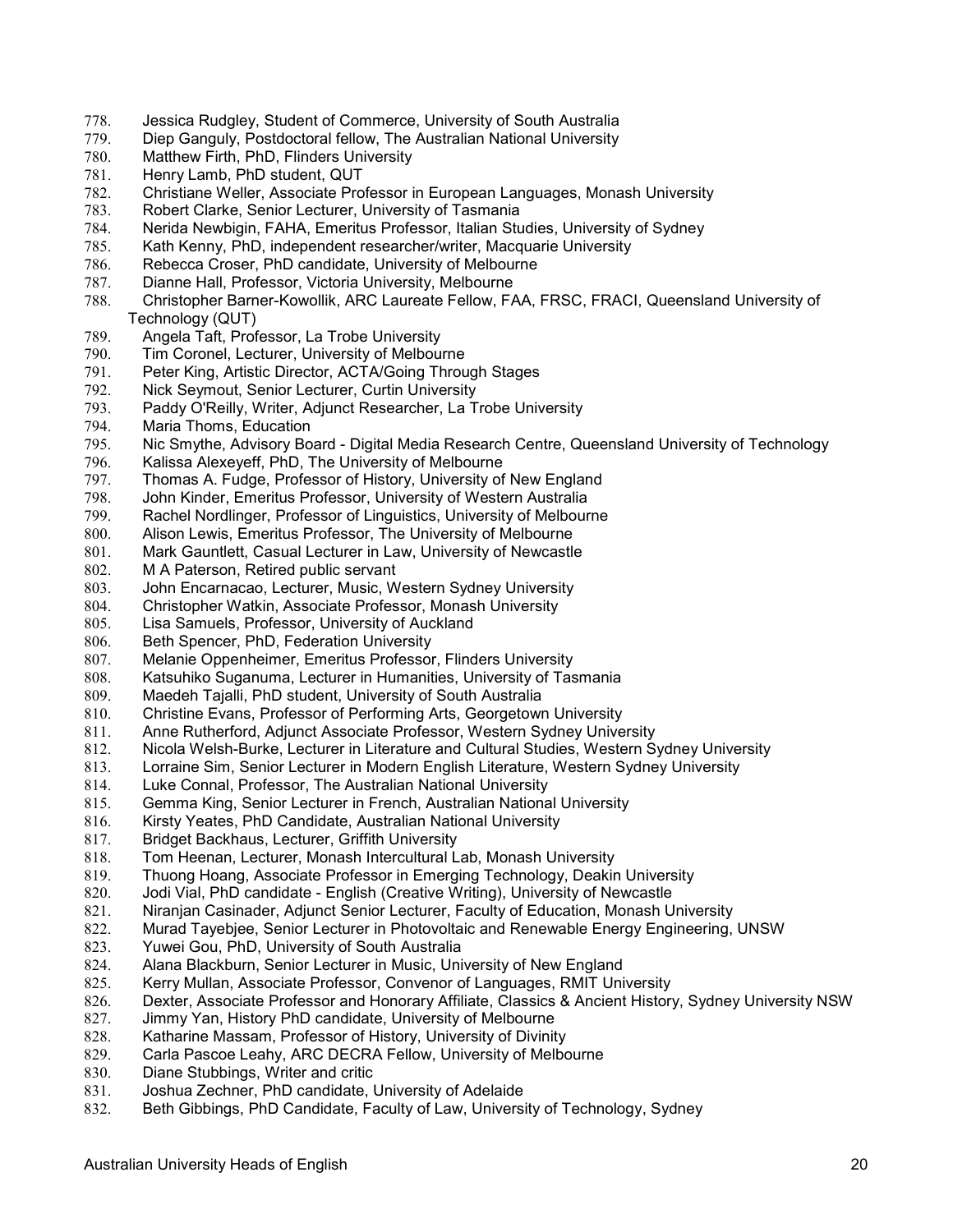- 833. Miguel Vatter, Professor of Politics, Deakin University
- 834. Shane Pike, PhD, Queensland University of Technology
- 835. Jason Goroncy, Associate Professor of Theology, Whitley College, University of Divinity<br>836. Bruce Baer Arnold, Associate Professor, University of Canberra
- Bruce Baer Arnold, Associate Professor, University of Canberra
- 837. Michiko Weinmann, Associate Professor Languages Education, Deakin University
- 838. Lucy Fraser, Lecturer in Japanese, The University of Queensland
- 839. Linda Tyler, Associate-Professor, Convenor of Museums and Cultural Heritage, The University of **Auckland**
- 840. Robyn Dunbar, English and Literacy Lecturer, Tabor Institute of Higher Education
- 841. Michael Neill, Emeritus Professor of English, University of Auckland
- 842. Janine Forbes-Rolfe, Education Lecturer, Swinburne University of Technology<br>843. Briony Lipton, Postdoctoral Research Fellow, University of Sydney
- Briony Lipton, Postdoctoral Research Fellow, University of Sydney
- 844. Ali Alizadeh, Senior Lecturer, Monash<br>845. Melanie White. ARC Future Fellow/ Gr
- Melanie White, ARC Future Fellow/ Group Leader, The University of Queensland
- 846. Kim Phillips, Professor of History, University of Auckland
- 847. Scott Kirkland, Stockdale Lecturer in Ethics, Trinity College, University of Divinity
- 848. Nick Thieberger, Assoc/Prof, University of Melbourne
- 849. Jordan Wehrman, Post-doctoral Researcher, University of Sydney
- Michelle Riedlinger, Senior Lecturer, Queensland University of Technology
- 851. Helen Proctor, Professor of Education, University of Sydney
- 852. Anastasia Kanjere, Academic, La Trobe<br>853. Jill Julius Matthews, Emeritus Professor,
- 853. Jill Julius Matthews, Emeritus Professor, Australian National University
- Alex Collie, Professor and ARC Future Fellow, Monash University
- 855. Joel Slattery, BA graduate and concerned citizen, University of Adelaide
- 856. Kylie Andrews, Sessional Academic, University of Technology Sydney
- 857. Matthew Davis, Professor of Theoretical Physics, University of Queensland
- 858. Richard Chee, Associate Professor, Director, Arts Academy, Federation University Australia
- 859. David Hammerbeck, Lecturer, University of California, Santa Cruz
- 860. Robyn Langdon, Honorary Associate Professor, Macquarie University
- 861. Andrea Rizzi, Associate Professor in Italian Studies, Associate Dean Research, University of Melbourne
- 862. Tiziana Ferrero-Regis, Associate Professor, Faculty of Creative Industries, Education and Social Justice, Queensland University of Technology
- 863. Vivienne Westbrook, Professor of English and Research Director, KIMEP University
- 864. Eduardo Mazziotti, Senior Lecturer, Endeavour College of Natural Health
- 865. Anwen Crawford, writer and casual university tutor, various
- 866. Katherine Henshall, Research Fellow, University of Melbourne
- 867. Anna Denejkina, Lecturer, Writer, Western Sydney University
- 868. Alyssa Pearce, PhD Candidate, University of South Australia
- 869. Maryanne Dever, Pro Vice-Chancellor and co-editor of Australian Feminist Studies, The Australian National University
- 870. Dennis J. Schmidt, Professor of Philosophy, Western Sydney University
- 871. Mark Jackson, Research fellow, University of Queensland
- 872. Lesley Birch, Manager, Researcher Professional Development, Victoria University
- 873. Constant Jan Mews, Emeritus Professor, Monash University
- Valerie Djenidi, Casual Lecturer, The University of Newcastle
- 875. Lucio Crispino, Independent Scholar, Researcher & Writer, University of South Australia
- 876. Elaine Minor, PhD, University of Sydney Alumna
- 877. Alison Young, Professor, University of Melbourne
- 878. Antony Eagle, Associate Professor of Philosophy, University of Adelaide
- Madeleine Seys, Postdoctoral Research Fellow, The University of Adelaide
- 880. Erica Steiner, MPhil Candidate, University of Sydney
- 881. Rosie Roberts, Senior Lecturer, University of South Australia
- 882. Peter C. Pugsley, Associate Professor in Media, The University of Adelaide
- 883. Sheja Gunew, Professor Emerita, Fellow Royal Society Canada, University of British Columbia, Canada<br>884. Leanne Ruggero, PhD Candidate, Cognitive Science, Macquarie University
- Leanne Ruggero, PhD Candidate, Cognitive Science, Macquarie University
- 885. Travis Holland, Senior Lecturer in Communication, Charles Sturt University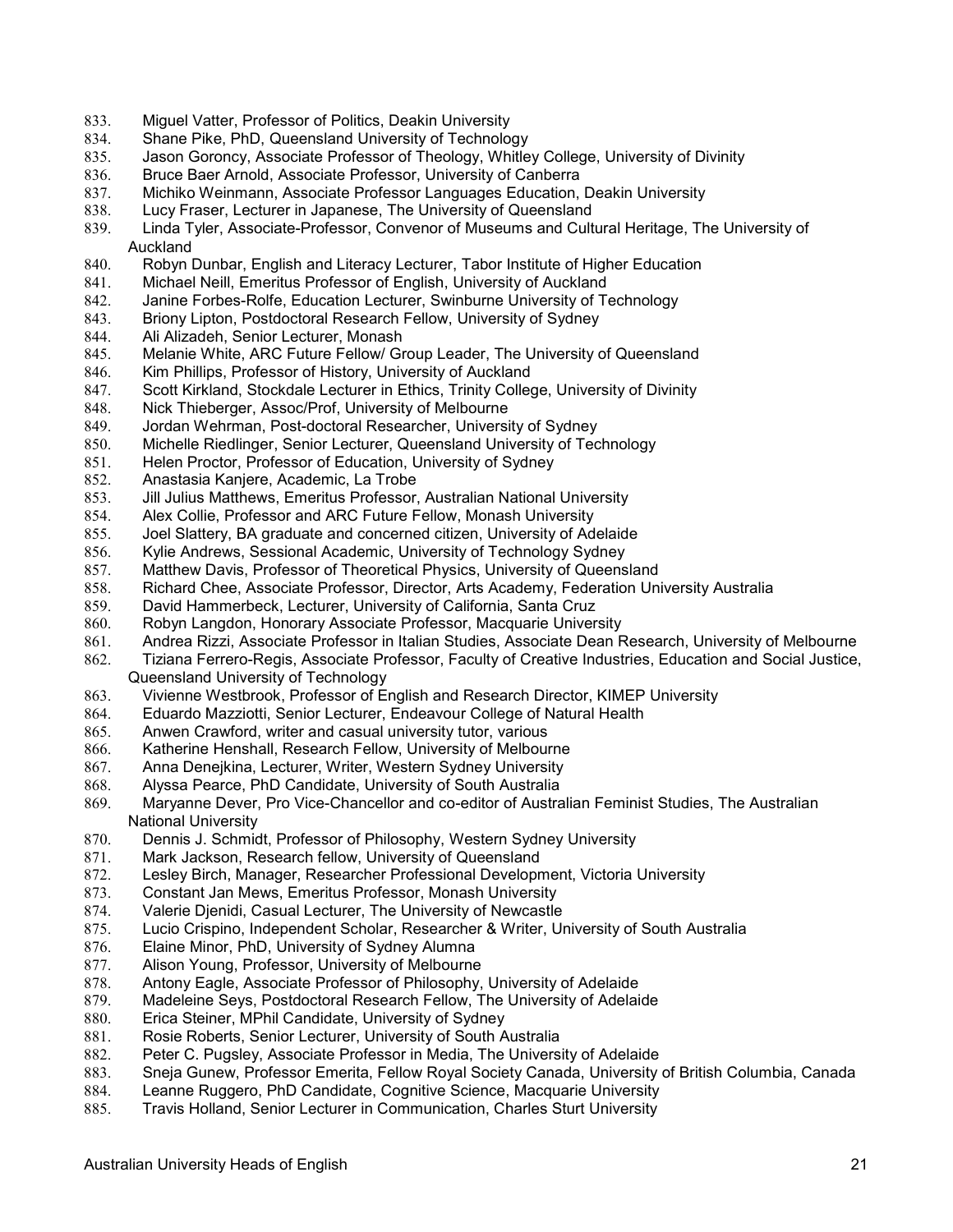- 886. Linda Barcan, Lecturer in Music, University of Melbourne
- 887. Kim Munro, Lecturer, University of South Australia
- 888. Sarah Lawrence, Charles Tesoriero Senior Lecturer in Latin, University of New England
- 889. Claire Thomas, Novelist, University of Melbourne alumnus and former staff
- 890. Liz Drysdale, Retired Associate Editor, Bulletin of Indonesian Economic Studies, Indonesia Project, ANU
- 891. Caelli Jo Brooker, Lecturer, The University of Newcastle
- 892. Laura Roberts, PhD, Flinders University
- 893. Perry Beasley-Hall, Postdoctoral Researcher, The University of Adelaide
- George Koutsantonis, Professor, FRACI, FRSC, University of Western Australia
- 895. Gabrielle Jones, HDR Student, Flinders University
- 896. Wayne Bradshaw, Adjunct Research Associate, James Cook University<br>897. Jane Hunter, Associate Professor in Teacher Education, UTS
- Jane Hunter, Associate Professor in Teacher Education, UTS
- 898. Mars Buttfield-Addison, PhD Candidate, University of Tasmania
- Paul Jewell, Business Librarian, Western Sydney University
- 900. Mark Humphrey, Professor, Australian National University
- 901. Emily Royal, Student (Master of Teaching in Secondary Education, English), University of Technology, Sydney
- 902. Olivia Shenken, Student, Monash University
- Julie McLeod, FASSA, Professor, University of Melbourne
- 904. Clare Davidson, Research Associate, Australian Catholic University
- 905. Piers Gooding, Research Fellow, The University of Melbourne<br>906. Louise Johnson, Honorary Professor Alfred Deakin Institute, D
- Louise Johnson, Honorary Professor Alfred Deakin Institute, Deakin University
- 907. Gershon Maller, Academic and Literary Editor, Institute of Professional Editors
- 908. Rosemary Whitecross, Casual academic, The University of Sydney
- 909. Rebekah Pryor, Artist, Honorary Postdoctoral Associate, University of Divinity
- 910. Linda Entwistle, BA (Hons), teacher & independent scholar, University of Sydney
- 911. Averie Turenne, Student, Australian National University
- 912. Joe Blythe, Senior Lecturer, Macquarie University
- 913. Christine Petrone, VCE English Teacher, BA Arts/Media, Master Education, St Monica's College
- 914. Vicky Nagy, Senior Lecturer in Criminology, University of Tasmania
- 915. Alison Barnes, Lecturer, Western Sydney University
- 916. Richard Howitt, Emeritus Professor of Geography, Macquarie University
- 917. Axel Fliethmann, A/Prof, Monash University
- 918. Sue Jackson, Professor, Griffith University
- 919. Newton Armstrong, Reader in Music, City, University of London
- 920. Jamie Manolev, Doctoral researcher, UniSA
- 921. Saige Walton, Senior Lecturer in Screen Studies, University of South Australia
- 922. Linda Barwick, FAHA, Emeritus Professor, Sydney Conservatorium of Music, The University of Sydney
- 923. Ana Saez-Hidalgo, Associate Professor, Universidad de Valladolid, Spain
- 924. Claire Renkin, Senior Lecturer, Yarra Theological Union University of Divinity
- 925. Di Laycock, EdD, Teacher Librarian, President School Library Association of NSW, The King's School
- 926. Tom Nicholls, Research Associate, University of Leeds
- 927. Kama Maclean, FAHA, Chair of History, University of Heidelberg
- 928. Laura-Jane Maher, Sessional Academic in Literature and Law, The University of Melbourne and Deakin **University**
- 929. Amelia Thorpe, Associate Professor, UNSW
- Peter Long, Sessional academic in music, PhD candidate, Western Sydney University
- 931. Ruth French, Lecturer, Macquarie School of Education, Macquarie University
- 932. Holly Cullen, Adjunct Professor of Law, UWA<br>933. Karl Maton, Professor, University of Sydney
- Karl Maton, Professor, University of Sydney
- 934. Adam Stock, Senior Lecturer in English Literature, York St John University (UK)<br>935. Paul Hodge, Senior Lecturer, University of Newcastle
- Paul Hodge, Senior Lecturer, University of Newcastle
- 936. Sharna Jamadar, Senior Research Fellow & NHMRC Emerging Leader Fellow, Monash University
- 937. Vanessa Witton, Writer and teacher, Independent<br>938. Stephen Jovce, Research Fellow, Monash Univers
- Stephen Joyce, Research Fellow, Monash University
- 939. Chryssy Tintner, Screenwriter/ Producer, Script Central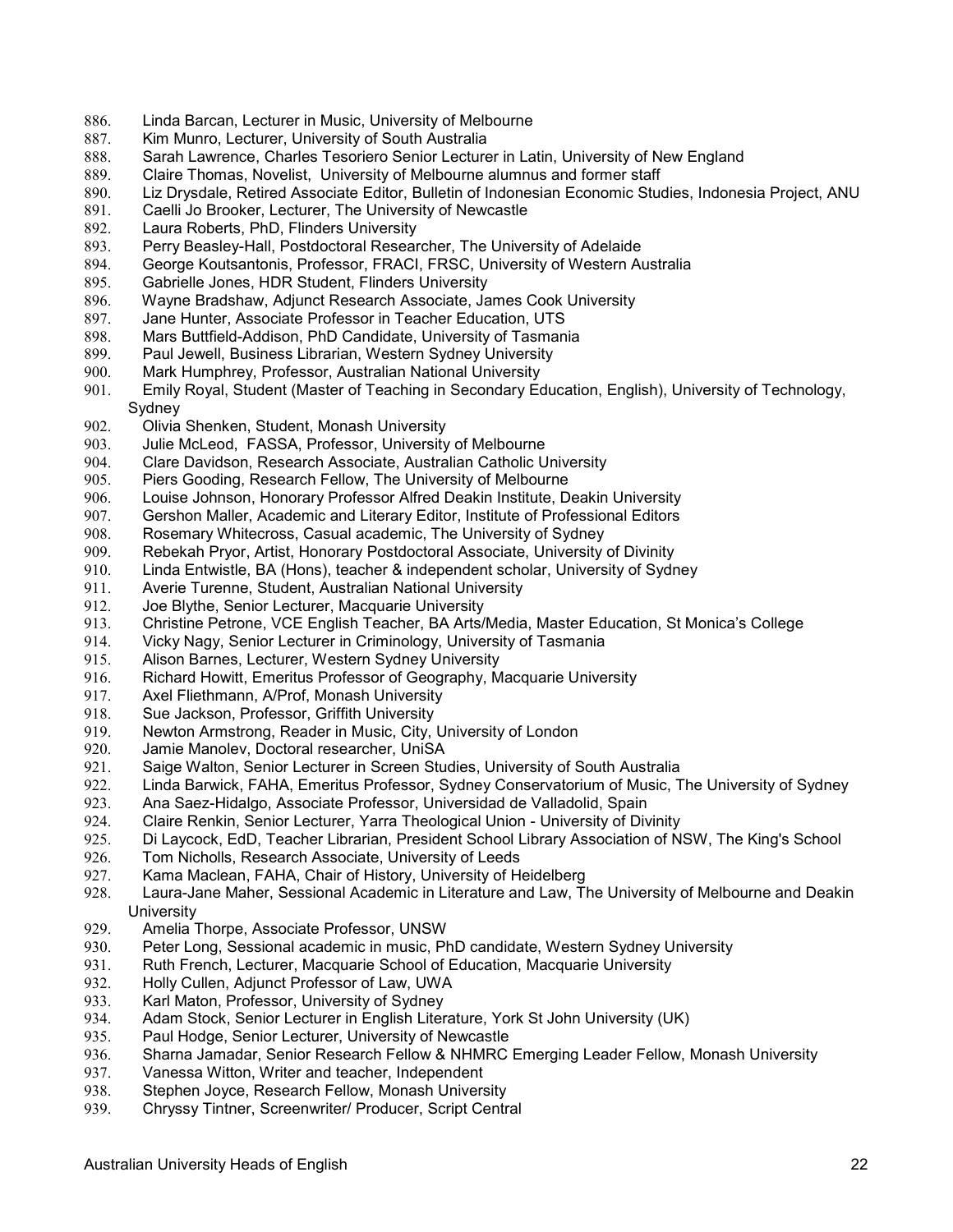- 940. Dominic O'Sullivan, Professor of Political Science, Charles Sturt University
- 941. Björn Heile, Professor of Music (post-1900), University of Glasgow (UK)
- 942. Felicity Plunkett, PhD, poet and critic<br>943. Sarah Ailwood. Senior Lecturer. Unive
- Sarah Ailwood, Senior Lecturer, University of Wollongong
- 944. Nigel Vincent, FBA, MAE, Professor Professor Emeritus of General and Romance Linguistics, The University of Manchester
- 945. Laura Ticehurst, Sessional academic, University of Newcastle
- 946. Carlos Uxo, Senior Lecturer, Monash University<br>947. Janet Susan McCalman AC, Emeritus Redmond
- 947. Janet Susan McCalman AC, Emeritus Redmond Barry Distinguished Professor, University of Melbourne<br>948. Kate Montaque, Lecturer in Modern American Literature, University of Exeter
- Kate Montague, Lecturer in Modern American Literature, University of Exeter
- 949. Virginie Pavan-Colombo, Writer, Creative Writing and Literary Studies Student, Deakin University
- Mark Bahnisch, Centre for Social Impact, UNSW
- 951. Stephen Dedman, Tutor, University of Western Australia<br>952. Emma Myers. Past English Literature student. University
- 952. Emma Myers, Past English Literature student, University of Newcastle
- 953. Jennifer Carter, Professor, University of the Sunshine Coast
- 954. Eliza Blacker, Student, University of Canberra
- 955. Aikaterini Manoli, PhD Candidate, Cognitive Neuroscience, Macquarie University
- 956. Shannon Sandford, Casual Academic, Flinders University<br>957. Juliet Watson, Senior Lecturer, RMIT University
- Juliet Watson, Senior Lecturer, RMIT University
- 958. John Napier, Senior Lecturer, Convenor of Music Programs, University of New South Wales
- 959. John Grundy, Australian Laureate Fellow and Professor of Software Engineering, Monash University<br>960. Mark Finnane, Professor, Griffith University
- Mark Finnane, Professor, Griffith University
- 961. Ian Balfour, Professor Emeritus of English, York University
- 962. Anastasia Murney, Sessional Academic, University of New South Wales
- 963. Stefano Mercanti, Senior Reseach Fellow, University of Udine
- 964. Philip Thiel, Academic Dean of English, Kilvington Grammar School
- 965. Alice Loda, Lecturer, University of Technology Sydney
- 966. Anna Dorofeeva, Lecturer in Digital Palaeography, University of Göttingen
- 967. Glen Sunderland, Retired academic, Private tutor
- 968. Lisa Given, Professor of Information Science, Swinburne University of Technology
- 969. Axel Bruns, Australian Laureate Fellow, Queensland University of Technology
- 970. Garrett Stewart, James O. Freedman Professor of Letters, University of Iowa, University of Iowa
- 971. Tricia McCabe, Professor, University of Sydney
- 972. Benjamin Miller, Lecturer in Writing Studies, University of Sydney
- 973. Priya Basil, Writer/Curator, Berlin Germany, freelance
- 974. Lauren Gawne, Senior Lecturer, La Trobe University
- 975. Mark Westoby, Prof Emeritus, FAA, FAAAS, Macquarie University
- 976. Daniel Joyce, Associate Professor, UNSW Sydney
- 977. Emily Baulch, Sessional academic/PhD Candidate, The University of Queensland
- 978. Joann Cattlin, Research Hub Manager, The University of Melbourne<br>979. Ashild Næss, Professor of Linguistics, University of Oslo
- 979. Åshild Næss, Professor of Linguistics, University of Oslo<br>980. Alexandra Crosby, Associate Professor, University of Teo
- Alexandra Crosby, Associate Professor, University of Technology Sydney
- 981. Gwyn McClelland, Lecturer, University of New England
- 982. Katherine Ibbett, Professor of French, University of Oxford
- 983. Ross Coleman, Librarian, Independent
- 984. Tara Magdalinski, PVC (Education and Quality), Swinburne University of Technology
- Kerrie Handasyde, Senior Lecturer in History, University of Divinity
- 986. Nicholas Daly, Professor of Modern English and American Literature, MRIA, University College Dublin
- 987. Simon Sleight, Reader in History, King's College London
- Wade Kelly, Executive Advisor, Research Impact, La Trobe University
- 989. Andrew Garton, Adjunct Industry Fellow and Lecturer Media and Communications, Swinburne University<br>990. Melina Ey, Lecturer, The University of Newcastle
- Melina Ey, Lecturer, The University of Newcastle
- 991. Pamela Thurschwell, Reader in English, University of Sussex
- 992. Tiffany Stern, Professor of Shakespeare and Early Modern Drama, University of Birmingham, UK<br>993. Kave Greenleaf. Ex-Cambridge University Press. retired
- Kaye Greenleaf, Ex-Cambridge University Press, retired
- 994. Francesco Ricatti, Senior Lecturer, Monash University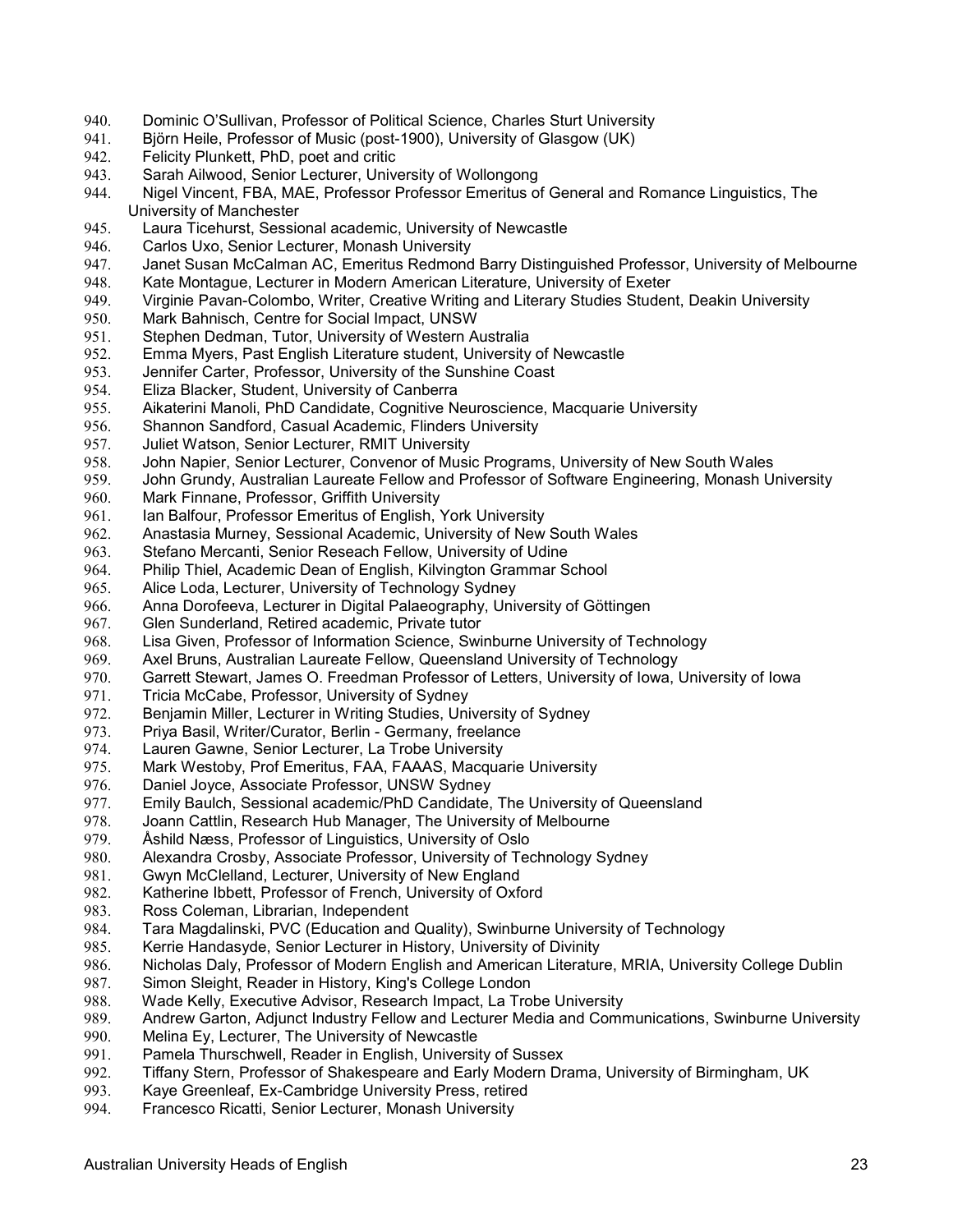- 995. Jessica Lake, Research Fellow, Australian Catholic University
- 996. Antonia Finnane, Honorary professorial fellow, University of Melbourne
- 997. Tore Rem, Professor, University of Oslo<br>998. Lena Cowen Orlin, Emeritus Professor, (
- Lena Cowen Orlin, Emeritus Professor, Georgetown University
- 999. Dashiell Moore, Early Career Researcher, University of Sydney
- 1000. Bryan Ward, Speech-language pathologist, DoE Queensland
- 1001. Christina Gibbeson, Retired School Counsellor, Department of Education and Training
- 1002. Françoise Campbell, French Language Instructuor, Queen Mary, University of London<br>1003. Emma Dupal, Ms. University of Sydney
- Emma Dupal, Ms, University of Sydney
- 1004. Catharine Coleborne, Professor, University of Newcastle Australia
- 1005. Ying-Hsang Liu, Senior Researcher, Oslo Metropolitan University<br>1006. Fraser Allison, Research Fellow, University of Melbourne
- Fraser Allison, Research Fellow, University of Melbourne
- 1007. Angela Higginson, Associate Professor, DECRA fellow, Queensland University of Technology<br>1008. Jenna Walsh, PhD student, academic tutor, Flinders University
- Jenna Walsh, PhD student, academic tutor, Flinders University
- 1009. Dion McLeod, PhD, University of Wollongong
- 1010. Helen Fulton, Faculty of Arts Research Director, University of Bristol (UK)
- 1011. Adrian Fielder, Assistant Dean of Instruction, Colorado Mountain College
- 1012. Kirsten Holmes, Professor, Curtin University
- Janet Dutton, Senior Lecturer Secondary English, Macquarie University
- 1014. Nicki Hitchcott, Professor, University of St Andrews (UK)
- 1015. Tully Barnett, Senior Lecturer, Flinders University<br>1016. Amy Matthews, Senior Lecturer and Discipline Lea
- Amy Matthews, Senior Lecturer and Discipline Lead, Creative Writing, Flinders University
- 1017. Clare Grant, Honorary Lecturer in Performance, University of New South Wales
- 1018. Serje Robidoux, Adjunct Fellow, Macquarie University
- 1019. Ineke Murakami, Associate Professor, English Studies, University at Albany, SUNY
- 1020. Marcus Gallagher, Associate Professor, University of Queensland
- 1021. Alison Ross, Professor and Deputy Dean Research, Monash University
- 1022. Bronwyn Mehan, Publisher, Spineless Wonders
- 1023. Alex Trueman, Lecturer, University of Queensland
- 1024. Kirsten Stevens, Lecturer Arts and Cultural Management, University of Melbourne
- 1025. Anthony Curtis Adler, Professor, Yonsei University
- 1026. Kim Prior, Candidate for Bonner, The New Liberals
- 1027. Kayleen Manwaring, Senior Research Fellow, UNSW Allens Hub for Technology, Law & Innovation
- 1028. Paul Arthur, Chair in Digital Humanities and Social Sciences, Edith Cowan University
- 1029. Leigh McLennon, PhD alumna, University of Melbourne
- 1030. Jesse Shapiro, ECR Fellow, Murdoch Children's Research Institute
- 1031. Simon Groth, Writer
- 1032. Allan Robins, Tutor in professional writing and editing, University of South Australia
- 1033. Judith Owen, Research Assistant in Classics, UWA, and Graduate in Linguistics, ANU & UWA
- 1034. Janie Conway Herron (PhD), Senior lecturer creative writing, Author, poet, songwriter, Southern Cross **University**
- 1035. Jessa Rogers, First Nations Senior Research Fellow, Queensland University of Technology
- 1036. Clint Morrison, Jr., PhD Candidate, Ohio State University
- 1037. Peter Lawler, Honorary Professor, University of Manchester
- 1038. Wendy Matlock, Professor, Kansas State University
- 1039. James Dorey, Phd Candidate, Flinders University
- 1040. Steven Mullaney, Emeritus Professor of English Language and Literature, University of Michigan
- 1041. John T. Matthews, Professor of English and American Studies, Boston University
- 1042. Sara L. Crosby, Professor of English, The Ohio State University at Marion<br>1043. Susan Zieger, Professor of English, University of California, Riverside
- Susan Zieger, Professor of English, University of California, Riverside
- 1044. Judith Kaup, PhD, Independent scholar<br>1045. Bernard Cohen, Director, The Writing W
- Bernard Cohen, Director, The Writing Workshop
- 1046. Joshua Clover, Professor, University of California Davis
- 1047. Cassandra Shanahan, MRes Candidate in Literature and Creative Writing, Macquarie University
- 1048. Kirsten S Paige, Assistant Professor of Musicology, North Carolina State University
- 1049. Juliana Spahr, Professor and Dean of Graduate Sutides, Mills College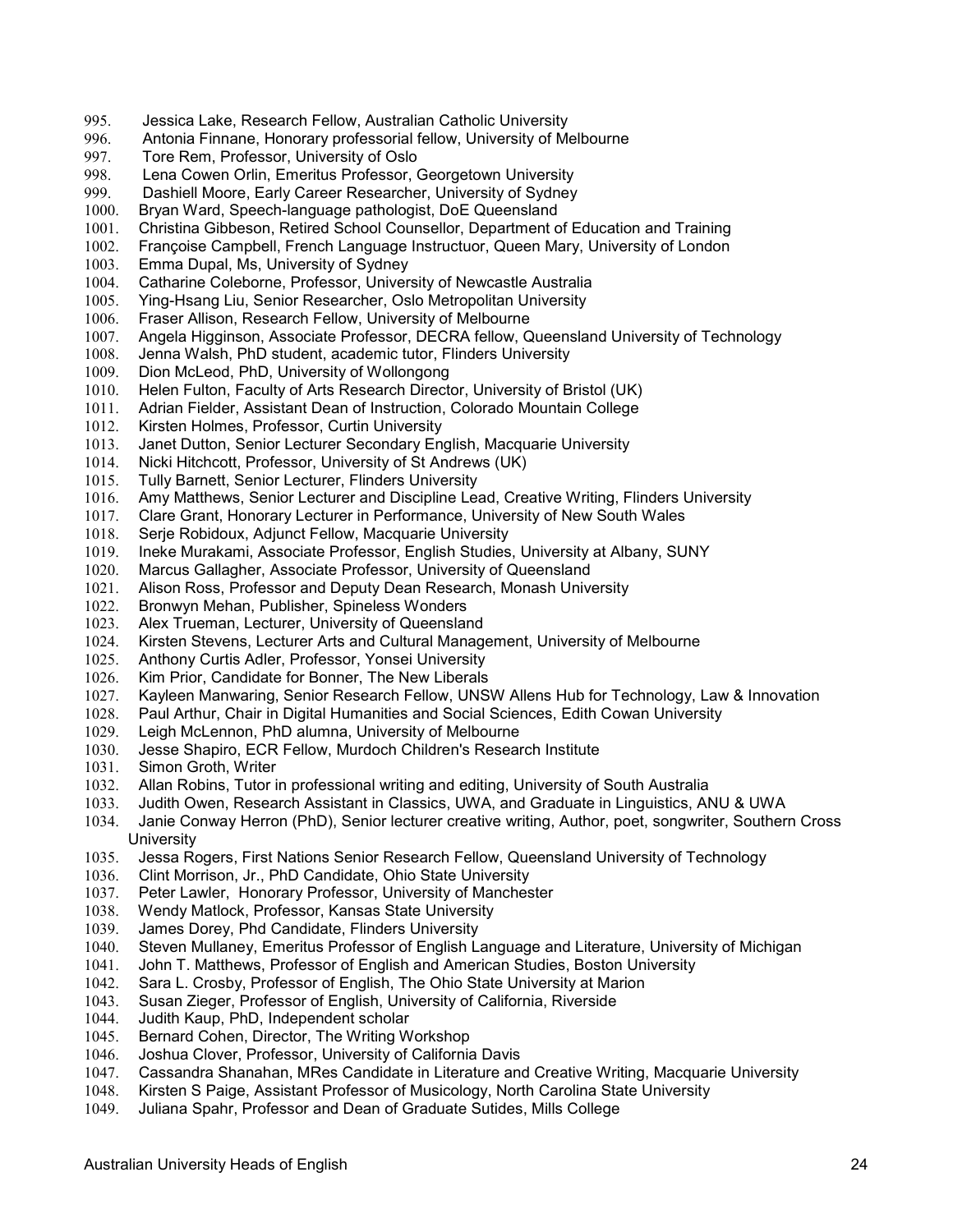- 1050. Mark Whalan, Robert D. and Eve E. Horn Professor of English and Head of English, University of Oregon
- 1051. Nicole Sully, Senior Lecturer, University of Queensland
- 1052. John Gilmore, Associate Professor (Reader), Dept of English & Comparative Literary Studies, University of Warwick (UK)
- 1053. Jeremy Seligman, Senior Lecturer, The University of Auckland
- 1054. Brett Gartrell, Professor, Massey University
- 1055. Judith Kaup, PhD, Independent scholar
- 1056. Juliane Prade-Weiss, Professor of Comparative Literature, LMU Munich 1057. Stuart Rees, Professor Emeritus, University of Sydney
- Stuart Rees, Professor Emeritus, University of Sydney
- 1058. Michelle Arrow, Professor of History, Macquarie University
- 1059. Ari Jerrems, Research Fellow, ANU<br>1060. Brett Greatley-Hirsch FRHistS, Asso
- 1060. Brett Greatley-Hirsch FRHistS, Associate Professor of Renaissance Literature and Textual Studies, University of Leeds
- 1061. Peter Long, PhD candidate, School of Humanties and Communication Arts, University of Western Sydney
- 1062. Lyndsey Nickels, Professor, Macquarie University
- 1063. David Attwell, Professor of English, University of York (Retired), University of the Western Cape
- 1064. Jane Stafford, Professor, English Programme, Te Herenga Waka-Victoria University of Wellington New **Zealand**
- 1065. Elaine Minor, PhD, University of Sydney Alumna
- 1066. David Wakeham, Retired English & History teacher
- 1067. Michael Thomson, Research Communications Manager Agriculture, Science & Environment, Central Queensland University
- 1068. Ash McIntyre, Casual lecturer in English Literature, University of Newcastle
- 1069. Monica Jyotsna Melanchthon, Academic Dean and Associate Professor of Hebrew Bible, University of Divinity
- 1070. Alex Ling, Senior Lecturer, Western Sydney University
- 1071. Liz Boase, Dean of the School of Graduate Research and Associate Professor, University of Divinity
- 1072. Thomas Reuter, Professor, University of Melbourne
- 1073. Rita Prestigiacomo, PhD Candidate/Casual Staff, The University of Sydney, School of Languages and **Cultures**
- 1074. Ian Cartwright, Professor of Earth Sciences, Monash University
- 1075. Sarah Holland-Batt, Professor, Queensland University of Technology
- 1076. Laura Shepherd, Professor of International Relations, University of Sydney
- 1077. Helen Christensen, Industry Fellow and Sessional Lecturer, University of Technology Sydney
- 1078. Caren Florance, Adjunct Assistant Professor, University of Canberra
- 1079. Nancy Warren, Professor of English, Texas A&M University
- 1080. Richard Hunter, PhD candidate, University of NSW
- 1081. Sharyn Leanne Davies, lecturer, Monash
- 1082. Sara Dehm, Senior Lecturer, University of Technology Sydney
- 1083. Inez Baranay, Writer, N/A
- 1084. Colette Slight, Book Shop Owner, Acacia Arts Bookshop
- 1085. Sarah Attfield, Lecturer, University of Technology Sydney
- 1086. Jonathan Clinch, Lecturer in Academic Studies, Royal Academy of Music (UK)
- 1087. Kristina Olsson, Writer
- 1088. Brendan Whyte, PhD, FRGS, Canberra
- 1089. Daniel Woolf, Professor of History and Vice-Chancellor and Principal Emeritus, Queen's University, Kingston, Ontario
- 1090. Boyd McMillan, Landscape Artist/ Landscape Architect
- 1091. Gaye Rowley, Professor and Director of the Library, Waseda University
- 1092. Virginia Blanton, Curators' Distinguished Professor, University of Missouri-Kansas City
- 1093. Ellen O'Gorman, Director, Institute for Greece, Rome, and the Classical Tradition, University of Bristol
- 1094. Srinivas Mettu, Senior Research Fellow, RMIT University
- 1095. Michael Balfour, Head of School, University of New South Wales
- 1096. Simon Handley, Professor of Psychology, Macquarie University
- 1097. Kate Burry, PhD Candidate, University of New South Wales
- 1098. Dennis Murray, Director, IDEON International Higher Education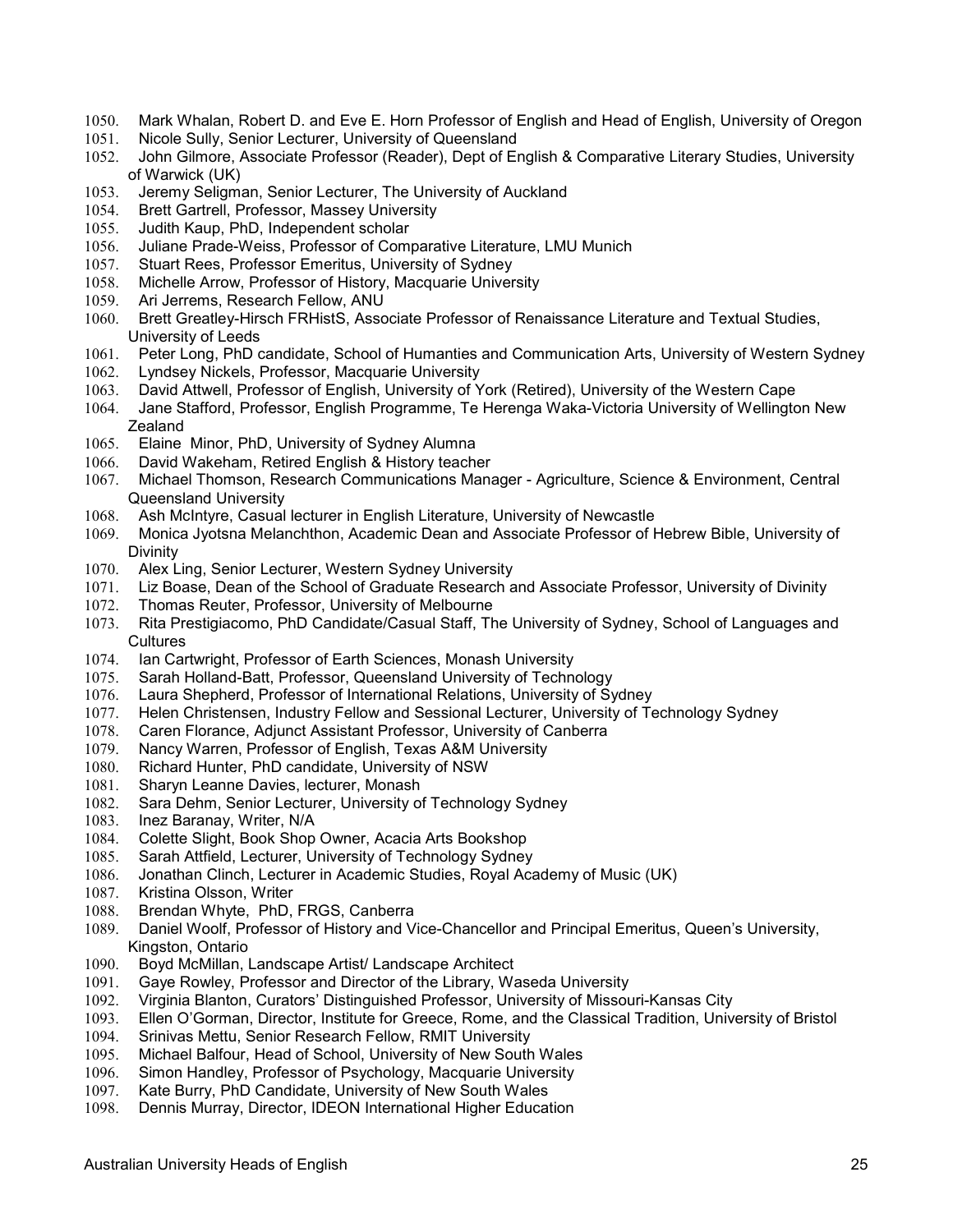- 1099. Mark A Gregory, Associate Professor, RMIT University
- 1100. Robin Jeffrey, Visiting Research Professor, Institute of South Asian Studies, Singapore
- 1101. Mridula Nath Chakraborty, Senior Lecturer, Monash Intercultural Lab, Monash University
- 1102. Chloe Cannell, PhD Candidate, University of South Australia
- 1103. Stephen Joyce, Research Assistant, Monash University
- 1104. Jennifer Mensch, Associate Professor, Western Sydney University
- 1105. Monique Rooney, Senior Lecturer, Australian National University
- 1106. Clare Dyer, Research Fellow, UNSW Sydney<br>1107. Cameron Ravnes, Novelist, Lecturer at Unive
- 1107. Cameron Raynes, Novelist, Lecturer at University of South Australia, University of South Australia
- 1108. Max Vodola, Associate Dean (Research), Catholic Theological College (University of Divinity)
- 1109. Aven Hodgess, Artist<br>1110. Debbie Irwin, Retired
- Debbie Irwin, Retired Science Teacher, NSW Department of Education
- 1111. Gina Koczberski, Senior Research Fellow, Curtin University
- 1112. Diane Velasquez, Program Director, Library and Information Management, University of South Australia
- 1113. Sean Lowry, Head of Critical and Theoretical Studies | Victorian College of the Arts | Faculty of Fine Arts and Music, University of Melbourne
- 1114. Judith Armstrong, Associate Professor (Hon), University of Melbourne
- 1115. Siall Waterbright, Researcher, Australian National University
- Carol Williams PhD, Screenwriter Retired freelance writer and lecturer QUT
- 1117. Kristen Lyons, Professor, School of Social Science, University of Queensland
- 1118. Kate Warren, Lecturer, Australian National University<br>1119. Shurlee L Swain, Emeritus Professor, Australian Cath
- 1119. Shurlee L Swain, Emeritus Professor, Australian Catholic University
- 1120. Benjamin Habib, Senior Lecturer in International Relations, La Trobe University
- 1121. Fran Baum AO, Professor Health Equity, University of Adelaide
- 1122. Megan Evans, Lecturer and ARC DECRA Fellow, UNSW Canberra
- 1123. Rebecca Clements, Postdoctoral Fellow, University of Sydney
- 1124. Kathryn Henne, Professor, The Australian National University
- 1125. Imogen Richards, Research Fellow, Deakin University
- 1126. Harry Knowles, PhD, Retired academic.
- 1127. Erica Seccombe, Senior Lecturer ANU School of Art and Design, Australian National University
- 1128. Jennifer Carpenter, Senior Lecturer, Australian Catholic University<br>1129. Rachel Smith, Senior Advisor (Research Management), The Univer
- Rachel Smith, Senior Advisor (Research Management), The University of Queensland
- 1130. Anne-Louise Willoughby, Teacher UWA School of Humanities, University of Western Australia
- 1131. Margy MacMillan, Professor Emerita, Mount Royal University
- 1132. Bill Green, Emeritus Professor, Charles Sturt University
- 1133. Haidee Cadd, PhD, University of Wollongong
- 1134. Kit MacFarlane, Lecturer, University of South Australia
- 1135. Kerryn Drysdale, Research Fellow, Centre for Social Research in Health, UNSW Sydney, UNSW Sydney
- 1136. Claudia Marquis, Senior Lecturer, University of Auckland
- 1137. Lisandra Linde, PhD Candidate, Flinders University
- 1138. Heather Sebo, Lecturer, Honorary Associate, La Trobe University<br>1139. Jo-Anne Reid, Emeritus Professor, Charles Sturt University
- Jo-Anne Reid, Emeritus Professor, Charles Sturt University
- 1140. Karen Lamb, Senior Lecturer, English, Australian Catholic University
- 1141. Craig A Smith, Senior Lecturer, University of Melbourne
- 1142. Suzanne Falkiner, writer, DCA, UTS
- 1143. Suzanne Knight, School Manager, Research School of Humanities and the Arts, ANU
- 1144. Sharyn Lee-Anne Roach Anleu, Matthew Flinders Distinguished Professor, Flinders University
- 1145. Judith Keene, Honorary Associate Professor, SOPHI University Sydney
- 1146. Derek Sarovich, Senior Research Fellow, University of the Sunshine Coast 1147. Ursula Potter, Honorary Associate Investigator, History of Emotions, Univer
- Ursula Potter, Honorary Associate Investigator, History of Emotions, University of Sydney
- 1148. Anna Szorenyi, Lecturer, University of Adelaide
- 1149. Melanie Myers, Author, CW academic, University of Queensland<br>1150. Robyn Gulliver, Post-doctoral Research Fellow. University of Que
- 1150. Robyn Gulliver, Post-doctoral Research Fellow, University of Queensland
- 1151. Paul Munro, Associate Professor, UNSW<br>1152. Clare Milledge. Senior Lecturer. UNSW A
- Clare Milledge, Senior Lecturer, UNSW Arts, Design & Architecture
- 1153. Greg Dolgopolov, Senior Lecturer, University of New South Wales, Sydney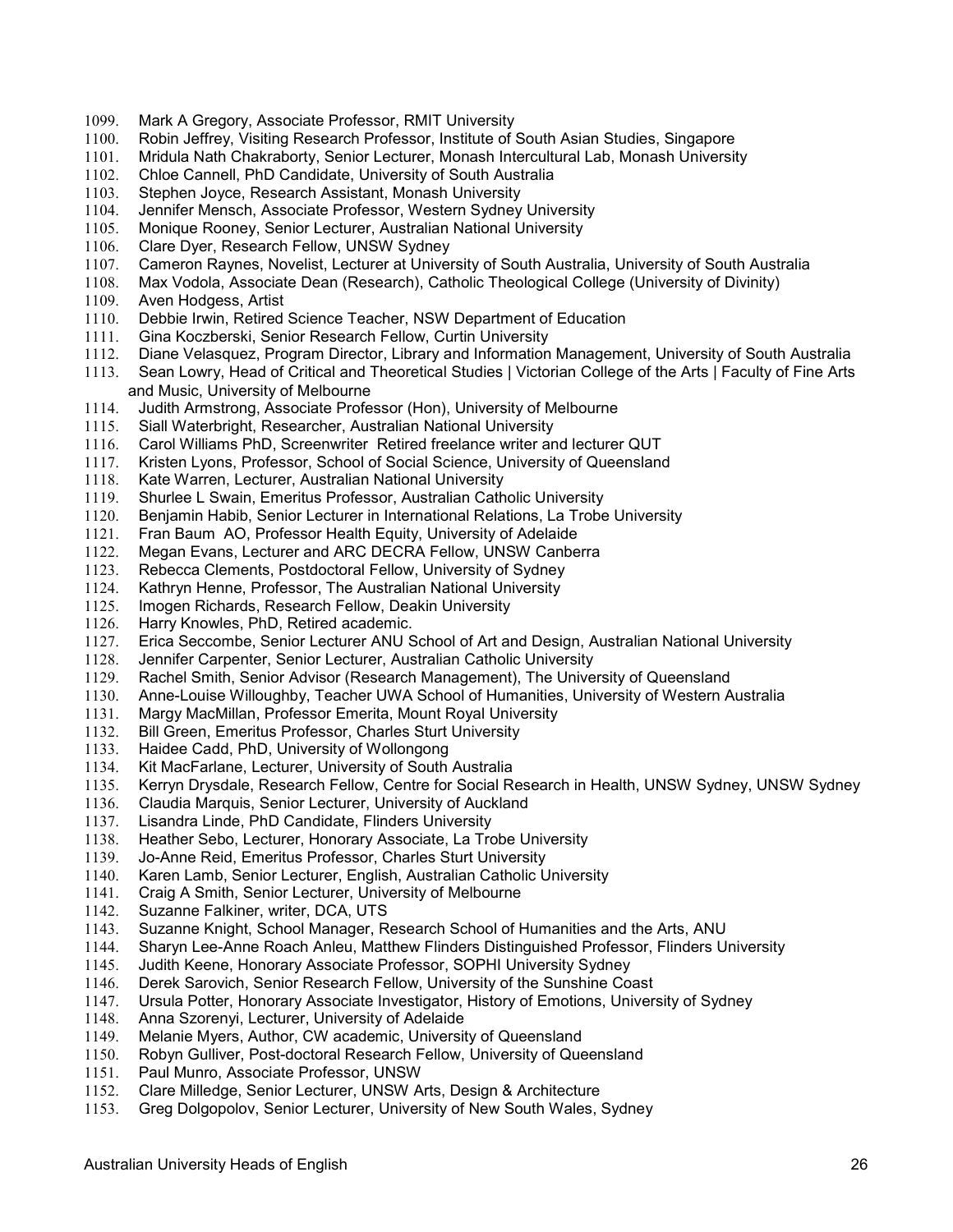- 1154. Darrell Jackson, Associate Professor / Dean of Research, Whitley College (University of Divinity)
- 1155. Karen Fisher, Professor, UNSW Sydney
- 1156. Abdoulaye Diakite, Lecturer, UNSW
- 1157. Martin Holt, Professor, UNSW Sydney
- 1158. Ruth Balint, Associate Professor, University of NSW
- 1159. Matt Arvin Cabanag, Associate Lecturer, University of New South Wales
- 1160. Joanne Bryant, Associate Professor, UNSW
- 1161. Debra Aarons, Senior Lecturer, UNSW<br>1162. Paul Dawson. Associate Professor. Uni
- Paul Dawson, Associate Professor, University of New South Wales
- 1163. M. Zournazi, Associate Professor, University of New South Wales
- 1164. Michael Joseph Griffith, Associate Professor Literature and Language, Australian Catholic University
- Amanda Harris, Senior Research Fellow, University of Sydney
- 1166. Margaret Cargill, Adjunct Senior Lecturer, University of Adelaide
- 1167. Helen Koukoutsis, Lecturer, Western Sydney University
- 1168. Bruce Bradbury, Associate Professor, UNSW Sydney
- 1169. Jessica Gildersleeve, Associate Professor of English Literature, University of Southern Queensland
- 1170. Sophie Adams, Research Fellow, University of New South Wales
- 1171. Peter Brown, Reader, voter, Sydney University graduate<br>1172. Lianda Burrows, PhD Candidate, James Cook University
- Lianda Burrows, PhD Candidate, James Cook University
- 1173. Markos Valaris, Associate Professor of Philosophy, UNSW Sydney
- 1174. Adrian McNeil, Adjunct Senior Lecturer, Monash<br>1175. Kerry Carrington, Professor, QUT
- Kerry Carrington, Professor, QUT
- 1176. Fengshi Wu, Associate Professor, University of New South Wales
- 1177. Janet DeBoos, Hon. Senior Lecturer, School of Art & Design, Australian National University
- 1178. Joshua Zeunert, PhD, Scientia Associate Professor, University of New South Wales
- 1179. Melissa M. Merritt, Associate Professor and ARC Future Fellow, University of New South Wales
- 1180. Sally Baker, Senior Lecturer, University of New South Wales
- 1181. Jeanine Leane, Associate Professor, Creative Writing, Aboriginal Literature, University of Melbourne
- 1182. Michael L. Kent, Professor, UNSW
- 1183. Denise Phillips, Honorary Associate, University of New England
- 1184. Alex Lefebvre, Professor of Politics and Philosophy, The University of Sydney<br>1185. Justine Chambers, PhD, Research Fellow, Australian National University
- Justine Chambers, PhD, Research Fellow, Australian National University
- 1186. Melissa DeLaney, Chief Executive Officer, Australian Network for Art & Technology
- 1187. Natalie Osborne, Lecturer, Griffith University
- 1188. Louise Zarmati, Senior Lecturer, University of Tasmania
- 1189. Samuel Whiting, Lecturer, Creative Industries, University of South Australia
- 1190. Jonathan Davis-Secord, Associate Professor, Univ. of New Mexico
- 1191. Anne O'Brien, Professor, UNSW
- 1192. Alistair Rolls, Associate Professor of French Studies, University of Newcastle, Australia
- 1193. Raewyn Connell, Professor emerita, University of Sydney
- 1194. Rachel Yuen-Collingridge, PhD, Macquarie University<br>1195. Stephen Townsend PhD, Senior Research Assistant, I
- Stephen Townsend PhD, Senior Research Assistant, University of Queensland
- 1196. Stefan Hajduk, Senior Lecturer, The University of Adelaide
- 1197. John Gillies, Senior Lecturer, University of New South Wales
- 1198. Tara McDowell, Associate Professor, Monash University
- 1199. Andrew Brooks, PhD, School of Arts and Media, UNSW
- 1200. James Uden, Associate Professor of Classical Studies, Boston University
- 1201. Uroš Čvoro, Associate Professor, UNSW Sydney
- 1202. Adelle Sefton-Rowston, Lecturer, Charles Darwin University<br>1203. Susan Magarey, Professor Emerita, AM, FASSA, University
- Susan Magarey, Professor Emerita, AM, FASSA, University of Adelaide
- 1204. Claire Walker, Senior Lecturer, University of Adelaide<br>1205. John Ingleson, Emeritus Professor of History, Universi
- John Ingleson, Emeritus Professor of History, University of New South Wales
- 1206. Christopher Wortham, Emeritus Professor, UWA
- 1207. Chris Martin, Senior Research Fellow, Faculty of Arts Design and Architecture, UNSW Sydney<br>1208. Sean Easton, Professor/Greek, Latin & Classical Studies, Gustavus Adolphus College
- Sean Easton, Professor/Greek, Latin & Classical Studies, Gustavus Adolphus College
- 1209. Drusilla Modjeska, Writer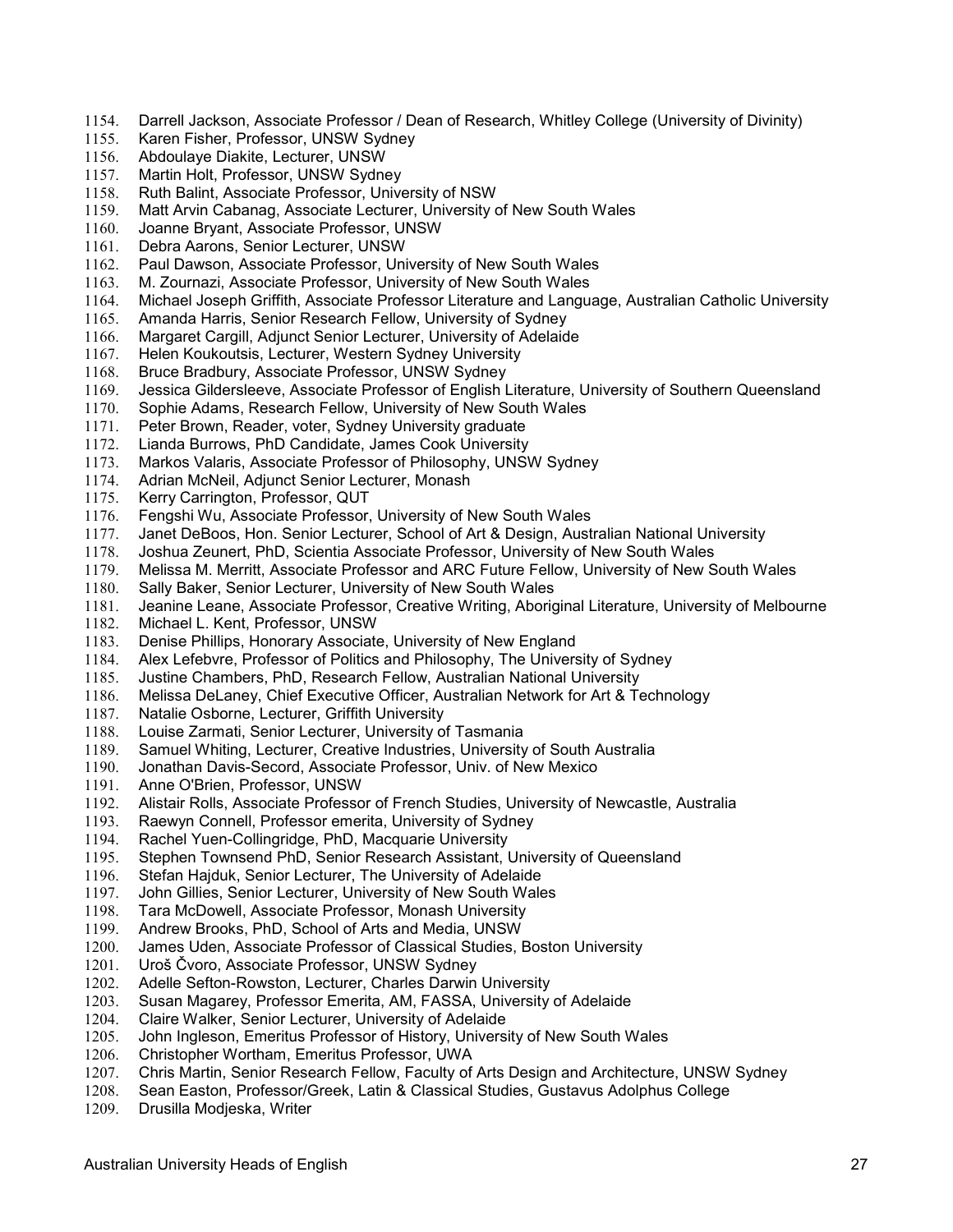- 1210. Kasia Jezowska, Lecturer, UNSW
- 1211. Murray Bramwell, Adjunct Associate Professor of Drama, Flinders University
- 1212. Natalie Finney, Photographer, Natalie Finney Photography
- 1213. Kanishka Jayasuriya, Professor, Murdoch University
- 1214. Erin Griffey, Associate Professor, University of Auckland
- 1215. Felix Cisneros, Social worker, Department of Human Services
- 1216. George Burns, Adjunct Professor, Cairnmillar Institute
- 1217. Claudio Bozzi, PhD, Law Lecturer and Barrister, Deakin University and Victorian Bar<br>1218. Oliver Bown, Associate Professor, UNSW
- 1218. Oliver Bown, Associate Professor, UNSW
- 1219. Ian Gibbins, Emeritus Professor, Flinders University
- 1220. Peta Greenfield, Research Officer, The University of Sydney<br>1221. Scott East, Lecturer, UNSW
- Scott East, Lecturer, UNSW
- 1222. Kieran Dolin, Senior Honorary Research Fellow, English and Literary Studies, University of Western Australia
- 1223. Jonathan Finney, Senior Business Manager, Juremont
- 1224. Amy Lowe, Graduate, Flinders University
- 1225. Lauren Piko, PhD, University of Melbourne
- 1226. Katherine Firth, Academic Coordinator, The University of Melbourne<br>1227. Robyn Spence-Brown, Senior Lecturer, Monash University
- Robyn Spence-Brown, Senior Lecturer, Monash University
- 1228. Catherine Deans, Lecturer, University of Tasmania
- 1229. Paul Osmond, Associate Professor, Sustainable Built Environment, University of NSW
- 1230. Marilyn Stendera, Lecturer in Philosophy, Deakin University
- 1231. Richard Heller, Emeritus Professor, University of Newcastle
- 1232. Gerd Schroeder-Turk, Associate Professor, Murdoch University, Perth
- 1233. Rosinka Chaudhuri, Director and Professor of Cultural Studies, The Centre for Studies in Social Sciences, **Calcutta**
- 1234. Jill Bennett, Scientia Professor, ARC Laureate Fellow, UNSW
- 1235. Katherine Phelps, author, former lecturer in the Professional Writing & Editing Department, RMIT
- 1236. Dorottya Fabian, Professor of Music, The University of New South Wales
- 1237. Rebecca Shanahan, Lecturer, UNSW
- 1238. Nancy Mauro-Flude, Assistant Professor /Research Fellow, RMIT University /Institute Network Cultures<br>1239. Daniel Brennan, Assistant Professor, Bond University
- Daniel Brennan, Assistant Professor, Bond University
- 1240. Thijs Porck, University Lecturer Medieval English / President of International Society for the Study of Early Medieval England, Leiden University, The Netherlands
- 1241. Meg Mumford, Senior Lecturer, UNSW Sydney
- 1242. Sara Craig, Honours student, Humanities and Social Sciences, Flinders University
- 1243. Helen Van Noorden, Senior Lecturer in Classics, Girton College, University of Cambridge
- 1244. Beppie Keane, Graduate Research Liaison Coordinator, Macquarie University
- 1245. Sara Owen, College Lecturer in Classics and Admissions Tutor in Arts and Humanities, Fitzwilliam College, University of Cambridge
- 1246. Craig Gilliver, Lecturer, University of Sydney
- 1247. Lachlan Wells, PhD student, University of Melbourne
- 1248. Paul Dimech
- 1249. Tatiana Bur, PhD, University of Cambridge
- 1250. Niamh Delfendahl, Postgraduate Researcher, Macquarie University
- 1251. Katie Skillington, PhD Candidate, The University of Melbourne
- 1252. Sean Maher, Associate Professor, Queensland University of Technology
- 1253. Lena Strid, PhD candidate, Lund University
- 1254. Liisa Parisot, Leader power generation, Jacobs<br>1255. Elton Barker, Professor of Greek Literature and
- Elton Barker, Professor of Greek Literature and Culture, The Open University (UK)
- 1256. Mark Stevenson, Adjunct Associate-Professor, Anthropology, The Chinese University of Hong Kong
- 1257. David McCooey, Professor, Deakin University
- 1258. Anna Kamaralli, Adjunct Senior Lecturer, University of Notre Dame Sydney
- 1259. Alison Croggon, Editor, critic, writer
- 1260. Derek Johnston, Lecturer, Queen's University, Belfast (UK)
- 1261. Kylie Valentine, Professor, UNSW Sydney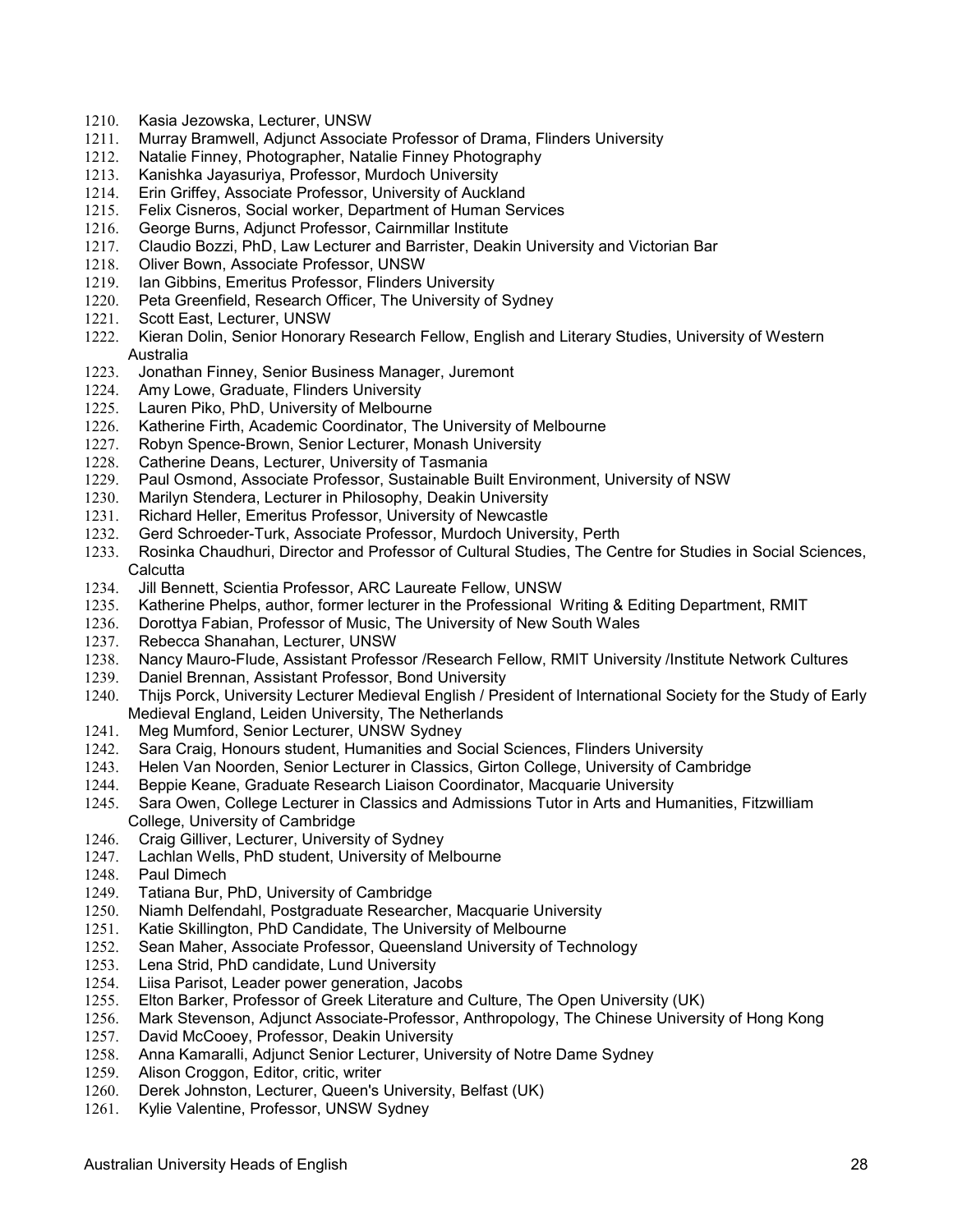- 1262. Mary-Rose McLaren, Associate professor, Victoria University
- 1263. Nic Badcock, Senior Lecturer, University of Western Australia
- 1264. Christina Lee, Associate Professor, School of English, University of Nottingham
- 1265. Francis Leneghan, Associate Professor of Old English, University of Oxford
- 1266. Mark Burdon, Associate Professor, QUT
- 1267. Thomas Småberg, Associate Professor, Malmö University, Sweden
- 1268. Solene Inceoglu, Senior Lecturer, Australian National University
- 1269. Ian Wright, Honorary Professor, Macquarie University<br>1270. Bill Randolph, Professor, UNSW
- Bill Randolph, Professor, UNSW
- 1271. Helen McGinley, Library Assistant, Trinity College Dublin
- 1272. Cat Knights, Research Manager, Faculty of Arts, University of Melbourne<br>1273. Bianka Vidonia Balanzatequi, Doctor/adjunct lecturer, James Cook Unive
- Bianka Vidonja Balanzategui, Doctor/adjunct lecturer, James Cook University
- 1274. Fiona Miller, Associate Professor, Macquarie University
- 1275. Helen Adam, Senior Lecturer/Early Career Researcher, Edith Cowan University
- 1276. Dennis Haskell, Emeritus Professor, University of Western Australia
- 1277. Geoff Thompson, Associate Professor Systematic Theology, University of Divinity
- 1278. Chris Fontana, PhD, ACU
- 1279. Mark Hearn, Senior Lecturer, Macquarie University<br>1280. Jane Woollard, Senior Lecturer, University of Tasm
- Jane Woollard, Senior Lecturer, University of Tasmania
- 1281. Sam Slote, Associate Professor, Trinity College Dublin
- 1282. Holly Tranter, former student, Australian National University
- 1283. Hans Aili, Professor Emeritus of Latin, Stockholm University
- 1284. Samantha Matthews, Associate Professor in Nineteenth Century Literature/Head of English, University of Bristol (UK)
- 1285. Jana Anvari, PhD, University of Cologne
- 1286. Andrea Lloyd, Retired, University of Canberra
- 1287. Linda Kouvaras, Professor of Music, University of Melbourne
- 1288. Ad Putter, Professor of Medieval English, University of Bristol
- 1289. Matt Prout, Lecturer, University of Bristol (UK)
- 1290. Steph Codsi, Lecturer in English, University of Bristol
- 1291. DThomas Sigler, Associate Professor of Geography, The University of Queensland<br>1292. Yash, Senior Project & Policy Officer, Public Health Unit, Northern Territory Governi
- Yash, Senior Project & Policy Officer, Public Health Unit, Northern Territory Government
- 1293. Amit Chaudhuri, Professor, Writer, Ashoka University
- 1294. James Donald, FAHA, Emeritus Professor, UNSW
- 1295. Claudia Tazreiter, Conjoint Professor, University of New South Wales
- 1296. Michael Malay, Lecturer, University of Bristol
- 1297. Jennifer Frost, Associate Professor of History, University of Auckland
- 1298. Paul Taillon, PhD, University of Auckland
- 1299. Darrel Chia, Assistant Instructional Professor, University of Chicago

1300. Danielle Wilde, Associate Professor, Inaugural Australian Prime Minister's Australia Endeavour Scholar, Sidney Myer Creative Fellow, University of Southern Denmark

- 1301. Adrian Poole, Emeritus Professor of English Literature, University of Cambridge
- 1302. Margery Fee, Professor Emerita, University of British Columbia, Canada
- 1303. Sara Buttsworth, Senior Tutor, University of Auckland
- 1304. Jon Mee, Professor, University of York (UK)
- 1305. Sonja Graetz, Communications Manager & Readee, University of Adelaide
- 1306. Orna Weinroth, PTF, Auckland University
- 1307. Joel Carpenter, Senior Lecturer, The University of Queensland
- 1308. Sango Mahanty, Professor, Resources, Environment & Development, The Australian National University<br>1309. Margaret Davies, Matthew Flinders Distinguished Professor, Flinders University
- Margaret Davies, Matthew Flinders Distinguished Professor, Flinders University
- 1310. Ian Moffat, Associate Professor, Flinders University<br>1311. Lisa Ford. Professor. UNSW
- Lisa Ford, Professor, UNSW
- 1312. Monika Barthwal-Datta, Senior Lecturer, University of New South Wales
- 1313. Elizabeth Ingleson, Assistant Professor, London School of Economics and Political Science
- 1314. Megan Cavell, Associate Professor of English Literature, University of Birmingham
- 1315. Mike Harris, Lecturer, School of Built Environment, UNSW Sydney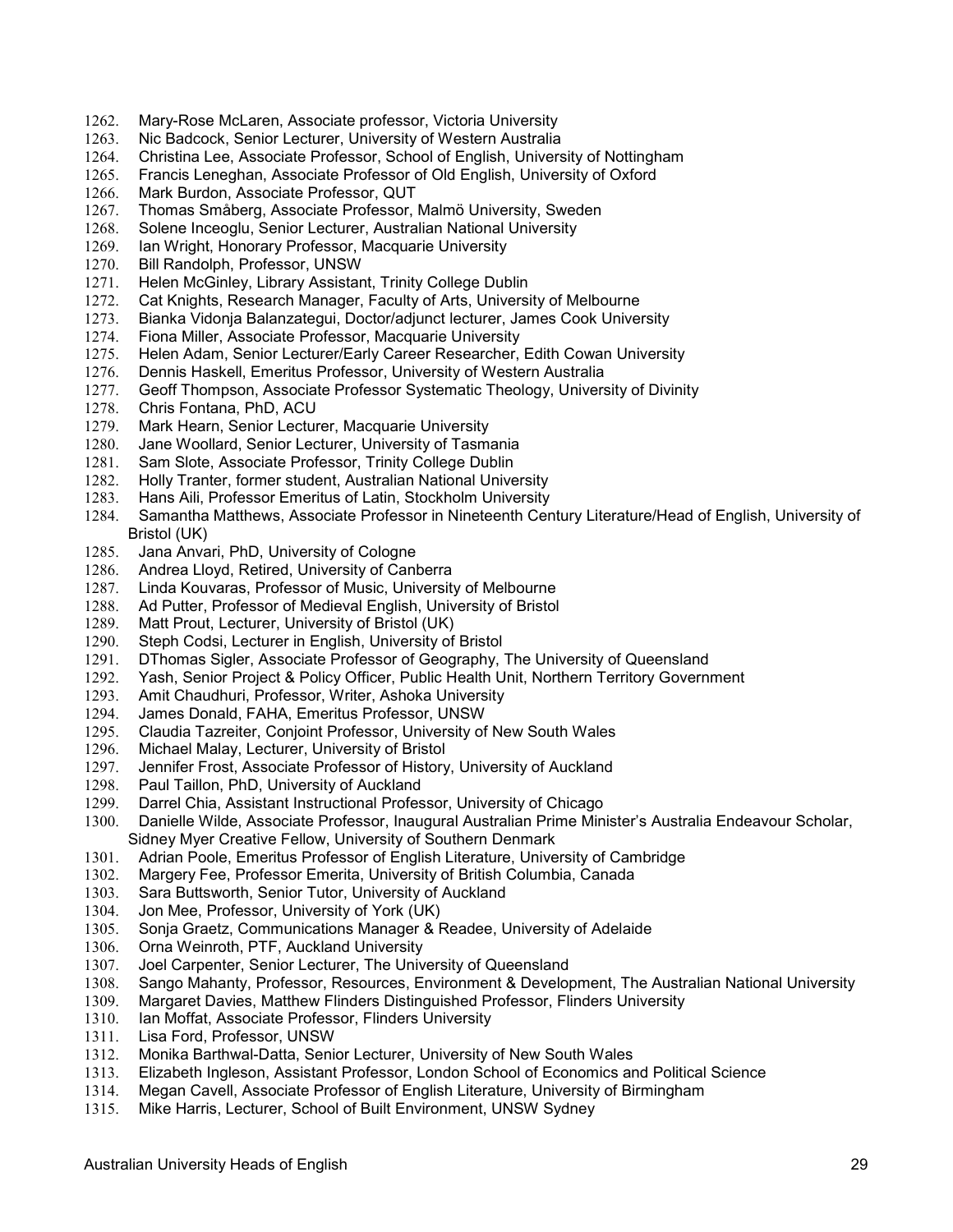- 1316. Emily Potter, Associate Professor, Writing and Literature, Deakin University
- 1317. Andrew Beattie, Director of the Bachelor of Arts, UNSW Sydney
- 1318. Gail Pryor, Concerned Australian citizen<br>1319. Anina Rich, Professor of Cognitive Scien
- Anina Rich, Professor of Cognitive Science, Macquarie University
- 1320. Stefan Solomon, Senior Lecturer in Media Studies, Macquarie University
- 1321. Susan Stokes, Graduate of Literary Studies, University of Newcastle, NSW
- 1322. Airlie Lawson, Postdoctoral Fellow, University of Melbourne
- 1323. Anna Halafoff, Associate Professor of Sociology, Deakin University<br>1324. Lana Farrugia, Retired from NSW Department of Education
- Lana Farrugia, Retired from NSW Department of Education
- 1325. Peter Sharp, Senior Lecturer, School of Art and Design, University of New South Wales, UNSW
- 1326. Chris McNeill, Professor of Materials Science and Engineering, Monash University<br>1327. Marion Maddox, FAHA, Honorary Professor of Politics, Macquarie University
- Marion Maddox, FAHA, Honorary Professor of Politics, Macquarie University
- 1328. Ash Lenton, Senior Lecturer in Cybernetics, Australian National University
- 1329. Susan Goodwin, Professor of Policy Studies, University of Sydney
- 1330. Stephen Dann, Senior Lecturer, Research School of Management, Australian National University
- 1331. Eloise Grills, writer, artist and tutor, RMIT University
- 1332. Lynda Ng, Adjunct Fellow, Western Sydney University
- 1333. Efrosini Deligianni, Lecturer in Greek Studies & Linguistics, UNSW Sydney
- Kevin Markwell, Adjunct Professor, Southern Cross University
- 1335. Louisa Willoughby, Associate Professor, Monash University
- 1336. Yorick Smaal, Senior Lecturer in History, Griffith University<br>1337. Emily S. Cross, Professor of Human Neuroscience, Macqua
- Emily S. Cross, Professor of Human Neuroscience, Macquarie University
- 1338. Peter Blamey, Tutor, University of Sydney
- 1339. Fiona Paisley, Professor Emeritus, Griffith University
- 1340. Ned Curthoys, Senior Lecturer, English and Literary Studies, The University of Western Australia
- 1341. Bruce Buchan, Professor, Griffith University
- 1342. Craig Tatlor, Associate Professor of Philosophy, Flinders University
- 1343. Chris Tiffin, Honorary Researcher, Communication and Arts, University of Queensland
- 1344. Susan Arthure, PhD student, Humanities and Social Sciences, Flinders University
- 1345. Clare Archer-Lea, Senior Lecturer in English, University of the Sunshine Coast
- 1346. Arka Chattopadhyay, Assistant Professor, IIT Gandhinagar, India
- 1347. Emma Willis, Senior Lecturer in Drama, University of Auckland
- 1348. Kevin Sanson, Professor and Head, School of Communication, Queensland University of Technology
- 1349. Daniel Juckes, Lecturer, The University of Western Australia
- 1350. Eleanor Meyer, Writer,
- 1351. Carolyn Fitzgibbon, Casual lecturer, The University of Queensland
- 1352. Supatra Gill, PhD Candidate, University of Newcastle
- 1353. Robert, Undergraduate student, University of Tasmania
- 1354. Alexander O'Leary, Bachelor of Cognitive and Brain Science Undergraduate, Macquarie University
- 1355. K A Nelson, Poet and consultant, University of Canberra
- 1356. Emma Felton, Honorary Senior Lecturer, Queensland University of Technology
- 1357. Levi Durbidge, Lecturer in World Languages, University of the Sunshine Coast
- 1358. Shaunnagh Dorsett, Distinguished Professor of Law, University of Technology Sydney
- 1359. Catherine Noske, Senior Lecturer, University of Western Australia
- 1360. George Lafferty, Professor, Western Sydney University
- 1361. Glenn Morrison, Adjunct Senior Research Fellow, Charles Darwin University
- 1362. Paul Sheehan, Associate Professor, Macquarie University
- 1363. S. Anna Florin, Research fellow, St John's College, University of Cambridge
- 1364. Tony Haigh, Academic Adjunct, Western Sydney University
- 1365. Levi Roach, Associate Professor of Medieval History, University of Exeter
- 1366. David Bronstein, Lecturer in Philosophy, School of Humanities and Languages, University of New South Wales
- 1367. Michael Wheatland, Professor, University of Sydney
- 1368. Wendy Goff, Senior Lecturer, Swinburne University
- 1369. Bonaventure Munganga, PhD Candidate, UNSW Sydney
- 1370. Alisa Bunbury, Grimwade Collection Curator, University of Melbourne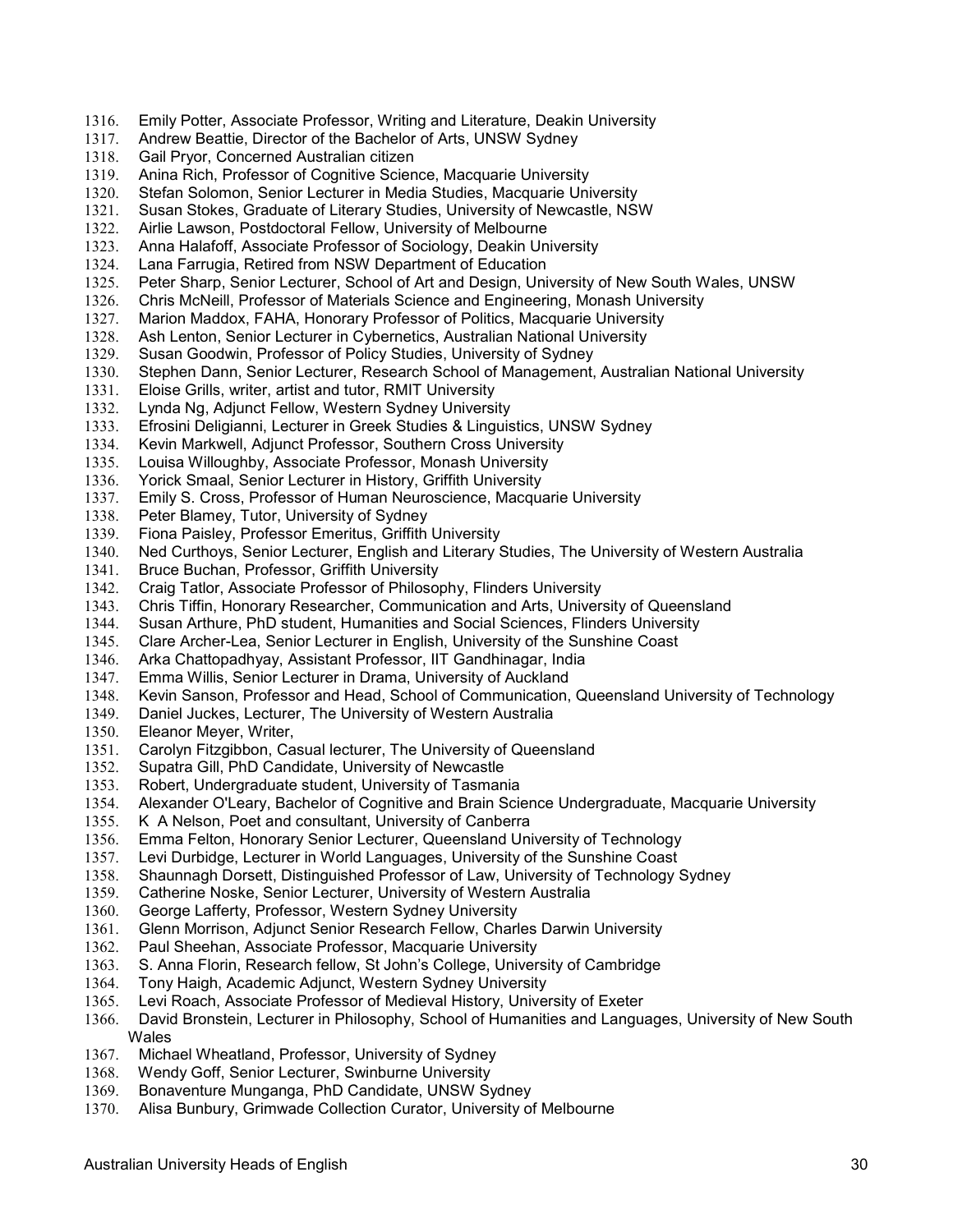- 1371. Christopher Kremmer, Senior Lecturer, UNSW Sydney
- 1372. Alice Brandli, Post-doctoral researcher, University of Melbourne
- 1373. Karen Hands, Lecturer, Creative Industries, University of the Sunshine Coast
- 1374. Mercedes Jiménez de la Fuentw, Literatura Teacher and Researcher, Complutense University, Madrid
- 1375. Graham Tulloch, Emeritus Professor of English, Flinders University
- 1376. Lisa Leeton, PhD/Director Research Strategy and Policy, Queensland University of Technology
- 1377. David Hopkin, Professor of European History, Oxford University
- 1378. Mary Tehan, Ms, University of Divinity student & Australian citizen<br>1379. Sebastian Smee, Art critic
- Sebastian Smee, Art critic
- 1380. Andrew Houwen, Associate Professor, Tokyo Woman's Christian University
- 1381. Shenshen Cai, Lecturer in Chinese Studies, Monash University<br>1382. Dinah Roe, Reader in Nineteenth-Century Literature, Oxford Bro
- Dinah Roe, Reader in Nineteenth-Century Literature, Oxford Brookes University (UK)
- 1383. Paul Williams, Deputy Head of Research, School of Business and Creative Industries, University of the Sunshine Coast
- 1384. Erin Brannigan, Associate Professor Theatre and Performance, UNSW
- 1385. Kate Ash-Irisarri, Lecturer in English, University of Bristol (UK)
- 1386. Lydia Windisch, Course Director, Leeds Beckett University
- 1387. Nicholas Birns, Professor, NYU<br>1388. Jaime Hunt. Lecturer. University
- Jaime Hunt, Lecturer, University of Newcastle, Australia
- 1389. Phil Andrews, Professor and Head of School of Chemistry, Monash University
- 1390. Nicole Kennedy, PhD, University of Newcastle<br>1391. Su Baker, Professor, Director, Centre of Visual
- Su Baker, Professor, Director, Centre of Visual Art, University of Melbourne
- 1392. Ronald Clarke, Associate Professor in Chemistry, University of Sydney
- 1393. Tanja Dreher, Associate Professor, UNSW
- 1394. Kerryn Olsen, PhD, University of Auckland
- 1395. Cindy Schneider, Senior Lecturer, University of New England
- 1396. Blanche Verlie, Postdoctoral Research Fellow, University of Sydney
- 1397. Lara Stevens, Research Associate, University of Melbourne
- 1398. Lorraine Edmunds, Taxpayer; avid reader
- 1399. Marie Ange Lewis, Retired language consultant, DET NSW
- 1400. Emma Whatman, Associate Lecturer in Writing, Literature and Culture, Deakin University
- 1401. Carmel Pascale, PhD Candidate, University of Adelaide
- 1402. Christine Dudgeon, Research Fellow, The University of Queensland
- 1403. Tom Eyers, Associate Professor of Philosophy, Duquesne University
- 1404. Ulrike Sturm, Senior Lecturer, MCI, JMC Academy
- 1405. Alison Alexander, Associate Fellow, University of Tasmania
- 1406. Marc Trabsky, Senior Lecturer, La Trobe University
- 1407. Brian Finlayson, Honorary Principal Fellow, School of Geography, Earth and Atmospheric Sciences, University of Melbourne
- 1408. Denise Beckton, PhD candida., University of the Sunshine Coast
- 1409. Simone Marshall, Professor, University of Otago
- 1410. Daniel Marshall, Associate Professor, Deakin University
- 1411. Tiana M Fischer, Doctoral Researcher, NUI Galway, Ireland
- 1412. John Kinsella, Emeritus Professor, Curtin University
- 1413. Tracy Ryan, Writer/PhD (UWA), UWA (alumna)
- 1414. Lillian Hingley, DPhil, University of Oxford
- 1415. Diego Bubbio, Associate Professor, Western Sydney University
- 1416. Wendy van Duivenvoorde, Associate Professor, Flinders University
- 1417. Kerry-Ann O'Sullivan, Senior lecturer, Macquarie School of Education, Macquarie University<br>1418. Alison Coppe, PhD, The University of Adelaide
- Alison Coppe, PhD, The University of Adelaide
- 1419. Paul Huntingford, Master of Arts, University of technology, Sydney<br>1420. Mary Lou Rasmussen, Professor, Research School of Social Scien
- Mary Lou Rasmussen, Professor, Research School of Social Sciences, ANU
- 1421. Michael Zyphur, Associate Professor, University of Melbourne
- 1422. Jane Carey, Senior Lecturer, University of Wollongong<br>1423. Jon von Kowallis. FAHA, FRAS, FCUSP Professor of C
- Jon von Kowallis, FAHA, FRAS, FCUSP Professor of Chinese Studies, UNSW
- 1424. Narmon Tulsi, Strategic Research Development, Flinders University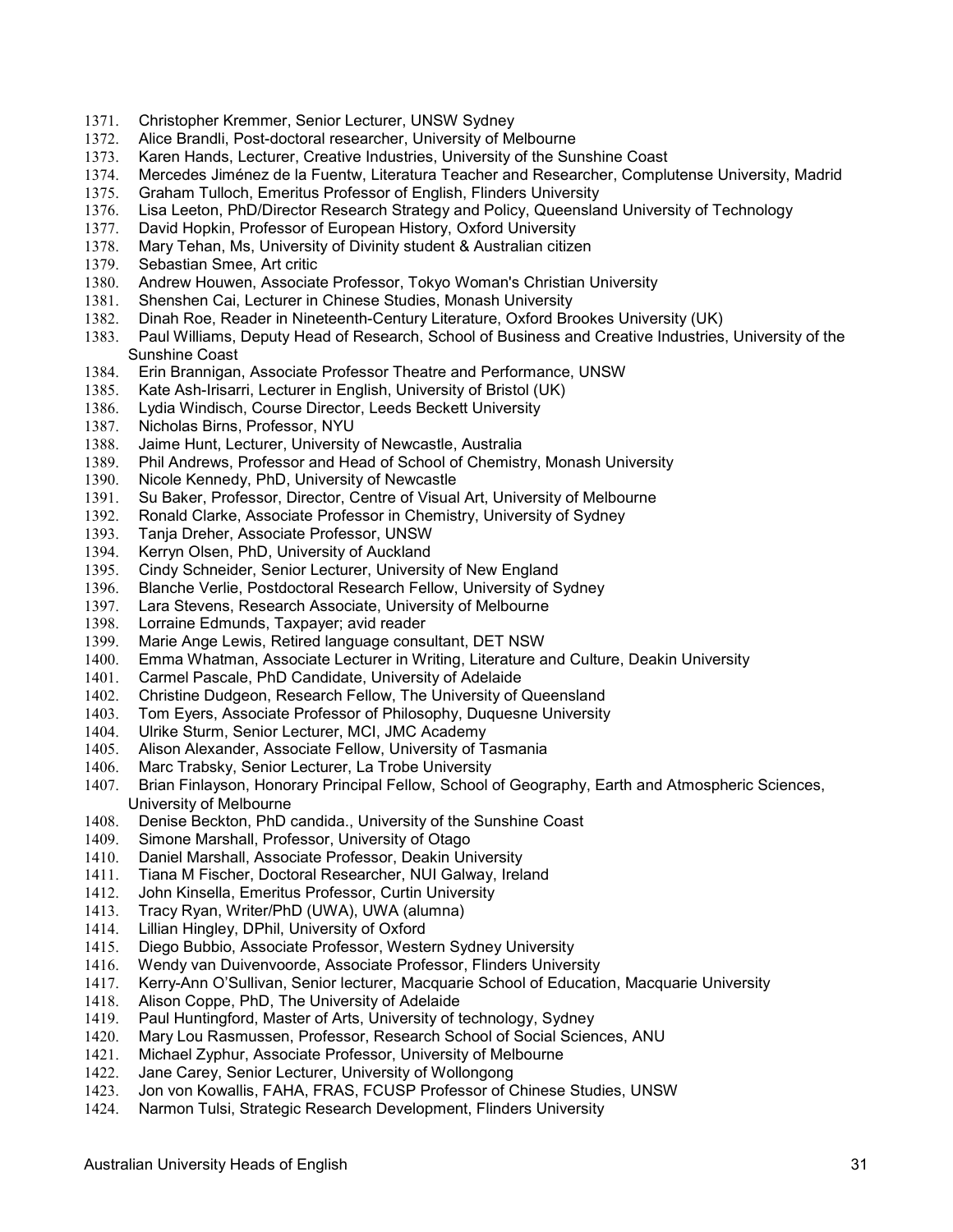- 1425. Adam Kealley, Sessional Staff / PhD Candidate, Curtin University
- 1426. Amy Louise Walters, PhD candidate, Australian National University
- 1427. Yumna Kassab, Writer,
- 1428. Michael Heyward, Publisher, The Text Publishing Company
- 1429. Melinda Cooper, PhD in English, University of Sydney
- 1430. Francis Markham, Research Fellow, Australian National University
- 1431. Peter Otto, Redmond Barry Distinguished Professor of English Literature, University of Melbourne
- 1432. Joshua Belter, Master of Theology in Theology in History Graduate, University of Edinburgh
- Liz Shek-Noble, Project Assistant Professor, University of Tokyo
- 1434. John H Smith, PhD, Edith Cowan University
- 1435. Cheryl Taylor, Associate Professor, Adjunct, James Cook University<br>1436. Susanne Schech, Professor, Flinders University
- Susanne Schech, Professor, Flinders University
- 1437. Prudence Flowers, Senior Lecturer, Flinders University
- 1438. Jason Thompson, Associate Professor, The University of Melbourne
- 1439. James Kane, Lecturer, Flinders University
- 1440. Hannah Stark, Associate Professor, University of Tasmania
- 1441. Lathe Jones, Senior Lecturer, RMIT
- 1442. Marie Cifuentes, Assoc. Prof, Australian National University
- Alice Desmond, Sydney Review of Books, Western Sydney University
- 1444. Sophie Tomlinson, Senior Lecturer in English, University of Auckland
- 1445. Kael McCormack-Skewes, PhD candidate, UNSW
- 1446. Margaret Henderson, Associate Professor of Literary Studies, The University of Queensland
- 1447. Gail Kenning, Interdisciplinary Researcher, UNSW
- 1448. Timothy O'Leary, Head of School, UNSW
- 1449. Monique Mulholland, Senior Lecturer, Flinders University
- 1450. Nick Kelly, Senior Lecturer, Queensland University of Technology
- 1451. Skye Krichauff, Research Fellow, University of Adelaide
- 1452. Zachary J Wegert, MPhil Candidate, Queensland University of Technology
- 1453. Marguerite La Caze, Associate Professor, University of Queensland
- 1454. Patrick Stokes, Associate Professor of Philosophy, Deakin University
- 1455. Gregory Warr, Professor of Physical Chemistry, The University of Sydney
- 1456. Aidan Cornelius-Bell, Lecturer, University of South Australia
- 1457. Alison Dowham Moore, Associate Dean of Research, School of Humanities and Communication Arts, Western Sydney University
- 1458. Kerry McCallum, Director, News & Media Research Centre, University of Canberra
- 1459. George Morgan, Associate Professor, Western Sydney University
- 1460. Maureen MacGinley, Lecturer School Social Sciences Faculty Arts Design and Architecture, UNSW
- 1461. Naomi Milthorpe, Senior Lecturer in English, University of Tasmania
- 1462. Lesley Crowe-Delaney, Adjunct Research Fellow, Author, Curtin University
- 1463. Justine Rachel Lloyd, Senior Lecturer in Sociology, School of Social Sciences, Macquarie University
- 1464. Paul Watt, Professor, Australian Guild of Music / University of Adelaide<br>1465. Vince Polito, Senior Research Fellow, Macquarie University
- 1465. Vince Polito, Senior Research Fellow, Macquarie University
- 1466. Anna Goldsworthy, Associate Professor, University of Adelaide
- 1467. Mitchell Alexander, Master of Arts (Philosophy), Monash University
- 1468. Lizzie Muller, Associate Professor, Art & Design, UNSW
- 1469. Dennis Del Favero, ARC Laureate Fellow, UNSW
- 1470. Julie-Ann Robson, Senior Project Officer Communications, Outreach and Engagement and Honorary Associate, School of Philosophical and Historical Inquiry, University of Sydney
- 1471. Linda Williams, Associate Professor, RMIT University<br>1472. Douglas Kerr, Honorary Professor, Hong Kong Univer
- Douglas Kerr, Honorary Professor, Hong Kong University
- 1473. Gay Breyley, Adjunct Senior Research Fellow, Monash University
- 1474. Lucy Christopher, Senior Lecturer, University of Tasmania
- 1475. Vaughan Monamy, PhD
- 1476. Phillip Emanuel, PhD Candidate, College of William & Mary, Virginia
- 1477. Marty Steer, Technical Lead, Digital Humanities Research Hub, School of Advanced Study, University of London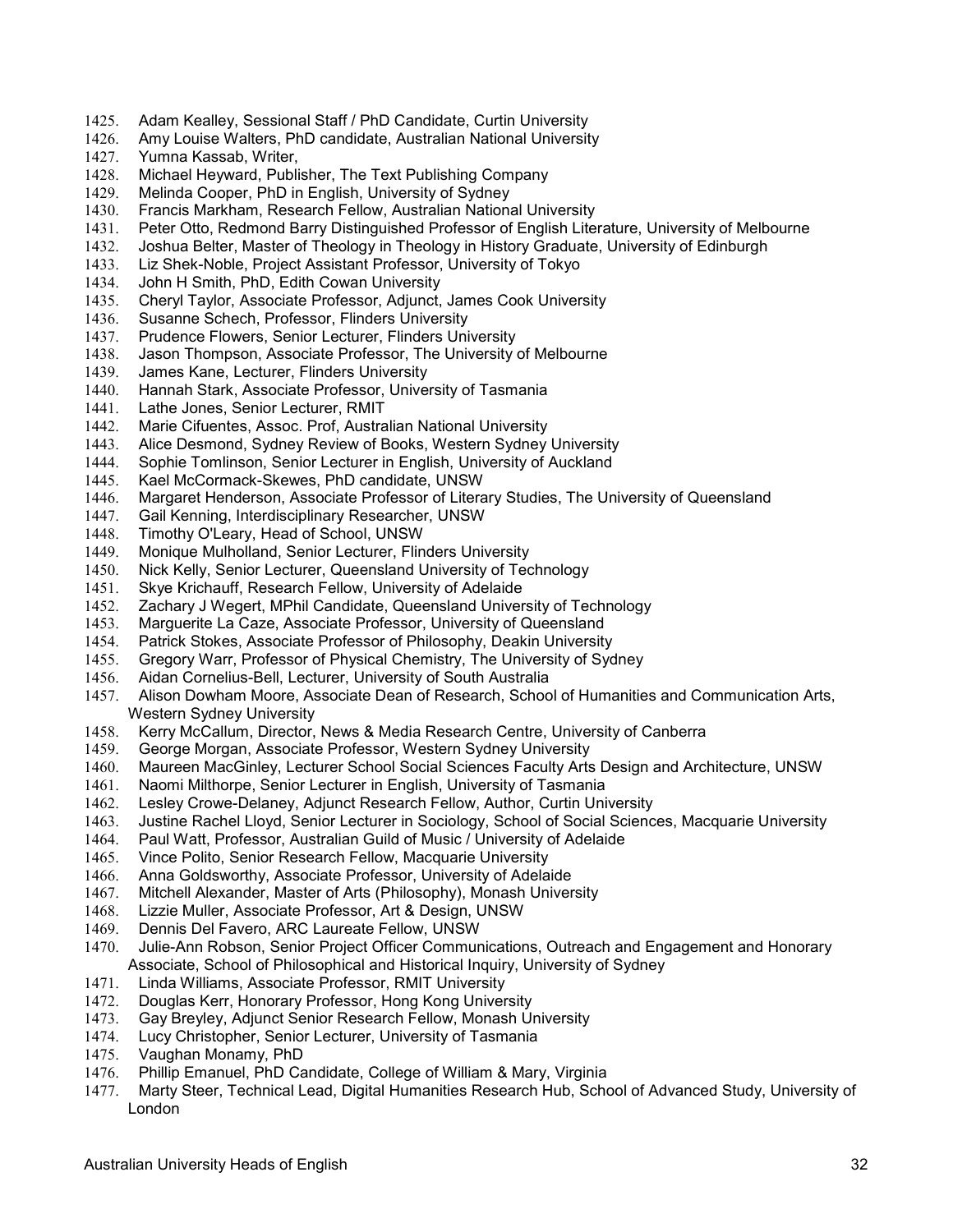- 1478. Katrina MacDonald, Postdoctoral research fellow, Research for Educational Impact, Deakin University,
- 1479. Johan Willers, Retired Lawyer, Alumni University of Cape Town<br>1480. David Haines. PhD, Sydney University
- David Haines, PhD, Sydney University
- 1481. David Michôd, Filmmaker, Sydney
- 1482. Ezra Getzler, Professor of Mathematics, Northwestern University
- 1483. Leila Toiviainen, Adjunct researcher philosophy, University of Tasmania
- 1484. Eliza Watson, MPH, University of Melbourne
- 1485. Tanya Notley, Associate Professor, School of Humanities and Communication Arts, Western Sydney **University**
- 1486. Jasmin Craufurd-Hill, FIML, FT Fellow, Lecturer, Torrens University
- 1487. Christopher Scanlon, Senior Lecturer, Communication, Deakin University
- 1488. Akanksha Sharma, Medical practitioner and taxpayer, St Vincent's Hospital Melbourne
- 1489. Jared Laurie, Entertainer, UNSW Alumni
- 1490. Margaret Adamson, Consultant, former public servant (DFAT) and ANU graduate
- 1491. YiZhong Zhuang, Neurologist/Clinical Associate Lecturer, University of Adelaide
- 1492. James M Hatch, Lover of literature
- 1493. Peter Sherlock, Vice-Chancellor, University of Divinity
- 1494. Marisa Mitchell, PhD Candidate, JCU<br>1495. Julia Lewis. Student. Deakin Universit
- Julia Lewis, Student, Deakin University
- 1496. Bronwyn Kelly, Doctor / Honorary Professional Associate, Institute for Public Policy and Governance, University of Technology Sydney
- 1497. Richard Carroll, PhD, Writer, QUT alumnus
- 1498. Steven Street PhD, Law student and former postdoctoral research fellow, University of Southern **Queensland**
- 1499. Catherine Carmichael, PhD
- 1500. Andrew Hammet, Senior Scientist, University of Melbourne
- 1501. Thomas Conway, PhD, Bioinformatics Education, Murdoch Children's Research Institute
- 1502. Andrew Mathas, Professor of Pure Mathematics, University of Sydney
- 1503. James Trauer, Associate Professor, Monash University<br>1504. Michael Prosser, Honorary Professorial Fellow, Univers
- Michael Prosser, Honorary Professorial Fellow, University of Melbourne
- 1505. Gillian Purcell, Retired English teacher
- 1506. Hamish Maxwell-Stewart, Professor, University of New England
- 1507. Jon McCormack, Professor, Monash University
- 1508. Leah O'Hearn, Adjunct Research Fellow, La Trobe University
- 1509. Darren Boltin, English Language Educator, RMIT University
- 1510. Rainer Linz, NMA Publications
- 1511. Anthony Holden, writer,
- 1512. Patrick O'Keeffe, Lecturer, RMIT University
- 1513. Johann Olivier, Retired, Alumnus, University of Cape Town
- 1514. Perran Cook, Professor, Monash University
- 1515. Kim Durban, Associate Professor Performing Arts, Federation University Australia
- 1516. Lance Turner, Technical Editor, Alternative Technology Association
- 1517. Umberta Salvarini, Interior Architect, Thomas Hamel & Associates
- 1518. Miri Raven, Senior Scientia Lecturer, Social Policy Research Centre; Environment and Society Group; ADA Faculty, UNSW Sydney
- 1519. John Henry, RA, Monash University
- 1520. Andrew Wright, Honorary Associate, University of Sydney
- 1521. Emily Bitto, Writer
- 1522. Leila Greenfield, Clinical and Organisational Psychologist, Monash Health
- Jane Golley, Professor, Australian National University
- 1524. Liam Magee, Associate Professor, Western Sydney University
- 1525. Brett Hutchins, Professor of Media and Communications, Monash University
- 1526. Elek Pafka, Senior Lecturer, University of Melbourne,
- 1527. A Rodgers, Supporter of knowledge, education, and freedom of information 1528. Lawrence Harvey. Associate Professor. RMIT University
- Lawrence Harvey, Associate Professor, RMIT University
- 1529. Clare Wright, Professor of History, ARC Future Fellow, La Trobe University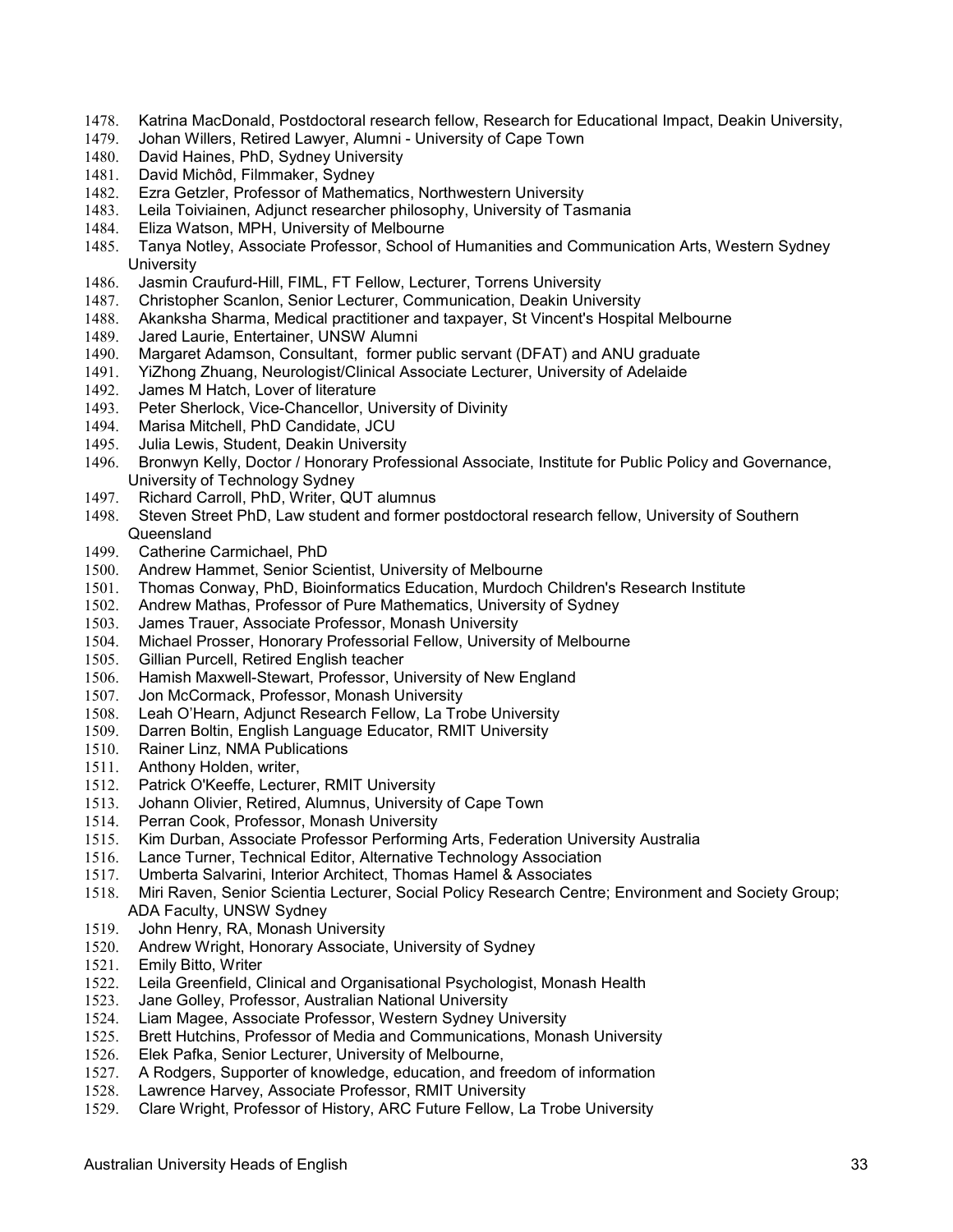- 1530. Joe Woodward, Joe Woodward & Associates
- 1531. David Kelly, Senior Lecturer in English, Sydney University
- 1532. John McCarthy, Professor, Australian national university
- 1533. John Tully, Honorary Professor/Educator, Victoria University, Victoria University
- 1534. Yvette Watt, Senior Lecturer in Visual Art, UTAS
- 1535. Di Sylvester, Retired Lawyer, Alumni, University of Sydney
- 1536. Reg Whitely, Retired Educator
- 1537. Anja Goldmann, Senior Strategic Research Advisor, Queensland University of Technology<br>1538. Les Copeland AM, Emeritus Professor of Agriculture, University of Sydney
- Les Copeland AM, Emeritus Professor of Agriculture, University of Sydney
- 1539. Thomas Rufford, Associate Professor in Chemical Engineering, The University of Queensland
- 1540. Roger Lamb, Senior Lecturer (ret.), Dept. of Philosophy, University of Queensland<br>1541. Gayle Davies, Librarian and public servant (retired), NSW and Commonwealth gov
- 1541. Gayle Davies, Librarian and public servant (retired), NSW and Commonwealth governments
- 1542. Suzanne Cole, Honorary Research Fellow, The University of Melbourne
- 1543. Anna Anderson, Periodic Tutor, University of Melbourne
- 1544. Liz Ferrier, Retired Senior Lecturer, University of Queensland
- 1545. Daniel Tibben, PhD Candidate, Chemistry, RMIT University
- 1546. Megan Richardson, Professor, Melbourne Law School
- 1547. Glenn King, Professor & NHMRC Principal Research Felllow, The University of Queensland<br>1548. Simon Lumsden, Associate Professor, UNSW, School of Humanities and Languages
- 1548. Simon Lumsden, Associate Professor, UNSW, School of Humanities and Languages
- Tseen Khoo, Senior Lecturer, La Trobe University
- 1550. Riki Lane, Research Fellow, Monash University
- 1551. Jill Pope, PhD candidate, University of Melbourne
- 1552. Michele Grossman, PhD, Professor and Research Chair in Diversity and Community Resilience, Deakin **University**
- 1553. Joe Fontaine, Lecturer, Murdoch University
- 1554. Helena Kadmos, Lecturer in English Literature, University of Notre Dame Australia
- 1555. Phillip Deery, Emeritus Professor, Victoria University
- 1556. David Coombs, Research Assistant, UNSW
- 1557. Robert Pascoe, Dean Laureate and Professor of History, Victoria University, Melbourne
- 1558. Neil Dowling, PhD Candidate, Monash University
- 1559. Marie Sullivan OAM, Principal, ClearPath Navigating Family Law, Graduate, University of Sydney, UNSW and College of Law
- 1560. Ross Bathgate, Professor and Theme Leader, Florey Institute of Neuroscience and Mental Health
- 1561. Isaac Pincus, PhD Candidate in Chemical Engineering, Monash University
- 1562. Gavin Kernot, Reader and voter
- 1563. Andrekos Varnava, Professor in Imperial and Colonial History, Flinders University
- 1564. Michelle Borg, PhD, University of Sydney
- 1565. Denise Varney, Professor, University of Melbourne
- 1566. Jonathan W. Marshall, Associate Professor; head of postgraduate research; member of ARC peer reviewers, Western Australian Academy of Performing Arts, Edith Cowan University
- 1567. Jennifer Seevinck, Associate Professor, Interaction Design and Visual Communication, Queensland University of Technology
- 1568. Bret Harper, Head of Reserach, RepuTex
- 1569. Jasmyn Burford, Product manager and lover of Literature
- 1570. Naomi Godden, Vice-Chancellor's Research Fellow, Edith Cowan University
- 1571. Raelene Frances, Professor Raelene Frances AM, Australian National University
- 1572. Claire Humphreys, Architect, University of Queensland Alumni
- 1573. Elizabeth Attard, La Trobe University Alumna
- 1574. Noel Faux, Senior Research Data Specialist, The University of Melbourne<br>1575. Alison Ritter, Professor Director Drug Policy Modelling Program, UNSW
- Alison Ritter, Professor Director Drug Policy Modelling Program, UNSW
- 1576. Richard Smart, PhD, University of Leeds
- 1577. Alba Boer Cueva, PhD Candidate, UNSW
- 1578. Michael Hyde, PhD and Honorary fellow, Victoria University
- 1579. Alan Avery, Ex Senior Lecturer, School of Health, UNE, ex Conjoint Senior Lecturer Uni of Newcastle, ex Adjunct Fellow, School of Education, Western Sydney University, Ex UNE, Ex University of Newcastle, ex Western Sydney University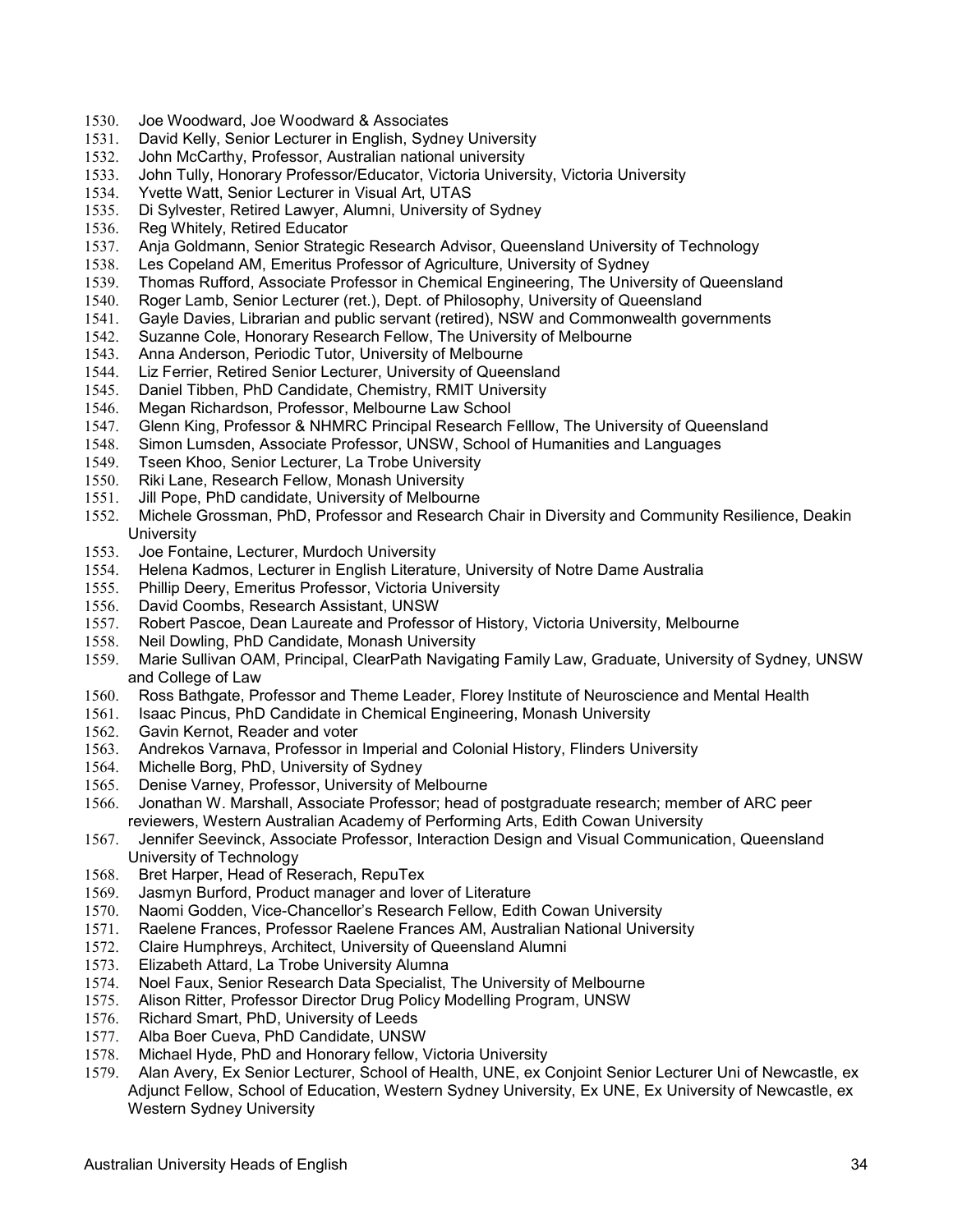- 1580. Jennifer Hamilton, Senior Lecturer, English, University of New England
- 1581. John Zeleznikow, Professor of Law and Technology, La Trobe University
- 1582. Ashley Sutherland, Arts Librarian, University of Melbourne
- 1583. Fiona Place, Writer
- 1584. Duncan Sutherland, Lecturer, UNSW Canberra
- 1585. Elizabeth Ogilvy, Educator (English, Mandarin and German), Former MEd student, University of Melbourne
- 1586. Livia Lazzaro Rezende, Postgraduate Coordinator & Lecturer, UNSW Sydney
- 1587. Kelvin Luc, Graduate, Taxpayer, Monash University
- 1588. Ann Cunningham, Head of Academic, Booktopia
- 1589. Simon Batterbury, Visiting Professor, Lancaster University<br>1590. Jane Turner, Lecturer, QUT
- Jane Turner, Lecturer, QUT
- 1591. Matthew Welsh, Senior Lecturer, Australian School of Petroleum and Energy Resources, University of Adelaide
- 1592. Helen Jane Senior, PhD candidate, University of Queensland
- 1593. Matthias Boer, Professor, Western Sydney University
- 1594. Lucas Ihlein, Senior Lecturer, University of Wollongong
- 1595. Sarah Collins, Deputy Head (Research) and Associate Professor of Musicology, UWA Conservatorium of Music, University of Western Australia
- 1596. Howard Guille, Retired Associate Professor in Humanities, QUT
- 1597. Ethan Knapp, Associate Professor, The Ohio State University
- 1598. Melanie Davern, Associate Professor, RMIT University
- 1599. Gerard Borg, Senior lecturer, Australian National University
- 1600. Narelle Warren, Associate Professor, Anthropology and Sociology, Monash University
- 1601. Philip Eldridge, Associate Professor of Political Science (Retired), University of Tasmania
- 1602. Jemina Napier, Professor of intercultural communication, FAHA, Macquarie University/Heriot-Watt **University**
- 1603. Fay Hicks
- 1604. Ross H McKenzie, Emeritus Professor, Physics, University of Queensland
- Arjan Zuiderhoek, Associate Professor of Ancient History, Ghent University
- 1606. Ben Slee, PhD, UNSW
- 1607. Andrew Vincent, Director, Digital Education, Australian Catholic University
- 1608. Sara Penrhyn Jones, Senior Lecturer in Media, Bath Spa University
- 1609. Brett Parris, PhD (Economics, Monash), DPhil Candidate, University of Oxford
- 1610. Robert Leivonen, La Trobe University
- 1611. Feodora Kojevnikov, Marketing Operations Manager, Swinburne University
- 1612. Carol Farbotko, Honorary, University of the Sunshine Coast
- 1613. Craig Savage, Lecturer in English, Deputy Director of English Literature and Community Engagement, University of Bristol
- 1614. Mathilda Wilmot, Epidemiologist, University of Melbourne
- 1615. Adam Kamradt-Scott, Professor of Global Public Health, European University Institute
- 1616. Aidan Sims, Professor of Mathematics, University of Wollongong
- 1617. Grant Williamson, Senior Research Fellow, University of Tasmania
- 1618. Michael Hannan, PhD candidate, English Literature, University of Wollongong
- 1619. Andrew Lenart
- 1620. Marion Turner, Professor of English Literature and Chair of the Faculty Board, University of Oxford
- 1621. Simon Palfrey, Professor of English Literature, University of Oxford
- 1622. Nelson Cheng, Student, RMIT
- 1623. Anne Junor, Honorary Associate Professor, UNSW Canberra
- 1624. Ross Corkrey, adjunct senior research fellow, University of Tasmania
- 1625. Pamela Hanrahan, Professor of Commercial Law and Regulation, UNSW Sydney
- 1626. Umme Salma, Casual academic and Honorary Virtual Research Fellow, The University of Queensland
- 1627. Tamara Neal, Lecturer, University of Sydney
- 1628. Harald Sondergaard, Professorial Fellow, Computer Science, The University of Melbourne
- 1629. Evan Bailey, Retired Librarian, Higher and Further Education
- 1630. Lee McGowan, Senior Lecturer, University of the Sunshine Coast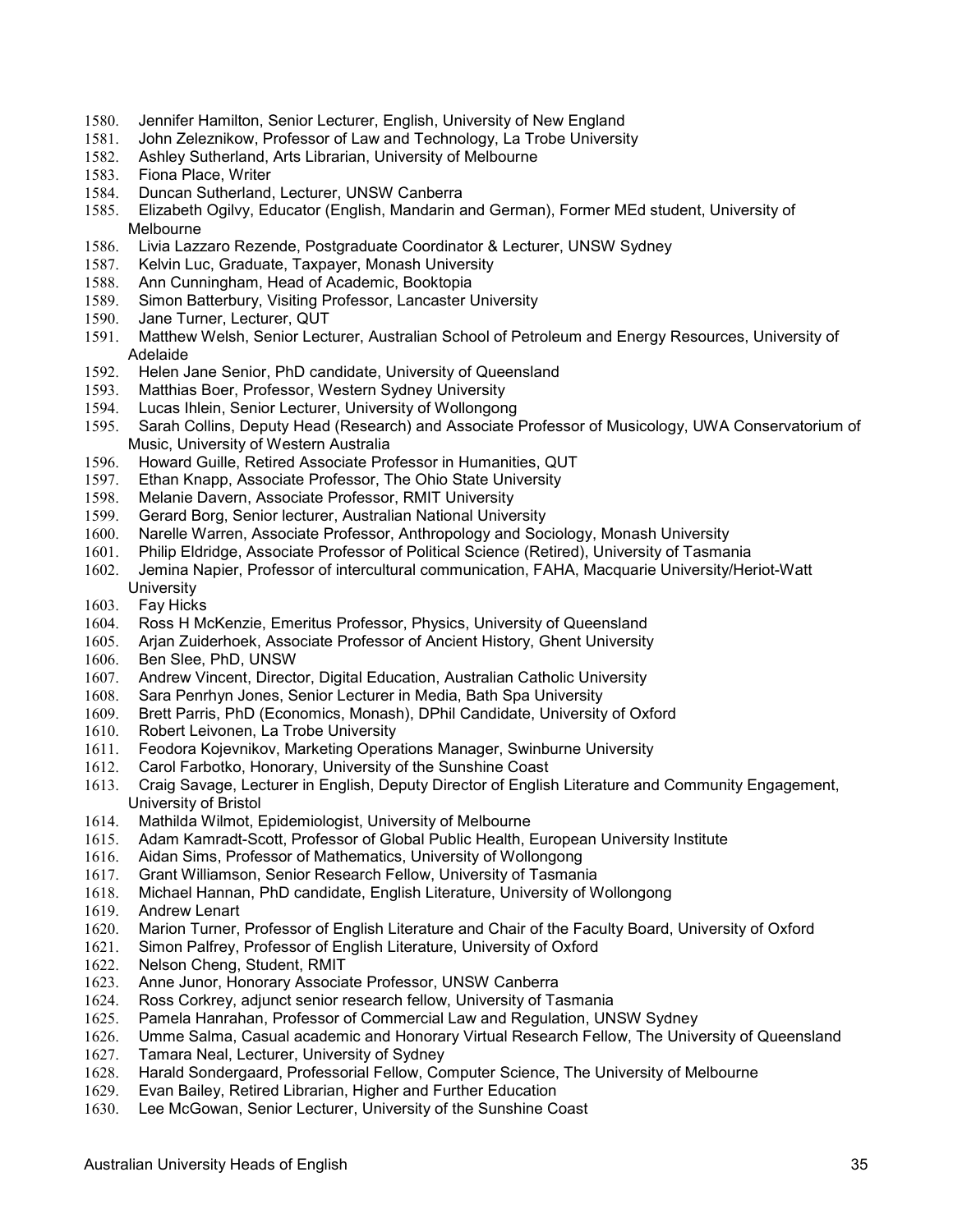- 1631. Andrew Bonnell, Associate Professor in History, University of Queensland
- 1632. Antony Barry, Former Deputy University Librarian, Australian National University
- 1633. Yoni Nazarathy, Associate Professor of Data Science, The University of Queensland
- 1634. Randall Tester, Reader, UNSW Alumnus
- 1635. Gill Lewin, Adjunct Professor, Curtin University
- 1636. Ivan Marusic FAA FTSE, Redmond Barry Distinguished Professor, University of Melbourne
- 1637. Sarah Casey, Lecturer Communication, University of the Sunshine Coast
- 1638. Branka Miljevic, Associate Professor, Queensland University of Technology<br>1639. Susan Olney, Research Fellow, University of Melbourne
- Susan Olney, Research Fellow, University of Melbourne
- 1640. Louise Ravelli, Professor of Communication, University of New South Wales, Sydney
- 
- 1641. Sinclair Dinnen, A/Professor, Australian National University 1642. Gernot Heiser, Scientia Professor, Computer Science& Engineering, UNSW Sydney
- 1643. Gray Ramsey, Pridvate citizen
- 1644. Per Gunnar Kjeldsberg, Professor in Electronic Systems Design, Norwegian University of Science and Technology (NTNU)
- 1645. Timothy Clark, Professor emeritus in English Literature, Durham University
- 1646. Adam Ashforth, Professor of Afroamerican and African Studies, University of Michigan
- 1647. Lindsay Kelley, Senior Lecturer, UNSW
- Ariella Van Luyn, Lecturer, Writing, University of New England
- 1649. Robert Wood, Creative Director, Centre for Stories
- 1650. Jared Donovan, Associate Professor, Queensland University of Technology
- 1651. Hua-Chen Wang, Lecturer, Macquarie University
- 1652. John Parisot, Manger, Federal
- 1653. Simone Thornton, Lecturer, University of Wollongong
- 1654. Véronique Duché, A.R. Chisholm Professor of French, The University of Melbourne
- 1655. Charles Zika, Professorial Fellow in History, University of Melbourne
- 1656. John Macarthur, Professor, The University of Queensland
- 1657. Helen Ennis, Emeritus Professor, Australian National University
- 1658. Evelleen Richards, Honorary Professor, History and Philosophy of Science, University of Sydney
- 1659. Ramon Marrades, Director, Placemaking Europe
- 1660. Angela Woollacott, Manning Clark Professor of History, Australian National University
- 1661. Carroll Pursell, Distinguished Honorary Professor, Australian National University
- 1662. Wafa Johal, Snr Lecturer, University of Melbourne
- 1663. Christopher Lueg, Professor, University of Illinois at Urbana-Champaign
- 1664. Brendan Zabarauskas, Research Engineer, Private Citizen
- 1665. Haris Aziz, Scientia Associate Professor, UNSW Sydney
- 1666. Caleb Watts, Student, UNSW
- 1667. Carsten Murawski, Professor, The University of Melbourne
- 1668. Martin Tomitsch, Professor, The University of Sydney
- 1669. Kirsten Krauth, PhD, novelist, podcaster, editor, University of Canberra
- 1670. Conall Cash, Lecturer in French Studies, University of Melbourne
- 1671. Bronwen Neil, FAHA, Professor, Macquarie University
- 1672. Rachel Popelka-Filcoff, Rock Art Australia Minderoo Chair in Archaeological Science, University of Melbourne
- 1673. Noëlle Janaczewska, PhD, Freelance writer, Windham-Campbell Prize-winner
- 1674. Emma Aisbett, Fellow, The Australian National University
- 1675. Chantelle Bayes, Adjunct research fellow in Creative Writing, Griffith University
- 1676. Guido Tack, Associate Professor, Monash University
- 1677. Doreen Mellor, Independent writer, curator, researcher, Formerly National Library of Australia, Flinders University Museum of Art, Tandanya - National Aboriginal Cultural Institute
- 1678. Catherine Speck, FAHA, Emerita Professor, University of Adelaide
- 1679. Michelle Duffy, Associate Professor in Human Geography, University of Newcastle
- 1680. Thea Blackler, Associate Dean, Research, Faculty of Creative Industries, Education and Social Justice, QUT
- 1681. Joanne Evans, Associate Professor, Monash University
- 1682. Kate Cantrell, Lecturer in Writing, Editing, and Publishing, USQ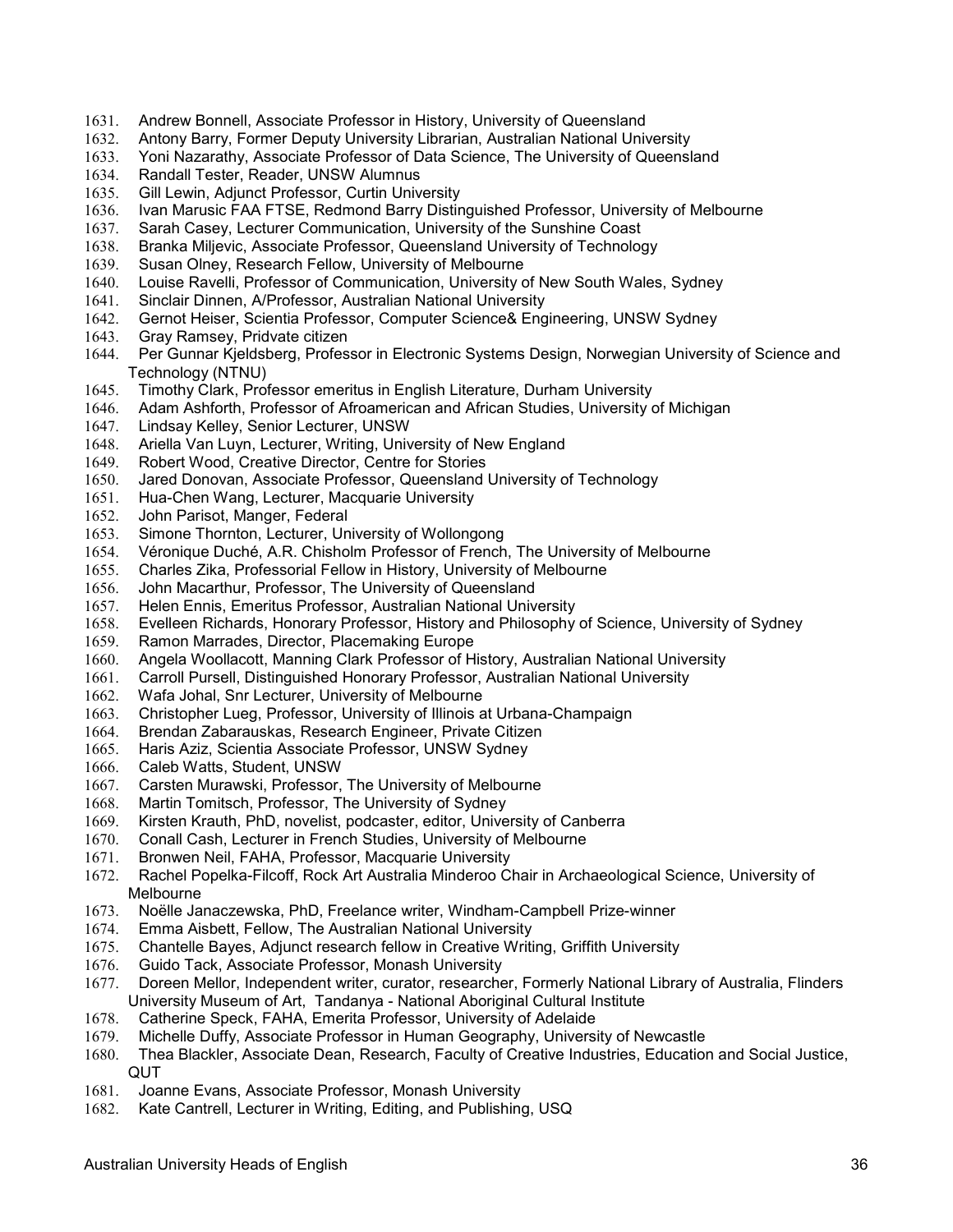- 1683. Rachael Vincent, Australian citizen / member of the public
- 1684. John Dennison Clarke, former teacher, author
- 1685. Terri-ann White FAHA, Publisher, The University of Western Australia
- 1686. Donna Mazza, PhD, novelist and Senior Lecturer & Coordinator, Creative and Professional Writing, Edith Cowan University
- 1687. Katy Gerner, teacher, TAFE
- 1688. Frances Devlin-Glass, Honorary Associate Professor, Deakin University
- 1689. Julian Croft, Emeritus Professor of English, University of New England
- Patricia Clarke, Writer, historian, PhD Griffith University, Fellow Australian Academy of Humanities, Independent Scholar
- 1691. Lyn Jacobs, Associate Professor, Flinders University
- 1692. Andy Jackson, Poet, Creative Writing Tutor, RMIT University
- 1693. David Callahan, Associate Professor, English, University of Aveiro, Portugal
- 1694. Dale Lowe, PhD, Macquarie University
- 1695. Della Robinson, PhD, Independent scholar
- 1696. Erica Millar, Senior Research Fellow, La Trobe University
- 1697. Isabelle Basher, small business owner, Isabelle Basher photographic services
- 1698. Smadar Gabrieli, Honorary Research Associate, University of Sydney
- 1699. Professor Julian Knowles, Professor and Discipline Chair, Media & Communications, Macquarie **University**
- 1700. Michelle Kelly, Research Officer, Institute for Culture and Society, Western Sydney University
- 1701. Stephanie Wong, Lecturer in Psychology, Flinders University
- 1702. Hanne Nielsen, Lecturer, University of Tasmania
- 1703. Ben Hankamer, Prof, Director, Centre for Solar Biotechnology, The University of Queensland
- 1704. Enqi Weng, Research Fellow, Deakin University
- 1705. Larisa Labzin, Lecturer in Immunology, The University of Queensland
- 1706. Deborah Gwynne, The University of Queensland
- 1707. Claire Parker, BA Graduate (History and English), University of Adelaide
- 1708. Farrah Blades, PhD/ Post Doctoral Research Fellow, University of Queensland<br>1709. David Evans, Professor of Statistical Genetics, University of Queensland
- David Evans, Professor of Statistical Genetics, University of Queensland
- 1710. Jan Idle, Research Fellow, Flinders University
- 1711. Louise Katz, Senior lecturer, University of Sydney
- 1712. Mark Blaskovich, Associate Professor, Institute for Molecular Bioscience, The University of Queensland
- 1713. Emma Russell, Historian, History At Work Pty Ltd
- 1714. Alpha Yap, Professorial Research Fellow, University of Queensland
- 1715. Judith Collard, Art Historian, University of Otago
- 1716. Damian Hine, Professor, AgriBusiness, Future Markets and BioEconomies, University of Queensland
- 1717. Hsu-Ming Teo, Professor, Head of Department, Media, Communications, Creative Arts, Language, and Literature, Macquarie University<br>1718. Sin Wen Lau, Senior Lecturer,
- Sin Wen Lau, Senior Lecturer, University of Otago
- 1719. Jane Hanley, Discipline Chair of Languages and Cultures, Macquarie University
- 1720. Virginia Madsen, Senior Lecturer Media/Creative Arts, Faculty of Arts, Macquarie University
- 1721. Nike Sulway, Senior Lecturer, University of Southern Queensland
- 1722. E Kiernan, Senior Lecturer, USQ
- 1723. Matt Killingsworth, Senior Lecturer in International Relations, University of Tasmania
- 1724. Carmel Posa, Senior Lecturer, Yarra Theological Union
- 1725. Brett Collins, Professor, The University of Queensland
- 1726. Lara Lamb, Professor, Anthropology, University of Southern Queensland
- 1727. Joanne Faulkner, ARC Future Fellow, Macquarie University<br>1728. Eleanor Kiernan, Senior Lecturer, University of Southern Qu
- Eleanor Kiernan, Senior Lecturer, University of Southern Queensland
- 1729. Bryce Clifton Barker, Professor, University of Southern Queensland
- 1730. Andrea Bubenik, PhD, The University of Queensland
- 1731. Emma Gordon, Group Leader, University of Queensland
- 1732. Alan Morris, Professor, UTS<br>1733. Hal Pawson. Professor of Hor
- Hal Pawson, Professor of Housing Research and Policy, University of NSW
- 1734. Alexandra Kurmann, Senior Lecturer, Macquarie University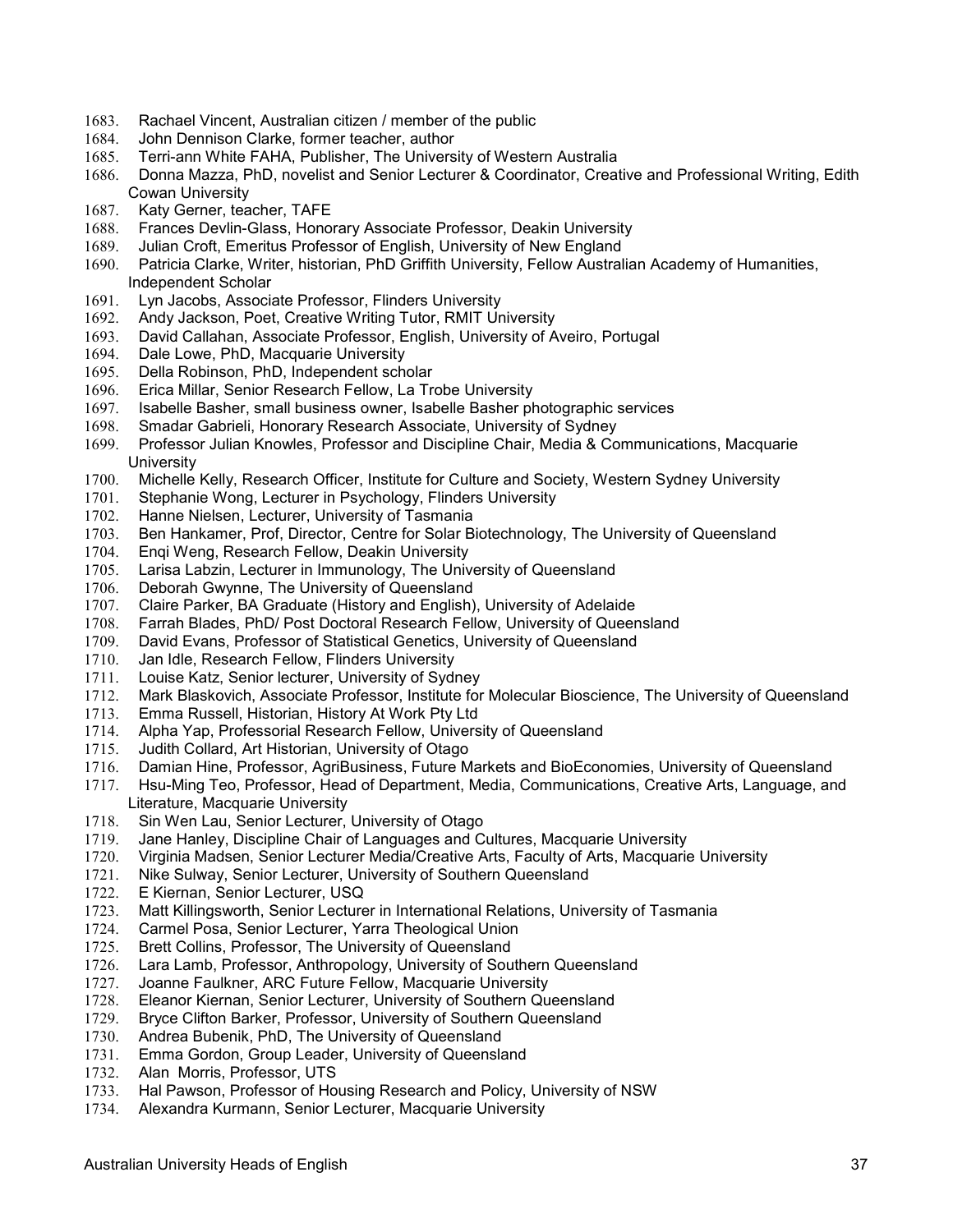- 1735. Therese Osborne, PhD, editor, Freelance
- 1736. Claire Powell, Reader and student, Charles Darwin University
- 1737. Rosalie Miller, Tutor/PhD candidate, Flinders University
- 1738. Veronica Alfano, Research Fellow, Macquarie University
- 1739. C.R. Pennell, Principal Fellow, University of Melbourne, School of Historical and Philosophical Studies
- 1740. Catherine Dewhirst, PhD, Senior Lecturer in History, University of Southern Queensland
- 1741. Philip Everall, PhD, Lecturer in Music, West Australian Academy of Performing Arts
- 1742. Carrie McCarthy, Acting Art Collection Manager, Griffith University<br>1743. Rachael Gunn, Lecturer, Macquarie University
- Rachael Gunn, Lecturer, Macquarie University
- 1744. Andrew Alter, Associate Professor of Contemporary Music Studies, Macquarie University
- 1745. Willa McDonald, Senior Lecturer, Macquarie University<br>1746. Vanessa Chapple, PhD candidate, RMIT
- 1746. Vanessa Chapple, PhD candidate, RMIT
- 1747. Barbara Ryan, Lecturer in Public Relations, University of Southern Queensland
- 1748. Christina Ballico, Adjunct Research Fellow, CARI, Griffith University
- 1749. Tamara Murphy, Associate Lecturer, Box Hill Institute, University of Melbourne
- 1750. Merril Howie, Research Fellow, Macquarie University
- 1751. Pi-fen Liu, Retired Associate Professor in linguistics, National Central University, Taiwan
- 1752. Sally Ann McIntyre, Lecturer, Deakin University<br>1753. Tung-jung Chen, Retired Professor, Yu-Da Univ
- 1753. Tung-jung Chen, Retired Professor, Yu-Da University of Science and Technology
- 1754. Martin Kay, PhD candidate, RMIT
- 1755. Jane Palmer, Honorary Research Fellow, University of Southern Queensland
- 1756. Penelope- Jane Gibson, Artist, teacher and avid reader, Fitzroy Hood
- 1757. Seth Ellis, Senior lecturer, Griffith University
- 1758. Ulrike Garde, Associate Professor, Macquarie University
- 1759. Catherine De Lorenzo, Adjunct Associate Professor, MADA, Monash University
- 1760. Toby Juliff, Lecturer, University of Tasmania
- 1761. Ewan Fernie, Professor, University of Birmingham
- 1762. Timothy Gao, Lecturer, University of Bristol
- 1763. Ann Proudfoot, Independent Curator
- 1764. Mike Huxtable, Assistant Professor of Medieval Literature, University of Durham (UK)
- 1765. Chris Vardy, Teaching Fellow, Durham University (UK)
- 1766. Alistair James Brown, Assistant Professor, Durham University (UK)
- 1767. Paul Batchelor, Associate Professor, Durham University (UK)
- 1768. Elizabeth Swann, Assistant Professor, Durham University (UK)
- 1769. Roisín Laing, Leverhulme Early Career Fellow, Durham University (UK)
- 1770. Kate McMillan, Senior Lecturer in Creative Practice, King's College, London (UK)
- 1771. Simon James, Professor, Durham University (UK)
- 1772. Shayne O'Donnell, MA graduate, Curtin University
- 1773. Lisa Brickell, Lecturer/ Trainer, Various (NZ)
- 1774. Warwick Giblin, Adjunct Professor, University of New England
- 1775. Tom Murray, ARC Future Fellow, Macquarie University
- 1776. Robert Sison, Research Fellow, The University of Melbourne
- 1777. Johannes Herrmann, Director, L&T, Curtin
- 1778. Kay Whitehead, Emeritus Professor, Flinders University
- 1779. David Walker, Associate Professor (retired), Curtin University
- 1780. Jenny Spinks, Associate Professor, University of Melbourne
- 1781. Annie Duncan, retired lecturer, Art, Media and Cultural Studies, Deakin University
- 1782. Chloe Sobek, PhD candidate, Monash
- 1783. John Wright, Associate Professor, University of Technology Sydney<br>1784. Stefan Hanß, Senior Lecturer, The University of Manchester, UK
- Stefan Hanß, Senior Lecturer, The University of Manchester, UK
- 
- 1785. Sue Starfield, Emeritus Professor Education, UNSW Sydney<br>1786. P. N. (Raja) Junankar, Adjunct Professor, UNSW Canberra P. N. (Raja) Junankar, Adjunct Professor, UNSW Canberra
- 1787. Matthew Jones, PhD Student, WAAPA
- 1788. Dagmar Eichberger, Professor, University of Heidelberg<br>1789. Sasha Handlev. Professor. University of Manchester
- Sasha Handley, Professor, University of Manchester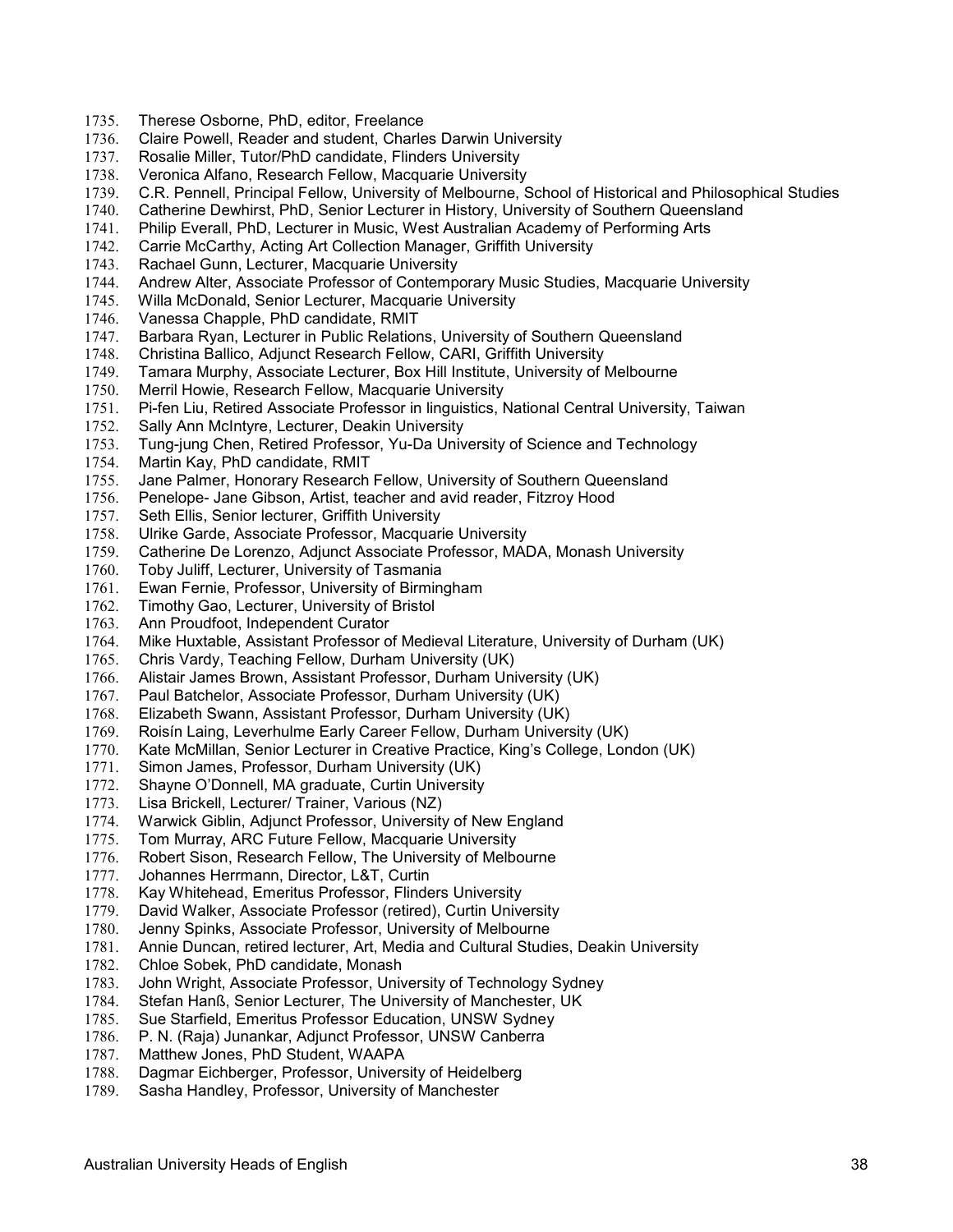- 1790. Julia Prendergast, Senior Lecturer, Swinburne University, Chair Australasian Association of Writing Programs, Swinburne University<br>1791. Gillian Doolev. Honorary Senior
- Gillian Dooley, Honorary Senior Research Fellow, Flinders University
- 1792. Merin Nielsen, Lecturer, Charles Darwin University
- 1793. Jennifer Deger, Professor of Digital Humanities, Charles Darwin University
- 1794. Katrina Finlayson, Executive Committee of Management, Australasian Association of Writing Programs
- 1795. George Tan, Research Associate, Northern Institute, Charles Darwin University
- 1796. Stuart James, Lecturer and Research Scholar, Edith Cowan University<br>1797. Stephen Kerry, Lecturer in Sociology, Charles Darwin University
- Stephen Kerry, Lecturer in Sociology, Charles Darwin University
- 1798. Steven Bird, Professor, Charles Darwin University
- 1799. Sam Elkin, Freelance writer and editor, BA, Curtin University of Technology<br>1800. Toni McCallum, Lecturer, Charles Darwin University
- Toni McCallum, Lecturer, Charles Darwin University
- 1801. Gloria Latham, Formerly Senior Fellow University of Sydney
- 1802. Raja Junankar, Adjunct Professor, UNSW Canberra
- 1803. Fiona Shalley, Research Associate, Charles Darwin University
- 1804. Shannon Brincat, Senior Lecturer, University of the Sunshine Coast
- 1805. Steven Farram, Senior Lecturer in History, Charles Darwin University
- 1806. Cris Edmonds-Wathen, Senior Lecturer, Charles Darwin University<br>1807. Lani Buxton Shepherd, Administration, Charles Darwin University
- Lani Buxton Shepherd, Administration, Charles Darwin University
- 1808. Joanne Meers, Professor, University of Queensland
- 1809. Michaela Spencer, Senior Reseach Fellow, Charles Darwin University
- 1810. Aaditya Arya, Student, University of Melbourne
- 1811. Christian Bok, Professor (Level E), Fellow of the Royal Society of Canada, Charles Darwin University
- 1812. Rachel Fetherston, PhD Candidate, Deakin University
- 1813. Georgina Nutton, Senior Lecturer, Charles Darwin University
- 1814. Raelke Grimmer, Lecturer Creative Writing and Applied Linguistics, Charles Darwin University
- 1815. Joanna Adamson, retired diplomat, University of Tasmania & Monash University
- 1816. Ruth Adler, Independent consultant /PhD candidate, University of Tasmania
- 1817. Kate Rossmanith, Associate Professor, Macquarie University
- 1818. Eileen Herbert-Goodall, Sessional Academic, University of the Sunshine Coast
- 1819. Sally Eldridge, Retired Commonwealth Public Servant
- 1820. Lisa M Trahair, Senior Lecturer (Film Studies), University of New South Wales
- 1821. Eileen Herbert-Goodall, Sessional Academic AAWP Membership Officer, University of the Sunshine Coast
- 1822. Justine Sless, Author, Freelance
- 1823. Jane McCredie, CEO, Writing NSW
- 1824. Jane Pochon, Chair, Writing NSW Board, Writing NSW
- 1825. Alberta Natasia Adji, PhD candidate, Edith Cowan University
- 1826. Zana Fraillon, PhD Candidate/ author, La Trobe University
- 1827. Eliza Henry-Jones, PhD candidate, Deakin University
- 1828. Jack Cameron Stanton, UTS
- 1829. Anne M Carson, PhD candidate, RMIT
- 1830. Jennifer Eadie, PhD candidate, Flinders University
- 1831. Daniel Baker, Sessional Academic, Deakin University
- 1832. Tess Scholfield-Peters, Phd Candidate and tutor in Creative Writing, University of Technology Sydney
- 1833. Jacqueline Hicks, Librarian and Graduate Student
- 1834. Emma Marie Jones, PhD Candidate, University of Melbourne
- 1835. Alexandra McCallum, Author/ Academic Learning Advisor, University of Canberra
- 1836. Danielle Clode, Author and Associate Professor, Creative Writing, Flinders University<br>1837. Penni Russon, Senior Lecturer, University of Technology Sydney
- Penni Russon, Senior Lecturer, University of Technology Sydney
- 1838. Tina Cartwright, Tutor, Private Institute<br>1839. Jennifer Barry, Research Candidate, RI
- Jennifer Barry, Research Candidate, RMIT
- 1840. Carmel Summers, PhD Student, University of Canberra
- 1841. Sean Sturm, Senior Lecturer, University of Auckland
- 1842. Susannah Farrow, Author, PhD Candidate, Federation University
- 1843. Sandra Arnold, Writer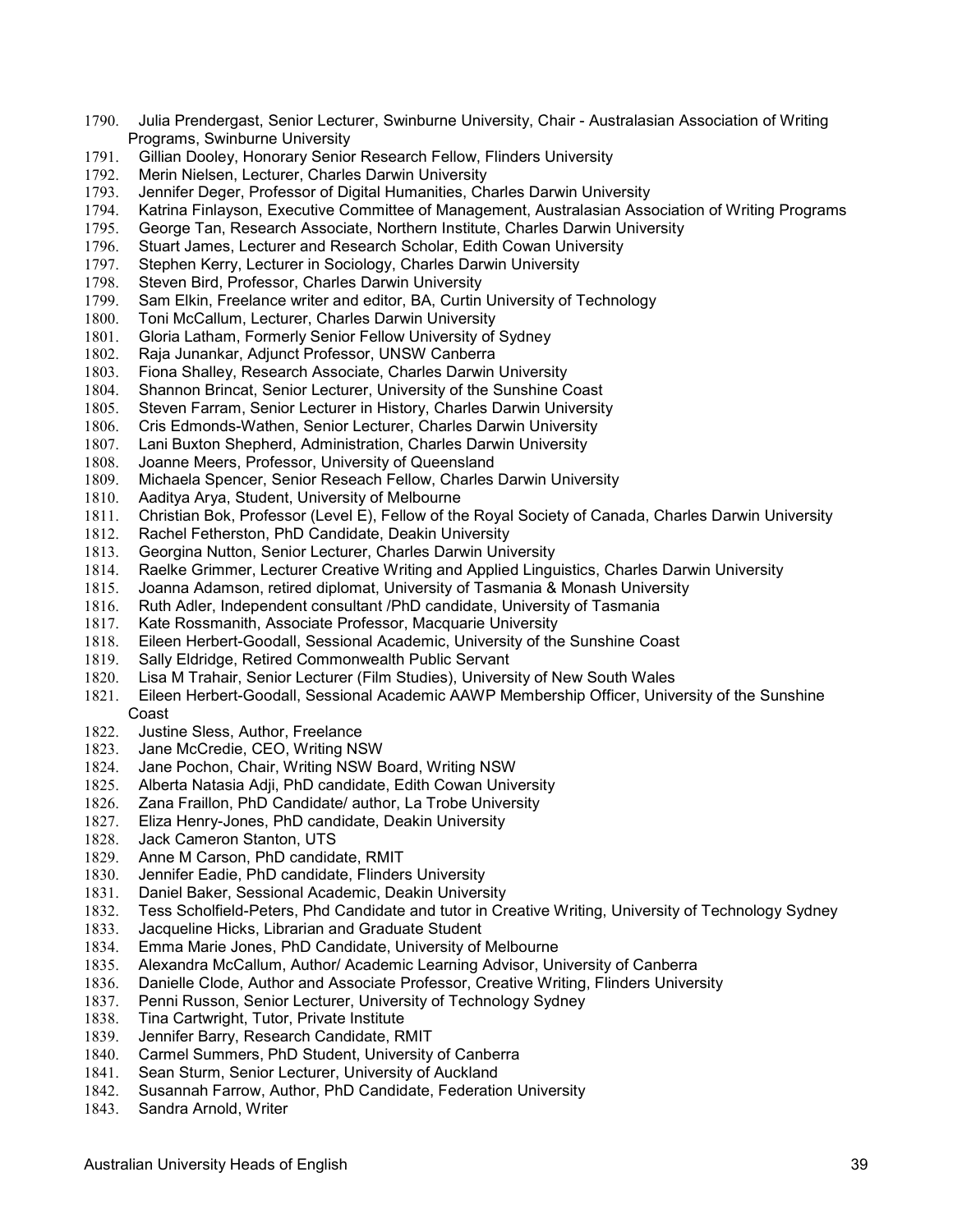- 1844. Francesca Jurate Sasnaitis, PhD, University of Western Australia
- 1845. Rod Ainsworth, PhD Candidate, Playwright, Director, Producer, CQ University<br>1846. Barbara Holloway, Visiting Fellow, School of Languages, Literature and Linguis
- 1846. Barbara Holloway, Visiting Fellow, School of Languages, Literature and Linguistics, ANU
- 1847. Stayci Taylor, PhD, RMIT University
- 1848. Christie Fogarty, PhD Candidate, Griffith University
- 1849. Bronwyn Lovell, Sessional Teacher, University of South Australia
- 1850. Stefanie Johnstone, PhD, Deakin
- 1851. Claire Duffy, Former Sessional Academic, Deakin University<br>1852. Ruth Fogarty, PhD Researcher, RMIT
- Ruth Fogarty, PhD Researcher, RMIT
- 1853. Natalie Rose Dyer, PhD, The University of Melbourne
- 1854. Barrie Sherwood, Assistant Professor, NTU<br>1855. Mark Carthew, Ermidis Irwin Visiting Resear
- Mark Carthew, Ermidis Irwin Visiting Research Fellow, University of South Australia
- 1856. Christine D. Johnson, Freelance Writer, BA (Hons), Flinders University
- 1857. Adam Aitken, Lecturer and Patrick White Award winner 2021, University of Technology Sydney
- 1858. Leanne Dodd, Lecturer in Literary and Cultural Studies, Central Queensland University
- 1859. Heather Webster B Sc Grad Dip Lib MBA, Author, former scientist and avid supporter of art/science links
- 1860. Jennifer Anderson, Learning skills adviser, Federation University
- 1861. Guido Melo, Academic, Writer, Poet, Victoria University 1862. Sue Bond. PhD. Writer
- Sue Bond, PhD, Writer
- 1863. Wendy Glassby, PHD and author, Murdoch University
- 1864. Julia Mary, PhD candidate, Curtin University
- 1865. Monique McLellan, Translator, Freelance
- 1866. Katrina Pike, PhD Candidate, University of the Sunshine Coast
- 1867. Marina Chessa, Art Therapist and Lecturer Narrative Medicine, UWA
- 1868. Sandra Renew, Citizen Poet
- 1869. Rowena Lennox, Honorary Associate, Australian Centre for Public History, UTS
- 1870. Marie O'Rourke, Sessional Academic, Curtin University
- 1871. Hedvig Widmalm, PhD, Unit of Economic History, Umeå university
- 1872. Threasa Meads, Lecturer (Writing), Federation University
- 1873. Nadia Mead, Lecturer, CQ University
- 1874. Bridget Haylock, PhD, Head of Course Development, Australian College of the Arts
- 1875. Margaret Conley, BT&H, writer, Southern Cross University, Lismore NSW
- 1876. Christine Howe, Lecturer, University of Wollongong
- 1877. Ross Watkins, Senior Lecturer, Creative Writing, University of the Sunshine Coast
- 1878. Lyndal Hordacre Kobayashi, PhD Candidate, UniSA
- 1879. Matthew Sweet, Group Leader, The University of Queensland
- 1880. Noeleen Ginnane, Writer, Griffith University
- 1881. Roxanne Bodsworth, PhD, Victoria University
- 1882. Phoebe King, MPhil, University of Queensland
- 1883. Alex Watson, Associate Professor, Meiji University
- 1884. Alan Lawson, Emeritus Professsor; Consultant on Research Quality & Research Integrity, The University of Queensland
- 1885. Bianca Millroy, Advisor, HASS Research Management and Freelance Writer/Editor, The University of Queensland
- 1886. Tom Clark, Professor, Victoria University
- 1887. Bernadette Cochrane, Lecture, University of Queensland
- 1888. Malcolm Gillies, Emeritus Professor, Australian National University
- 1889. Rodolfo Delmonte, Associate Professor, Linguistics, Ca Foscari University (Italy)
- 1890. Claudia R Barnett, PhD candidate, Deakin University<br>1891. Robyn Owens, Emeritus Professor, University of Wes
- Robyn Owens, Emeritus Professor, University of Western Australia
- 1892. Susanne Schmidt, Professor, UQ<br>1893. Joseph J. McDowall, PhD, Adjunc
- Joseph J. McDowall, PhD, Adjunct Associate Professor, University of Queensland
- 1894. Julienne van Loon, Associate Professor, RMIT University
- 1895. Beryl Langer, Adjunct Senior Research Fellow, LaTrobe University
- 1896. Eduardo Marks de Marques, Associate Professor of English, Federal University of Pelotas (Brazil)
- 1897. Porscha Fermanis, Professor, University College Dublin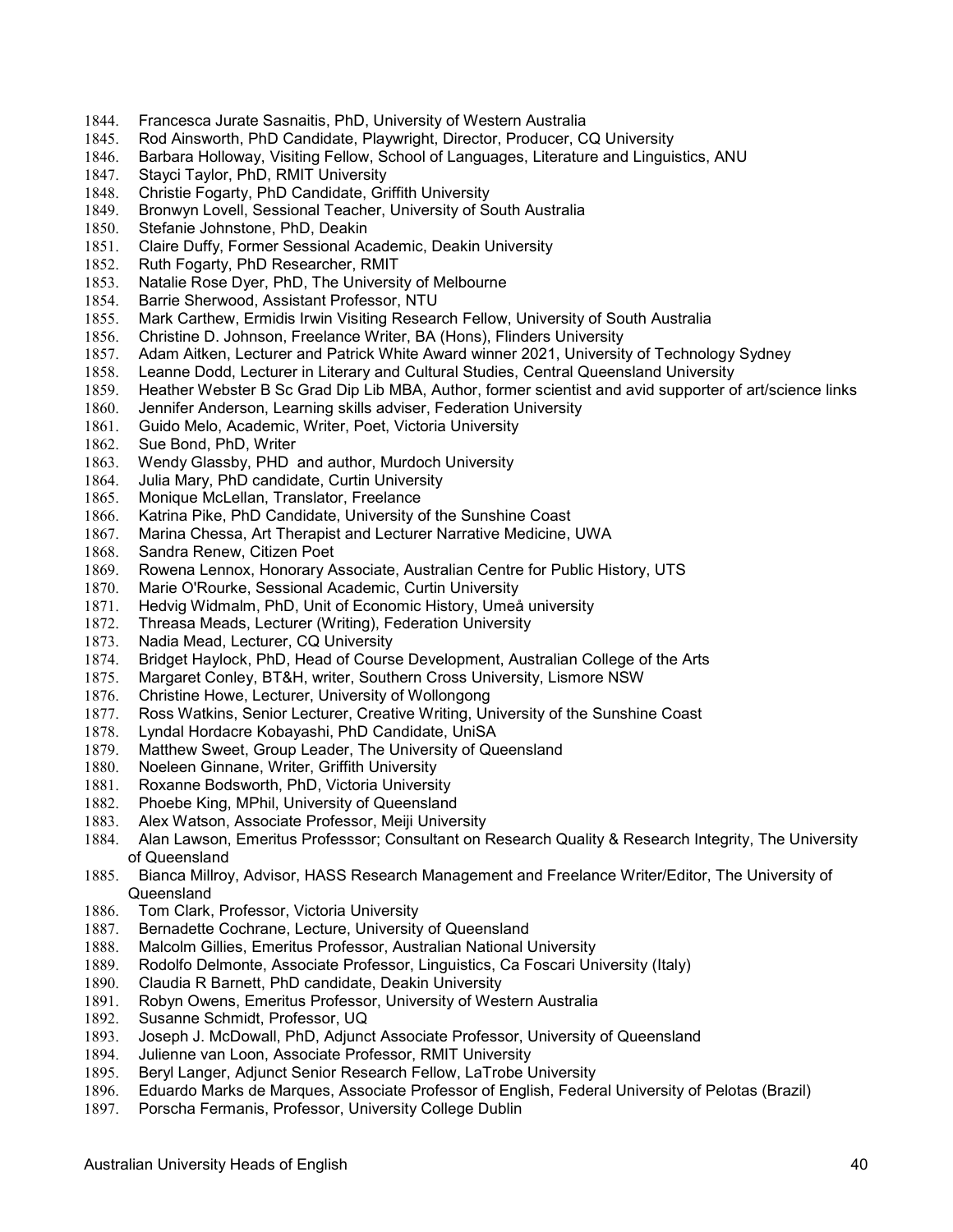- 1898. Gary Boire, Professor Emeritus, Trent University
- 1899. Susan Marie, UWA Conference Convenor, University of Western Australia
- 1900. Susie O'Brien, Professor, McMaster University<br>1901. Rebecca Colesworthy, Acquisitions Editor, Stat
- Rebecca Colesworthy, Acquisitions Editor, State University of New York Press
- 1902. Richard Strugnell, Professorial Fellow, University of Melbourne
- 1903. Samer Ali, Associate Professor, University of Michigan
- 1904. Stephen Slemon, Professor Emeritus, Dept. of English & Film Studies, University of Alberta
- 1905. Julie Shoults, Visiting Lecturer in German and Women's & Gender Studies, Muhlenberg College<br>1906. Glyn Davis, Distinguished Professor of Political Science, Australian National University
- 1906. Glyn Davis, Distinguished Professor of Political Science, Australian National University
- 1907. Peter Sheehan, Emeritus Professor, Jesuit Media
- 1908. Angela Osborne, Associate Lecturer, Deakin University<br>1909. David Cross, Professor of Visual Arts, Deakin University
- David Cross, Professor of Visual Arts, Deakin University
- 1910. Peter Harrison, Professor, University of Queensland
- 1911. David Lowe, Chair in Contemporary History, Deakin University
- 1912. Anne Wilson, Senior Lecturer, Deakin University
- 1913. Jessamy Gleeson, Senior Lecturer Indigenous Knowledges, NIKERII Institute, Deakin University
- 1914. Fred D'Agostino FAHA, Emeritus Professor of Humanities, The University of Queensland
- 1915. Esther Allen, Professor, City University of New York<br>1916. Kristin Demetrious. Associate Professor. Deakin Uni
- Kristin Demetrious, Associate Professor, Deakin University
- 1917. Cameron Bishop, Associate Professor, Deakin University
- 1918. Luci Pangrazio, Senior Lecturer, Deakin University<br>1919. David Siddle, Emeritus Professor, The University of
- David Siddle, Emeritus Professor, The University of Queensland
- 1920. Katie Lee, Lecturer, Visual Arts, Deakin University
- 1921. Antonia Pont, Associate Professor, Deakin University
- 1922. Brandon K. Liew, PhD Candidate, The University of Melbourne
- 1923. Indigo Perry, Senior Lecturer in Writing, Literature & Culture, Deakin University
- 1924. Vivienne Glance, Hon Research Fellow, The University of Western Australia
- 1925. Christopher Mallan, Senior Lecturer in Classics and Ancient History, University of Western Australia
- 1926. Brenda Walker, Emerita Professor, English and Literary Studies, The University of Western Australia
- 1927. Victoria Duckett, Senior Lecturer, Deakin University
- 1928. Josephine Wilson, Lecturer English and Creative Arts, Murdoch University<br>1929. Paul Boreham, Emeritus Professor Institute for Social Science Research, 1
- Paul Boreham, Emeritus Professor Institute for Social Science Research, The University of Queensland
- 1930. James Francis Warren, Emeritus Professor, Southeast Asian Modern History, Murdoch University
- 1931. Fiona Hillary, Program Manager, Art in Public Space, RMIT University
- 1932. Robert Payne, Lecturer in Literature and Creative Writing, novelist, Murdoch University
- 1933. Laura Fulton, PhD, RMIT Melbourne
- 1934. Juliane Roemhild, Senior Lecturer, La Trobe University
- 1935. Lee-Von Kim, Senior Lecturer, Curtin University
- 1936. Natalie Damjanovich-Napoleon, PhD Candidate and Poet, Edith Cowan University
- 1937. Christopher Wortham, Emeritus Professor, UWA
- 1938. Julie Holledge, Emerita Professor, Flinders University<br>1939. Alyson Miller, Senior Lecturer, Writing and Literature, I
- Alyson Miller, Senior Lecturer, Writing and Literature, Deakin University
- 1940. Anjali Prabhu, Professor and Director of Comparative Literary Studies, Wellesley College
- 1941. Professor Matt Delbridge, Head of School, Communication and Creative Arts, Deakin University, Deakin
- 1942. Helene Marsh, Emeritus Professor, James Cook University
- 1943. Jo Jones, Associate Professor, Curtin
- 1944. Carol-Anne Croker, HDR Candidate Flinders University of S.A. Researcher, Author; Creative Industries, Flinders University
- 1945. Satendra Nandan, Emeritus Professor, formerly MP and cabinet minister, Fiji, University of Canberra & **CSU**
- 1946. Rose Ferrell, Adjunct Lecturer, Edith Cowan University
- 1947. Stephen Chinna, Senior Honorary Research Fellow, University of Western Australia
- 1948. Clare Corbould, Associate Professor, Deakin University
- 1949. Matthew Ricketson, Professor of Communication, Deakin University
- 1950. Ann Curthoys, Professor Emerita, Australian National University
- 1951. Heather Zwicker, Professor, The University of Queensland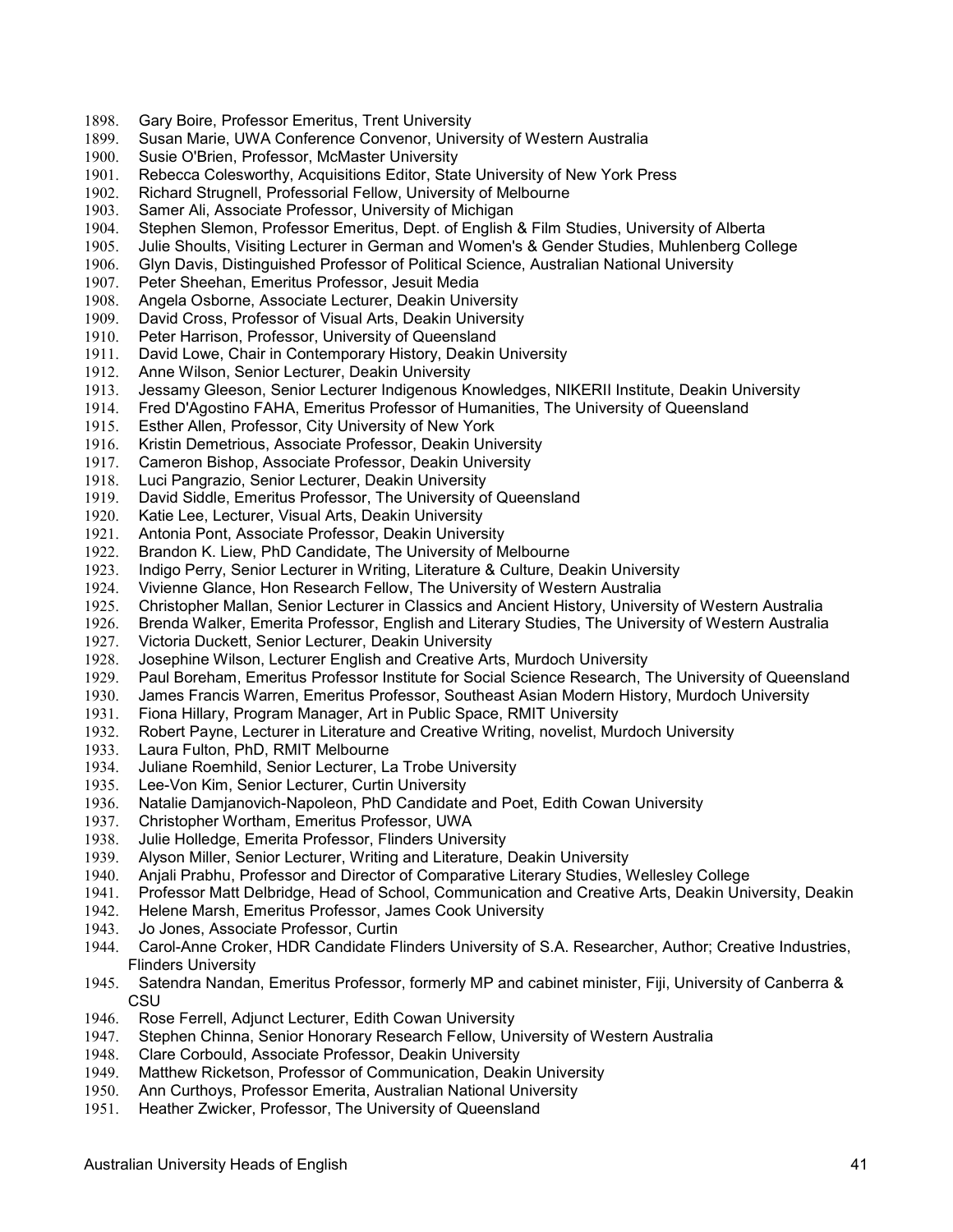- 1952. Connor Weightman, PhD Candidate, Charles Sturt University
- 1953. John Drennan, Emeritus Professor, University of Queensland
- 1954. Caroline Wood, CEO, Centre for Stories<br>1955. Dr Miriam Wei Wei Lo. Lecturer. Creative
- Dr Miriam Wei Wei Lo, Lecturer, Creative Writing, Sheridan Institute
- 1956. David Glance, Adjunct Senior Lecturer, University of Western Australia
- 1957. Rebecca Rey, Honorary Research Fellow, The University of Western Australia
- 1958. Dianne Korare, PhD student/casual academic, Flinders University
- 1959. Andrew Lu AM FAAL, Adjunct Professor, Curtin University<br>1960. Pat Bradley, PhD, Consultant MHN
- Pat Bradley, PhD, Consultant MHN
- 1961. Natalie Cierpisz, Student, The University of Melbourne
- 1962. John Boland, Professor of Environmental Mathematics, University of South Australia<br>1963. Jane Farmer, Director, Social Innovation Research Institute, Swinburne University of
- 1963. Jane Farmer, Director, Social Innovation Research Institute, Swinburne University of Technology
- 1964. Paul Sijpkes, Learning Designer, The University of Newcastle
- 1965. Allan Ardill, Dr, Griffith Law School
- 1966. Fiona Hibberd, Honorary Senior Lecturer, University of Sydney
- 1967. Magdalene Parkes, Public Health Doctor, Queensland Health
- 1968. Michael Heald, Poet, Independent
- 1969. Maryanne Large, Associate Professor, University of Sydney<br>1970. Lincoln Turner, Senior Lecturer in Physics, Monash Universit
- Lincoln Turner, Senior Lecturer in Physics, Monash University
- 1971. Mark McKenna, Emeritus Professor, University of Sydney
- 1972. Penny Russell, Emeritus Professor, University of Sydney<br>1973. James Humberstone FRSA, Senior Lecturer, University of
- 1973. James Humberstone FRSA, Senior Lecturer, University of Sydney<br>1974. Sarah Woodland. Research Fellow. University of Melbourne
- Sarah Woodland, Research Fellow, University of Melbourne
- 1975. Laurajane Smith, Professor of Heritage and Museum Studies, Australian National University
- 1976. Linda Melhuish, Student B. Arts (literature), Griffith University
- 1977. Frances Muecke, FAHA, Hon. Senior Lecturer, University of Sydney
- 1978. Brooke Nolan, PhD, Anthropologist, The University of Western Australia
- 1979. Alexi Papanicolaou, Associate Professor in Bioinformatics, Western Sydney University
- 1980. Grace Prael, Research Assistant, University of Technology Sydney
- 1981. Ian Gillard, Reader, Graduate
- 1982. Peter Corkeron, Chair, Kraus Marine Mammal Conservation Program, New England Aquarium
- 1983. Fleur Tiver, University Lecturer (retired), University of Adelaide & University of SA
- 1984. Simon Bronitt, Dean of Sydney Law School, Professor, University of Sydney
- 1985. Eldon Rosenberg, B.Ed graduate / IT Professional Staff, Avondale University
- 1986. Richard de Grijs, Professor, Macquarie University
- 1987. Geoff Rodoreda, Lecturer in English Literatures and Cultures, University of Stuttgart, Germany
- 1988. Vivian Gerrand, Postdoctoral Research Fellow, Centre for Resilient and Inclusive Societies, Deakin University<br>1989. Angela D
- Angela Dunstan, Senior Lecturer, Queen Mary University of London
- 1990. Michele Merry, LLB. Retired., Retired
- 1991. Kit Candlin, Senior Lecturer, University of Newcastle<br>1992. Bonny Cassidy, Senior Lecturer, Writing & Publishing
- 1992. Bonny Cassidy, Senior Lecturer, Writing & Publishing, RMIT University
- 1993. Partho Sen-Gupta, Senior Lecturer in Directing, Australian Film Television & Radio School
- 
- 1994. Hannah Forsyth, Senior Lecturer in History, Australian Catholic University<br>1995. Olivia Meehan, Lecturer, Object-based Learning, University of Melbourne 1995. Olivia Meehan, Lecturer, Object-based Learning, University of Melbourne
- 1996. Peter Rose, Editor and CEO, Australian Book Review, Australian Book Review
- 1997. Elena Gomez, PhD student, University of Melbourne
- 1998. James Jiang, Assistant Editor, Australian Book Review
- 1999. Jessica Gerrard, Associate Professor, University of Melbourne<br>2000. Cheng Yen Loo, PhD candidate, University of Western Australi
- Cheng Yen Loo, PhD candidate, University of Western Australia
- 2001. David Nowell Smith, Associate Professor, University of East Anglia, UK<br>2002. Michelle Kelly, Departmental Lecturer in World Literature, University of (
- Michelle Kelly, Departmental Lecturer in World Literature, University of Oxford
- 2003. Josh Robinson, Senior Lecturer, School of English, Communication and Philosophy, Cardiff University
- 2004. Charlotta Salmi, Senior Lecturer in English, Queen Mary University of London
- 2005. Matt Martin, Stuart Hall Research Scholar, Birkbeck, University of London
- 2006. Tom Geue, Senior Lecturer, University of St Andrews